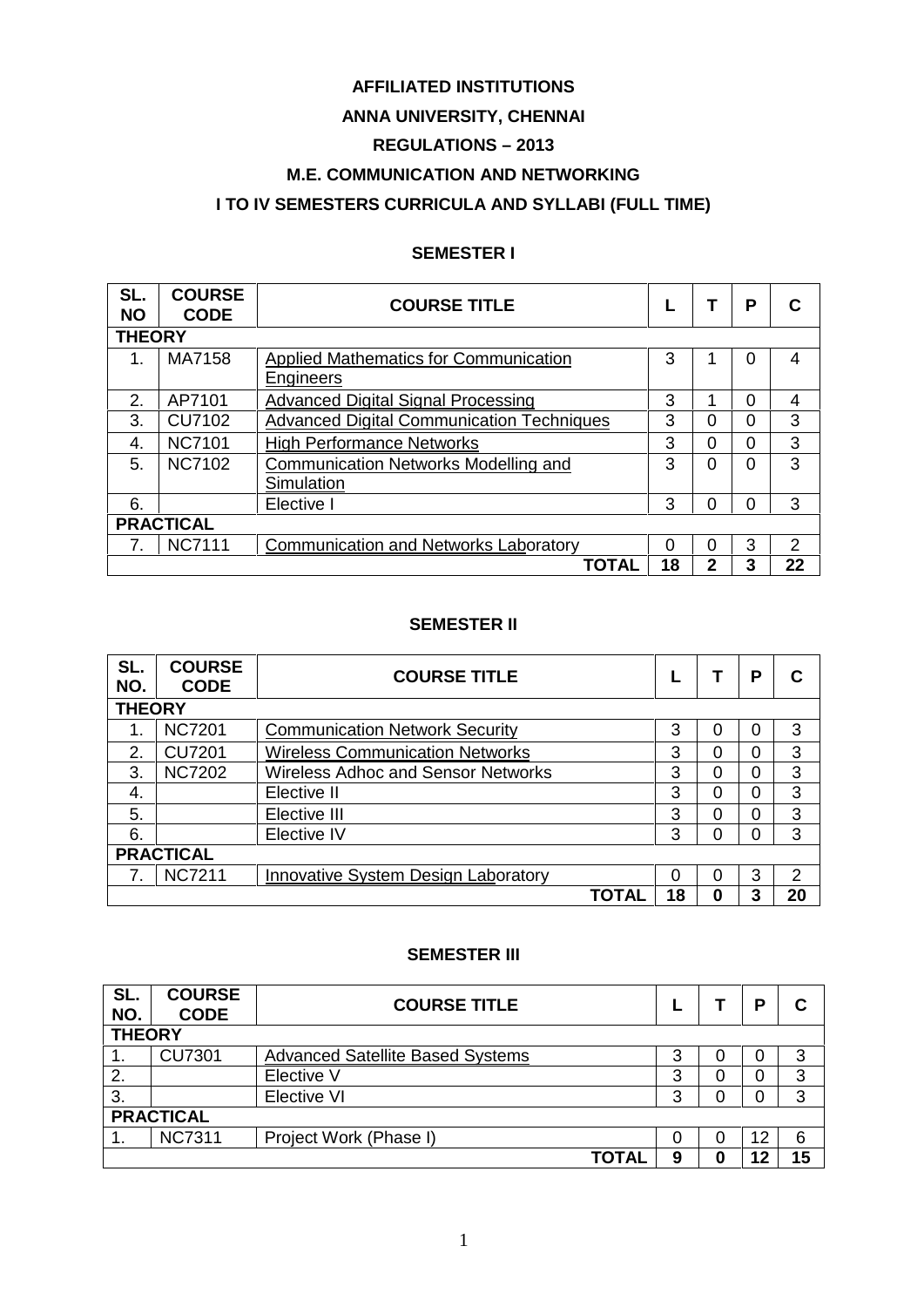# **SEMESTER IV**

| SL.<br>NO. | <b>COURSE</b><br><b>CODE</b> | <b>COURSE TITLE</b>     | - |   | D  | v  |
|------------|------------------------------|-------------------------|---|---|----|----|
|            | <b>PRACTICAL</b>             |                         |   |   |    |    |
| . .        | <b>NC7411</b>                | Project Work (Phase II) |   |   | 24 | 12 |
|            |                              | TOTAL                   |   | 0 | 24 | 12 |

# **TOTAL NO. OF CREDITS:69**

# **LIST OF ELECTIVES**

# **ELECTIVE- I**

| SL.<br>NO. | <b>COURSE</b><br><b>CODE</b> | <b>COURSE TITLE</b>                         |   |   | P | C |
|------------|------------------------------|---------------------------------------------|---|---|---|---|
| 1.         | AP7103                       | Advanced Microprocessor and Microcontroller | 3 | 0 | 0 | 3 |
| 2.         | <b>VL7001</b>                | Analog and Mixed mode VLSI Design           | 3 | 0 | 0 | 3 |
| 3.         | <b>CU7001</b>                | <b>Real Time Embedded Systems</b>           | 3 | 0 | 0 | 3 |
| -4.        | <b>CU7002</b>                | <b>MEMS and NEMS</b>                        | 3 | 0 | 0 | 3 |
| 5.         | AP7202                       | ASIC and FPGA Design                        | 3 | O | 0 | 3 |

# **ELECTIVE- II**

| SL.<br>NO. | <b>COURSE</b><br><b>CODE</b> | <b>COURSE TITLE</b>                            |   |   | D | С |
|------------|------------------------------|------------------------------------------------|---|---|---|---|
|            | <b>VL7013</b>                | <b>VLSI</b> for Wireless Communication         | 3 | O | 0 | 3 |
| 2.         | <b>CU7003</b>                | <b>Digital Communication Receivers</b>         | 3 | 0 | 0 | 3 |
| 3.         | AP7301                       | Electromagnetic Interference and Compatibility | 3 | C | 0 | 3 |
| 4.         | <b>CU7004</b>                | <b>Detection and Estimation Theory</b>         | 3 | C | 0 | 3 |
| -5.        | <b>CU7005</b>                | Cognitive Radio                                | 3 |   |   | 3 |

# **ELECTIVE- III**

| SL.<br>NO. | <b>COURSE</b><br><b>CODE</b> | <b>COURSE TITLE</b>                |   | D | С |
|------------|------------------------------|------------------------------------|---|---|---|
|            | <b>DS7301</b>                | Speech and Audio Signal processing | າ |   | 3 |
| 2.         | <b>DS7201</b>                | Advanced Digital Image Processing  | ຊ |   | 3 |
| 3.         | <b>DS7202</b>                | Radar Signal Processing            | ຊ |   | 3 |
| 4.         | CP7008                       | Speech Processing and Synthesis    |   |   | 3 |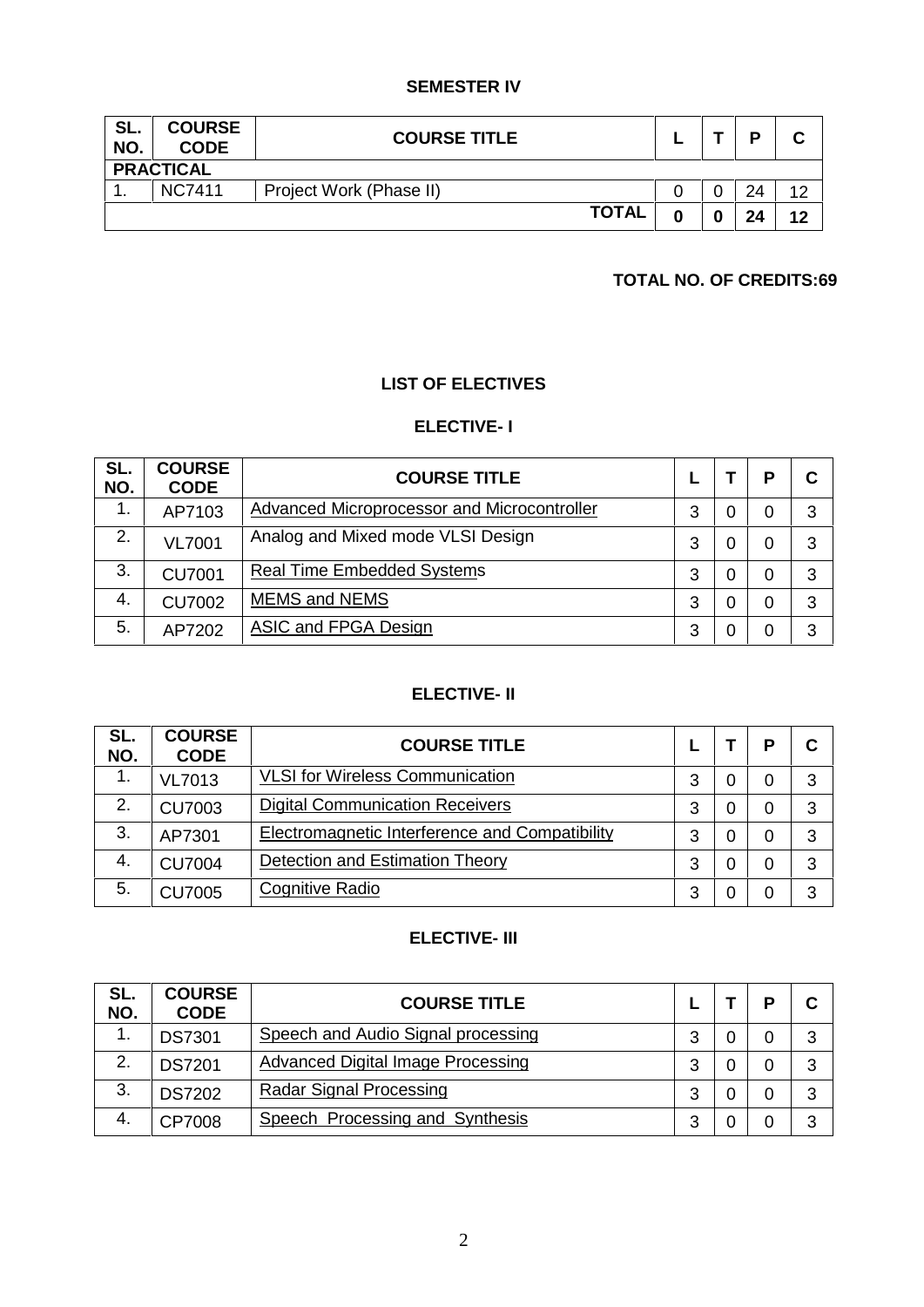# **ELECTIVE- IV**

| SL.<br>NO. | <b>COURSE</b><br><b>CODE</b> | <b>COURSE TITLE</b>                        |   | D | С |
|------------|------------------------------|--------------------------------------------|---|---|---|
| 5.         | <b>CU7006</b>                | <b>Wavelet Transforms and Applications</b> | າ | 0 | 3 |
| 6.         | <b>DS7101</b>                | DSP Processor Architecture and Programming | ว |   | 3 |
| 7          | AP7102                       | Advanced Digital Logic System Design       | 3 |   | 3 |
| 8.         | CP7023                       | Reconfigurable Computing                   | າ |   | 3 |

# **ELECTIVE- V**

| SL.<br><b>NO</b> | <b>COURSE</b><br><b>CODE</b> | <b>COURSE TITLE</b>                      |   | D | C |
|------------------|------------------------------|------------------------------------------|---|---|---|
| и                | <b>NC7001</b>                | <b>Network Routing Algorithms</b>        | າ | 0 | 3 |
| 2.               | <b>CU7007</b>                | Internetworking Multimedia               | າ |   | 3 |
| 3                | <b>NC7002</b>                | <b>Multimedia Compression Techniques</b> | າ | 0 | 3 |
|                  | <b>CU7008</b>                | Ultra Wide Band Communication            | າ |   | 3 |

# **ELECTIVE- VI**

| SL.<br><b>NO</b> | <b>COURSE</b><br><b>CODE</b> | <b>COURSE TITLE</b>                     |   |   | D | C |
|------------------|------------------------------|-----------------------------------------|---|---|---|---|
|                  | IF7301                       | <b>Soft Computing</b>                   | 3 | O | 0 | 3 |
| 2.               | <b>NC7003</b>                | <b>Network Processor</b>                | 3 | O | 0 | 3 |
| 3.               | <b>NE7007</b>                | Network Management                      | 3 | 0 | 0 | 3 |
| -4.              | <b>BM7005</b>                | Nanotechnology and Applications         | 3 | 0 | 0 | 3 |
| 5                | <b>CU7009</b>                | <b>Neural Networks and Applications</b> | 3 | O |   | 3 |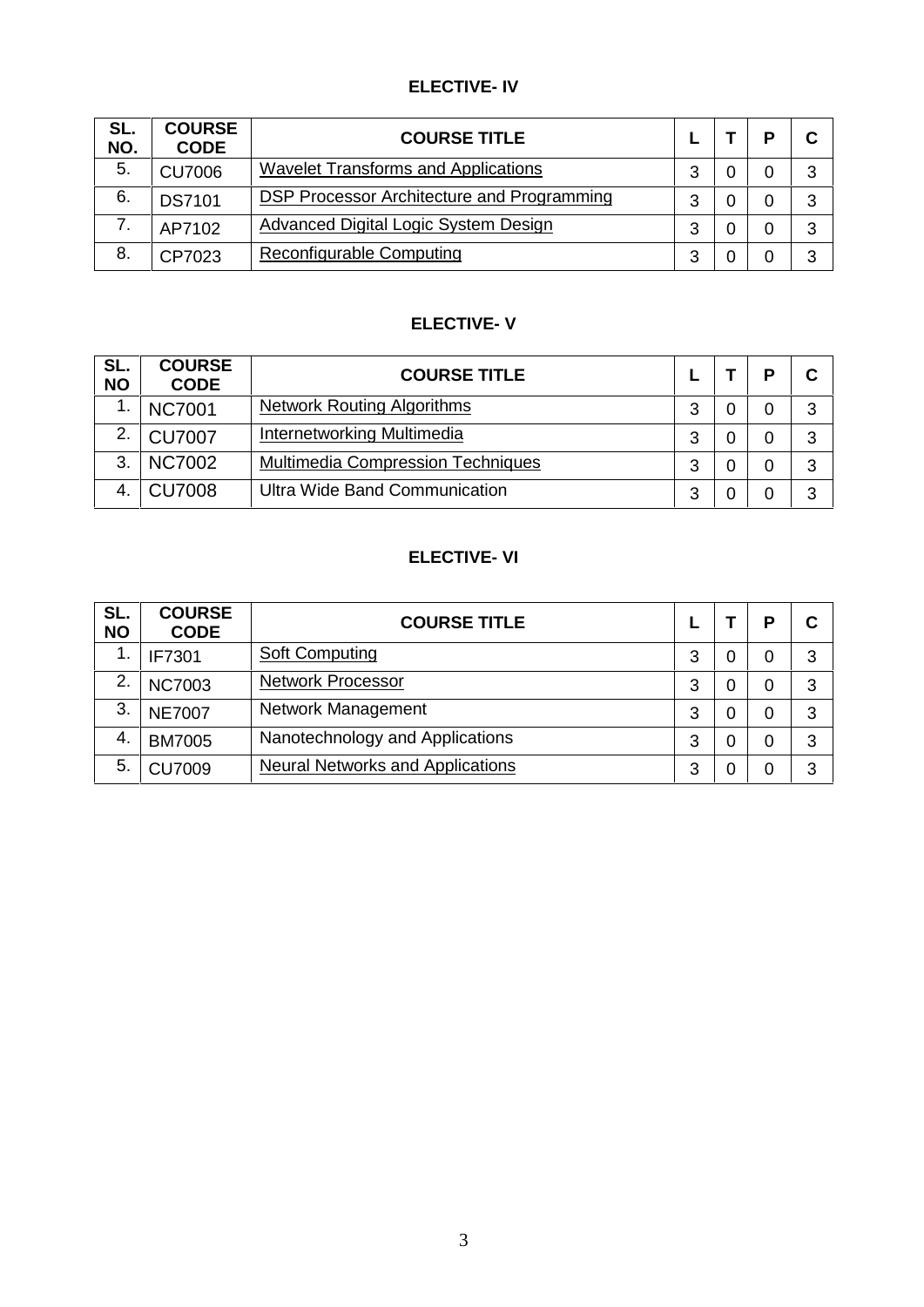#### **MA7158 APPLIED MATHEMATICS FOR COMMUNICATION ENGINEERS L T P C**

#### **OBJECTIVES:**

- To develop the ability to use the concepts of Linear algebra and Special functions for solving problems related to Networks.
- To formulate and construct a mathematical model for a linear programming problem in real life situation;
- To expose the students to solve ordinary differential equations by various techniques.

#### **OUTCOMES:**

- To achieve an understanding of the basic concepts of algebraic equations and method of solving them.
- To familiarize the students with special functions and solve problems associated with Engineering applications.

#### **UNIT I LINEAR ALGEBRA 12**

Vector spaces – norms – Inner Products – Eigen values using QR transformations – QR factorization - generalized eigenvectors – Canonical forms – singular value decomposition and applications - pseudo inverse – least square approximations -Toeplitz matrices and some applications.

#### **UNIT II LINEAR PROGRAMMING 12**

Formulation – Graphical solution – Simplex method – Two phase method - Transportation and Assignment Models

#### **UNIT III ORDINARY DIFFERENTIAL EQUATIONS 12**

Runge Kutta Methods for system of IVPs, numerical stability, Adams-Bashforth multistep method, solution of stiff ODEs, shooting method, BVP: Finite difference method, orthogonal collocation method, orthogonal collocation with finite element method, Galerkin finite element method.

#### **UNIT IV TWO DIMENSIONAL RANDOM VARIABLES 12**

Joint distributions – Marginal and Conditional distributions – Functions of two dimensional random variables – Regression Curve – Correlation**.**

#### **UNIT V QUEUEING MODELS 12**

Poisson Process – Markovian queues – Single and Multi-server Models – Little's formula - Machine Interference Model – Steady State analysis – Self Service queue.

# **TOTAL: 45+15=60 PERIODS**

- 1. Richard Bronson, Gabriel B.Costa, "Linear Algebra", Academic Press, Second Edition, 2007.
- 2. Richard Johnson, Miller & Freund, "Probability and Statistics for Engineers",  $7<sup>th</sup>$  Edition, Prentice – Hall of India, Private Ltd., New Delhi (2007).
- 3. Taha H.A., "Operations Research: An introduction", Pearson Education Asia, New Delhi, Ninth Edition, 2012.
- 4. Donald Gross and Carl M. Harris, "Fundamentals of Queueing Theory", 2<sup>nd</sup> edition, John Wiley and Sons, New York,1985.
- 5. Moon, T.K., Sterling, W.C., Mathematical methods and algorithms for signal processing, Pearson Education, 2000.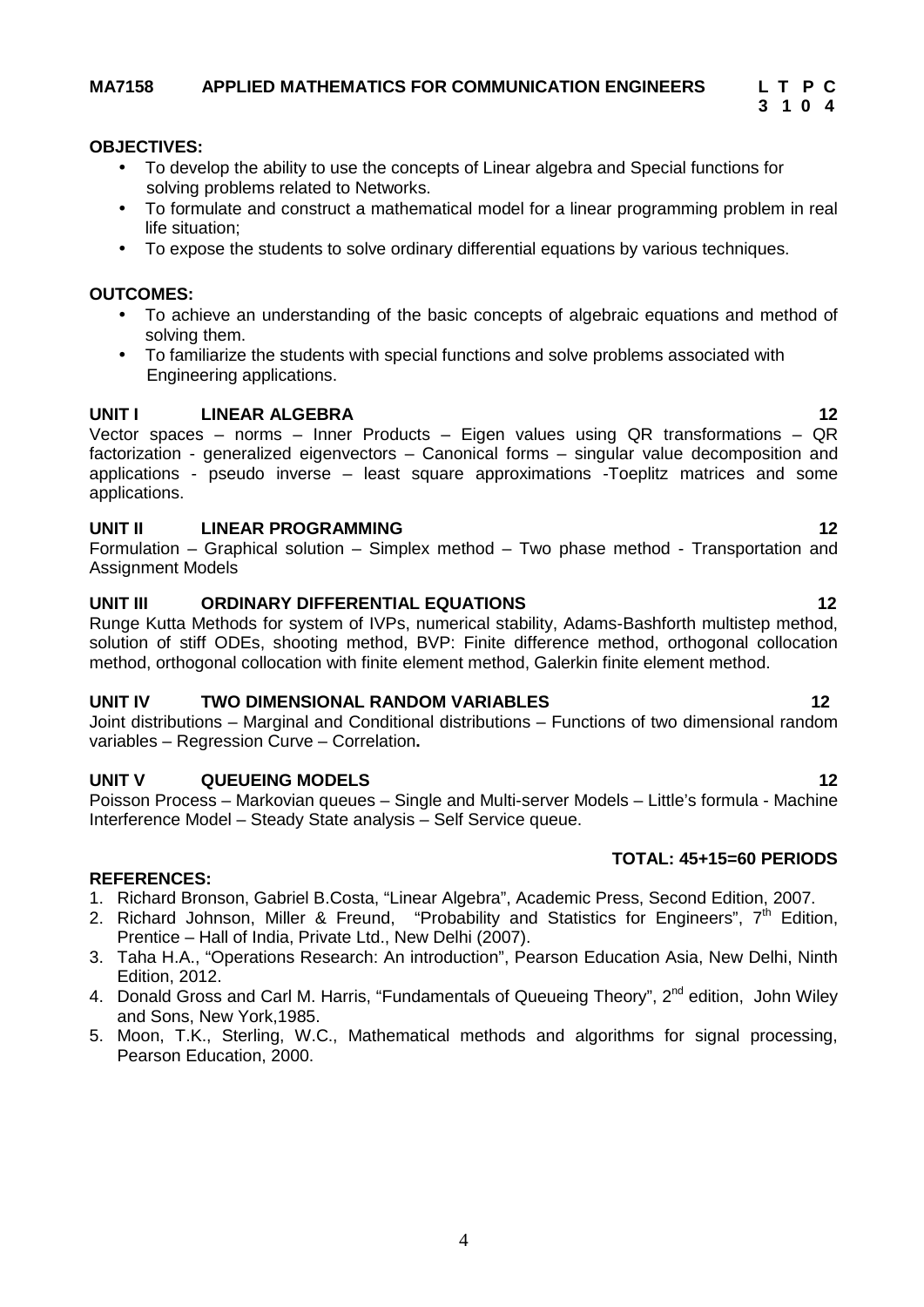### **AP7101 ADVANCED DIGITAL SIGNAL PROCESSING L T P C**

#### **OBJECTIVES:**

The purpose of this course is to provide in-depth treatment on methods and techniques in

- discrete-time signal transforms, digital filter design, optimal filtering
- power spectrum estimation, multi-rate digital signal processing
- DSP architectures which are of importance in the areas of signal processing, control and communications.

#### **OUTCOMES:**

Students should be able to:

- To design adaptive filters for a given application
- To design multirate DSP systems.

#### **UNIT I DISCRETE RANDOM SIGNAL PROCESSING 9**

Weiner Khitchine relation - Power spectral density – filtering random process, Spectral Factorization Theorem, special types of random process – Signal modeling-Least Squares method, Pade approximation, Prony's method, iterative Prefiltering, Finite Data records, Stochastic Models.

#### **UNIT II SPECTRUM ESTIMATION 9**

Non-Parametric methods - Correlation method - Co-variance estimator - Performance analysis of estimators – Unbiased consistent estimators - Periodogram estimator - Barlett spectrum estimation - Welch estimation - Model based approach - AR, MA, ARMA Signal modeling - Parameter estimation using Yule-Walker method.

#### **UNIT III LINEAR ESTIMATION AND PREDICTION 9**

Maximum likelihood criterion - Efficiency of estimator - Least mean squared error criterion - Wiener filter - Discrete Wiener Hoff equations - Recursive estimators - Kalman filter - Linear prediction, Prediction error - Whitening filter, Inverse filter - Levinson recursion, Lattice realization, Levinson recursion algorithm for solving Toeplitz system of equations.

#### **UNIT IV ADAPTIVE FILTERS 9**

FIR Adaptive filters - Newton's steepest descent method - Adaptive filters based on steepest descent method - Widrow Hoff LMS Adaptive algorithm - Adaptive channel equalization - Adaptive echo canceller - Adaptive noise cancellation - RLS Adaptive filters - Exponentially weighted RLS - Sliding window RLS - Simplified IIR LMS Adaptive filter.

#### **UNIT V MULTIRATE DIGITAL SIGNAL PROCESSING 9**

Mathematical description of change of sampling rate - Interpolation and Decimation - Continuous time model - Direct digital domain approach - Decimation by integer factor - Interpolation by an integer factor - Single and multistage realization - Poly phase realization - Applications to sub band coding - Wavelet transform and filter bank implementation of wavelet expansion of signals.

#### **L +T= 45+15=60, TOTAL: 60 PERIODS**

- 1. Monson H. Hayes, "Statistical Digital Signal Processing and Modeling", John Wiley and Sons Inc., New York, 2006.
- 2. Sophoncles J. Orfanidis, "Optimum Signal Processing ", McGraw-Hill, 2000.
- 3. John G. Proakis, Dimitris G. Manolakis, "Digital Signal Processing", Prentice Hall of India, New Delhi, 2005.
- 4. Simon Haykin, "Adaptive Filter Theory", Prentice Hall, Englehood Cliffs, NJ1986.
- 5. S. Kay," Modern spectrum Estimation theory and application", Prentice Hall, Englehood Cliffs, NJ1988.
- 6. P. P. Vaidyanathan, "Multirate Systems and Filter Banks", Prentice Hall, 1992.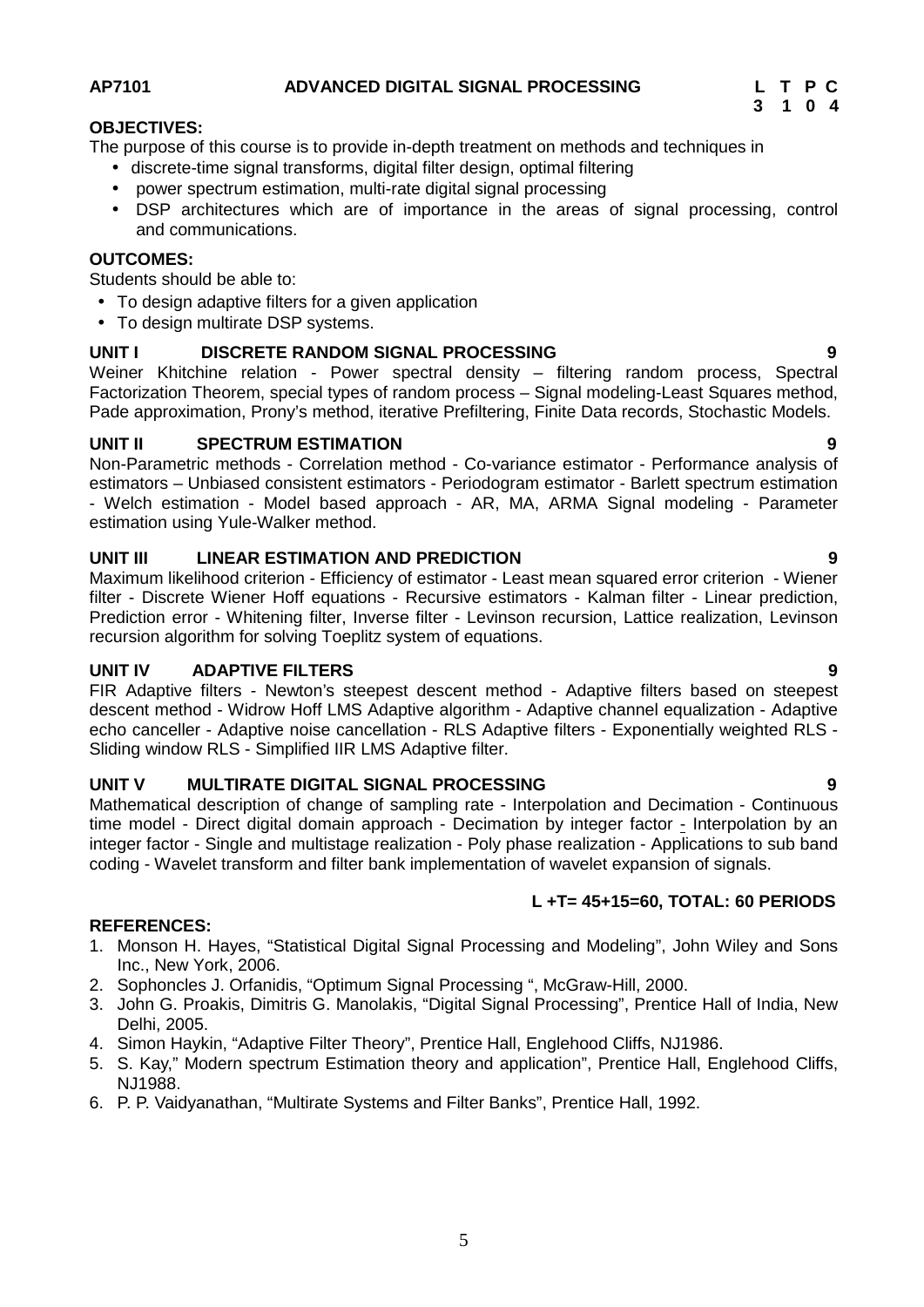# **CU7102 ADVANCED DIGITAL COMMUNICATION TECHNIQUES L T P C**

**COURSE OBJECTIVES:**

- To understand the basics of signal-space analysis and digital transmission.
- To understand the coherent and noncoherent receivers and its impact on different channel characteristics.
- To understand Orthogonal Frequency Division Multiplexing.
- To understand the different block coded and convolutional coded digital communication systems..
- To understand the different Equalizers.

### **UNIT I COHERENT AND NON-COHERENT COMMUNICATION 9**

Coherent receivers – Optimum receivers in WGN – IQ modulation & demodulation – Noncoherent receivers in random phase channels; MFSK receivers – Rayleigh and Rician channels – Partially coherent receivers – DPSK; M-PSK; M-DPSK--BER Performance Analysis. Carrier Synchronization- Bit synchronization.

#### **UNIT II EQUALIZATION TECHNIQUES 9**

Band Limited Channels- ISI – Nyquist Criterion- Controlled ISI-Partial Response signals- Equalization algorithms – Viterbi Algorithm – Linear equalizer – Decision feedback equalization – Adaptive Equalization algorithms.

### **UNIT III BLOCK CODED DIGITAL COMMUNICATION 9**

Architecture and performance – Binary block codes; Orthogonal; Biorthogonal; Transorthogonal – Shannon's channel coding theorem; Channel capacity; Matched filter; Concepts of Spread spectrum communication – Coded BPSK and DPSK demodulators– Linear block codes; Hammning; Golay; Cyclic; BCH ; Reed – Solomon codes. Space time block codes

### **UNIT IV CONVOLUTIONAL CODED DIGITAL COMMUNICATION 9**

Representation of codes using Polynomial, State diagram, Tree diagram, and Trellis diagram – Decoding techniques using Maximum likelihood, Viterbi algorithm, Sequential and Threshold methods – Error probability performance for BPSK and Viterbi algorithm, Turbo Coding.

**UNIT V OFDM 9** Generation of sub-carriers using the IFFT; Guard Time and Cyclic Extension; Windowing; OFDM signal processing; Peak Power Problem: PAP reduction schemes- Clipping, Filtering, Coding and Scrambling.

# **TOTAL: 45 PERIODS**

#### **OUTCOMES:**

Upon Completion of the course, the students will be able to

- Develop the ability to understand the concepts of signal space analysis coherent and non coherent receivers.
- Comprehend the generation of OFDM signals and the processing of the signals.
- Possess knowledge on different block codes and convolutional codes.
- Conceptually appreciate different Equalization techniques.

- 1. M.K.Simon, S.M.Hinedi and W.C.Lindsey, Digital communication techniques; Signalling and detection, Prentice Hall India, New Delhi. 1995.
- 2. Simon Haykin, Digital communications, John Wiley and sons, 1998
- 3. Bernard Sklar., 'Digital Communications', second edition, Pearson Education,2001.
- 4. John G. Proakis., 'Digital Communication', 4 th edition, Mc Graw Hill Publication, 2001
- 5. Theodore S.Rappaport., 'Wireless Communications', 2nd edition, Pearson Education, 2002.
- 6. Stephen G. Wilson., 'Digital Modulation and Coding', First Indian Reprint, Pearson Education, 2003.
- 7. Richard Van Nee & Ramjee Prasad., 'OFDM for Multimedia Communications' Artech House Publication, 2001.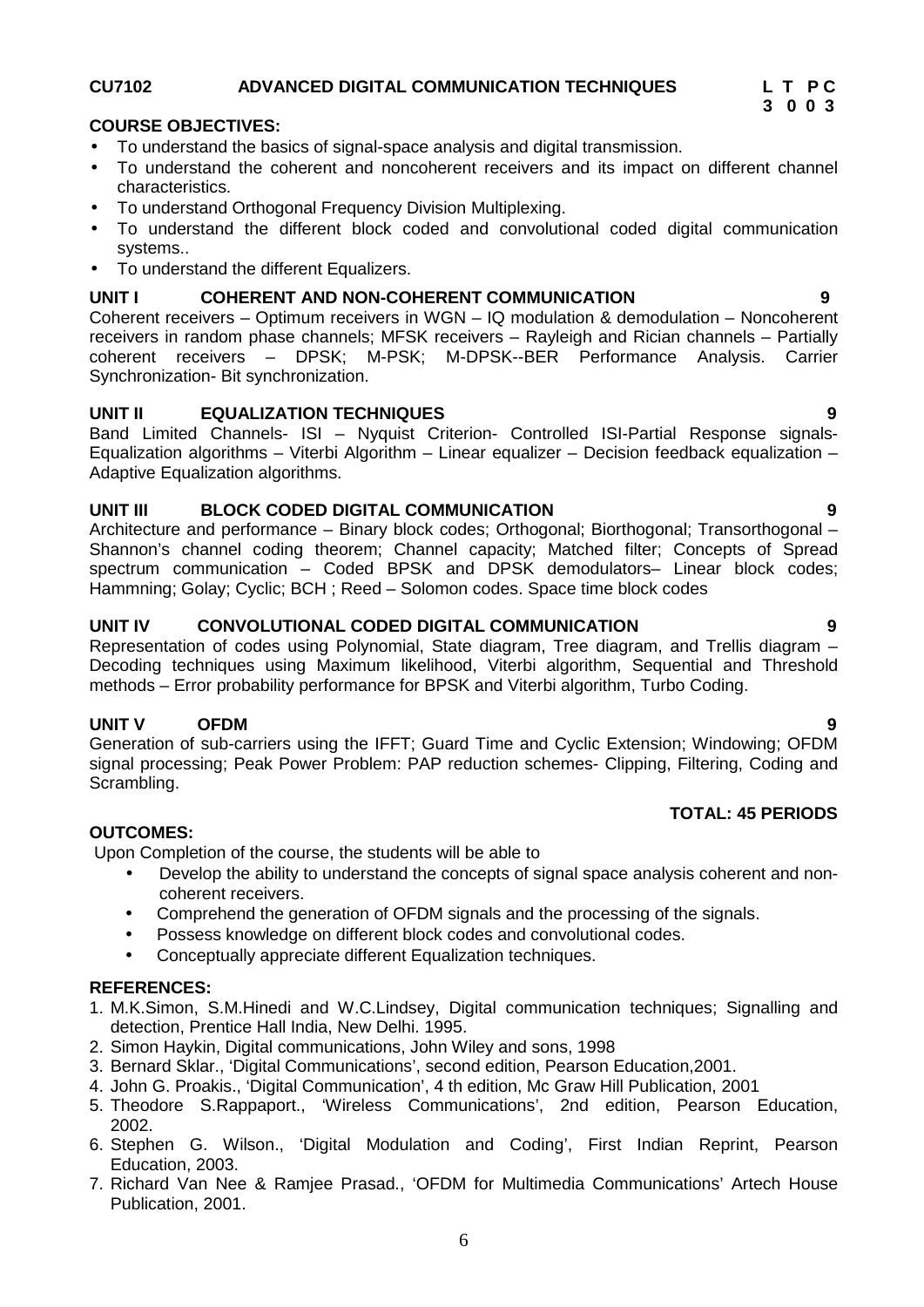### **NC7101 HIGH PERFORMANCE NETWORKS L T P C**

#### **OBJECTIVES:**

- To develop a comprehensive understanding of multimedia networking.
- To study the types of VPN and tunneling protocols for security.
- To learn about network security in many layers and network management.

#### **UNIT I INTRODUCTION 9**

Review of OSI, TCP/IP; Multiplexing, Modes of Communication, Switching, Routing. SONET – DWDM – DSL – ISDN – BISDN,ATM.

#### **UNIT II MULTIMEDIA NETWORKING APPLICATIONS 9**

Streaming stored Audio and Video – Best effort service – protocols for real time interactive applications – Beyond best effort – scheduling and policing mechanism – integrated services – RSVP- differentiated services.

### **UNIT III ADVANCED NETWORKS CONCEPTS 9**

VPN-Remote-Access VPN, site-to-site VPN, Tunneling to PPP, Security in VPN.MPLS-operation, Routing, Tunneling and use of FEC, Traffic Engineering, MPLS based VPN, overlay networks-P2P connections.

#### **UNIT IV TRAFFIC MODELLING 8**

Little's theorem, Need for modeling, Poisson modeling and its failure, Non - poisson models, Network performance evaluation.

### **UNIT V NETWORK SECURITY AND MANAGEMENT 10**

Principles of cryptography – Authentication – integrity – key distribution and certification – Access control and: fire walls – attacks and counter measures – security in many layers. Infrastructure for network management – The internet standard management framework – SMI, MIB, SNMP, Security and administration – ASN.1

#### **REFERENCES:**

- 1. J.F. Kurose & K.W. Ross, "Computer Networking- A top down approach featuring the internet", Pearson, 2<sup>nd</sup> edition, 2003.
- 2. Walrand .J. Varatya, High performance communication network, Morgan Kauffman Harcourt Asia Pvt. Ltd. 2<sup>nd</sup> Edition, 2000.
- 3. LEOM-GarCIA, WIDJAJA, "Communication networks", TMH seventh reprint 2002.
- 4. Aunurag kumar, D. MAnjunath, Joy kuri, "Communication Networking", Morgan Kaufmann Publishers, 1ed 2004.
- 5. Hersent Gurle & petit, "IP Telephony, packet Pored Multimedia communication Systems", Pearson education 2003.
- 6. Fred Halsall and Lingana Gouda Kulkarni,"Computer Networking and the Internet" fifth edition, Pearson education
- 7 Nader F.Mir ,Computer and Communication Networks, first edition.
- 8. Larry l.Peterson & Bruce S.David, "Computer Networks: A System Approach"- 1996

#### **NC7102 COMMUNICATION NETWORKS MODELLING AND SIMULATION L T P C 3 0 0 3**

#### **UNIT I INTRODUCTION TO MODELING AND SIMULATION 9**

Introduction, Discrete-event Simulation, Modeling for Computer Simulation, Tools and Methods for Network Simulation, The Simulation Platform, Simulation Framework, Tools and Modeling Approaches for Simulating Hardware.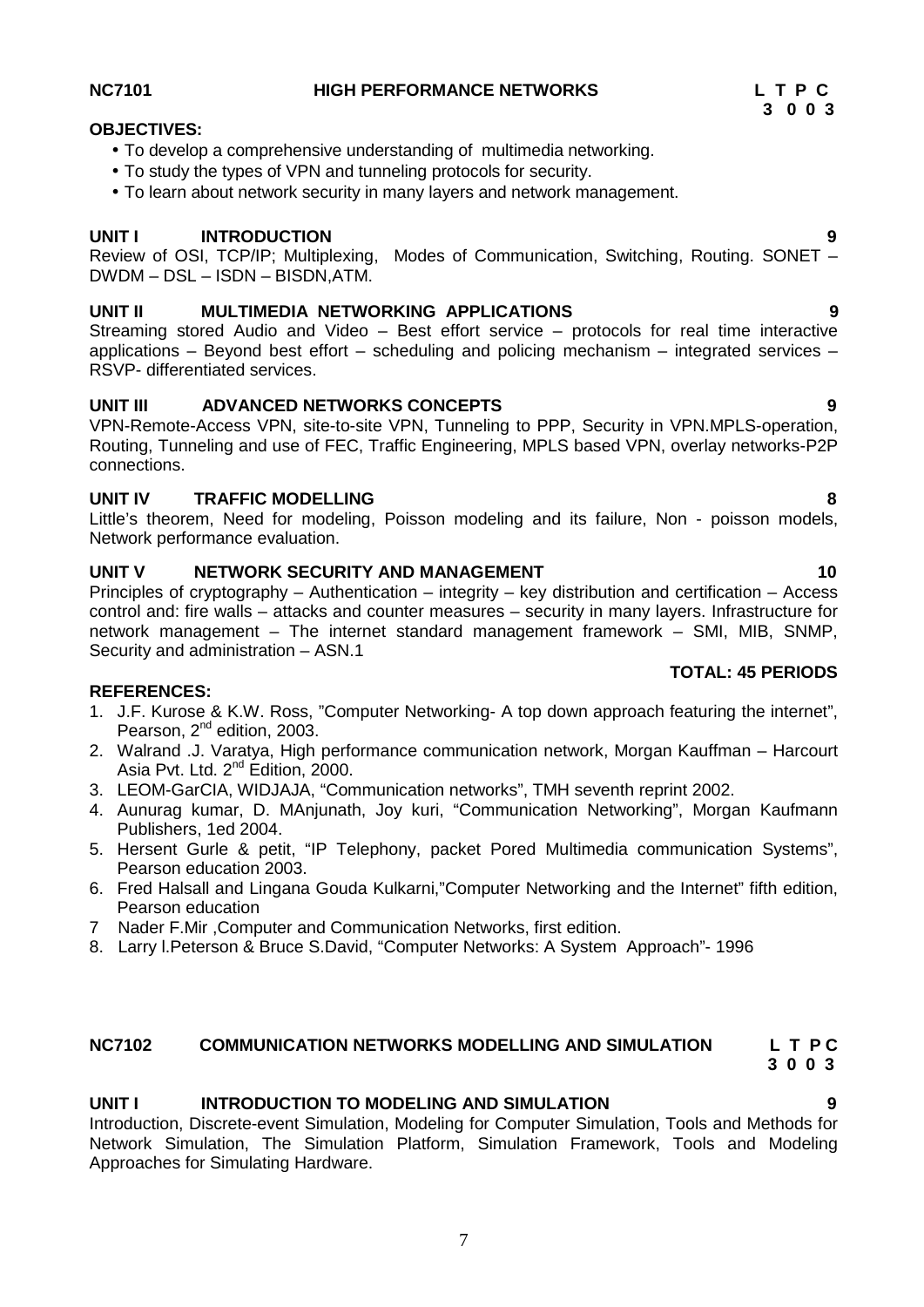#### **UNIT II MONTE CARLO SIMULATION 9**

Fundamental concepts, Application to communication systems, Monte Carlo integration, Semianalytic techniques, Case study: Performance estimation of a wireless system.

### **UNIT III LOWER LAYER & LINK LAYER WIRELESS MODELING 9**

Physical Layer Modeling, Description of the Main Components of the PHY Layer, Accurate Simulation of Physical Layers, Physical Layer Modeling for Network Simulations, Link Layer Modeling, Medium Access Control (MAC) Protocols, Logical Link Control, Forward Error Detection and Correction, Backward Error Detection and Correction, Queueing and Processing Delay.

#### **UNIT IV CHANNEL MODELING & MOBILITY MODELING 9**

Channel Modeling :The Physics of Radiation, The Nature of Electromagnetic Radiation, Classification of Propagation Models, Deterministic Approaches by Classical Field Theory, Deterministic Geometric Optical Approaches, Empirical Path Loss Approaches, Stochastic Shadowing Models, Stochastic Fading Models, MIMO Channel Models.

Mobility modeling :Categorization of Mobility Models, Mobility Models, Random Walk Model, Random Waypoint Model, Random Direction Model, Gauss-Markov Model, Manhattan Model, Column Model , Pursue Model, Nomadic Community Model, Selection of Appropriate Mobility Models.

#### UNIT V **HIGHER LAYER MODELING & MODELING THE NETWORK**<br>TOPOLOGY **TOPOLOGY 9**

Higher Layer Modeling :Modeling the Network Layer and Routing Protocols, Components of a Routing Protocol, Metrics, Virtual Routing on Overlays, Modeling Transport Layer Protocols, Modeling Application Traffic.

Modeling the Network Topology : Abstraction of Network Topologies by Graphs, Characterizing Graphs, Common Topology Models, Geometric Random Graphs – The Waxman Model, Hierarchical Topologies, Preferential Linking – The Barabási-Albert Model , Modeling the Internet.

### **TOTAL: 45 PERIODS**

**0 0 3 2**

#### **REFERENCES:**

- 1. K.Wehrie. Gunes, J.Gross, "Modeling and Tools for Network simulation", Springer, 2010.
- 2. Irene Karzela, "Modeling and Simulating Communications Networks", Prentice Hall India, 1998,
- 3. William.H.Tranter, K. Sam Shanmugam, Theodore. S. Rappaport, Kurt L. Kosbar, "Principles of Communication Systems Simulation", Pearson Education (Singapore) Pvt. Ltd, 2004.
- 4. M.C. Jeruchim, P.Balaban and K. Sam Shanmugam, "Simulation of Communication Systems: Modeling, Methodology and Techniques", Plenum Press, New York, 2001.
- 5. Nejat; Bragg, Arnold, "Recent Advances in Modeling and Simulation Tools for Communication Networks and Services", Springer, 2007

#### **NC7111 COMMUNICATION AND NETWORKS LABORATORY L T P C**

#### **OBJECTIVES:**

- To impart state-of-the-art knowledge on advanced topics in networks in an interactive manner through the simulation experiments.
- To involve students in analytical studies of networks through network simulation

Use appropriate simulation tools for the following experiments:

- 1. Adaptive filter using LMS algorithm.
- 2. Adaptive echo and noise cancellation.
- 3. Simulation study of WiMAX channel coding DSP
- 4. AODV / DSR routing algorithm
- 5. Security algorithms in wired networks
- 6. MAC protocol in wired and wireless networks
- 7. Simulation study of a Wireless Sensor Network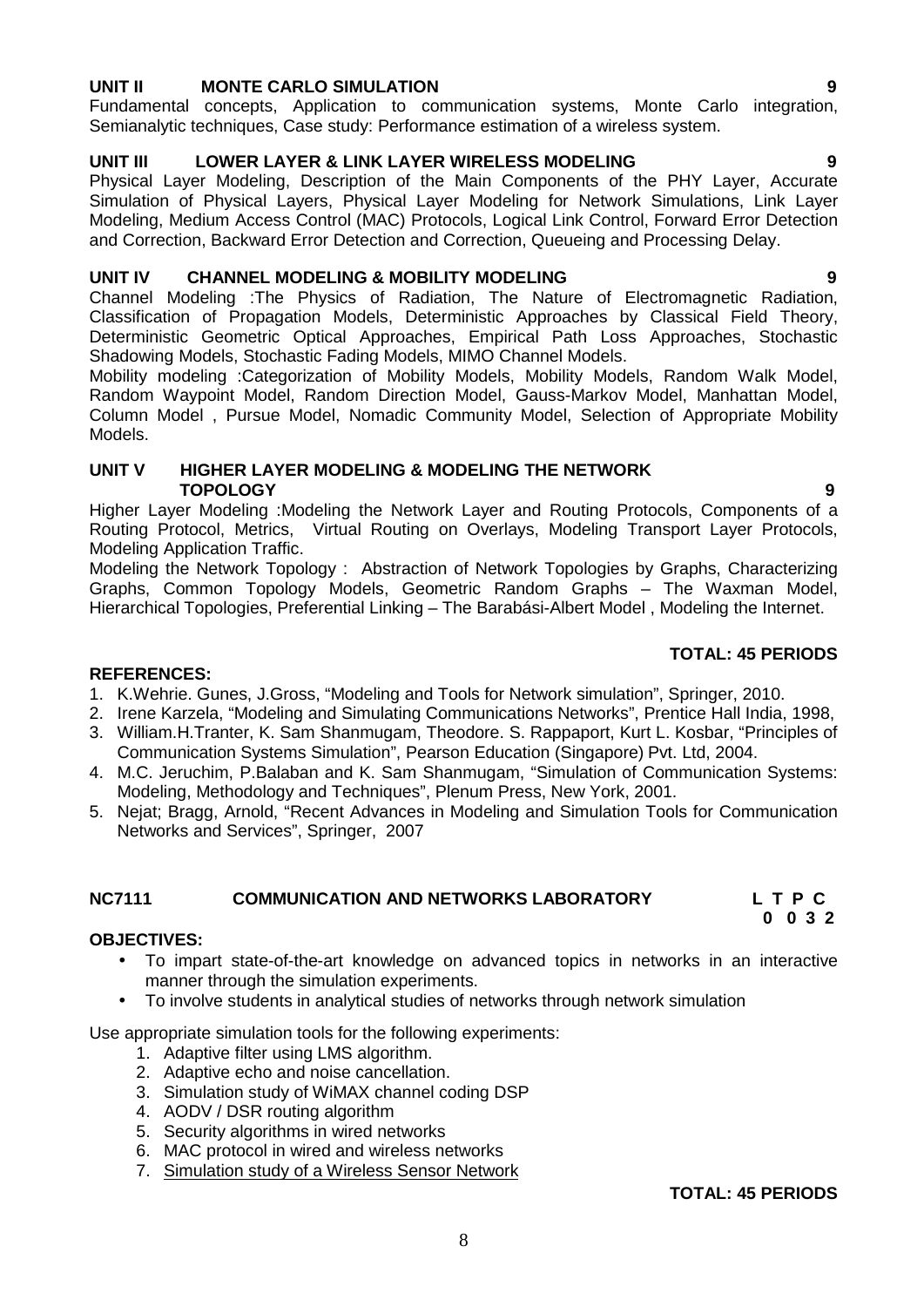# **NC7201 COMMUNICATION NETWORK SECURITY L T P C**

#### **UNIT I DATA ENCRYPTION STANDARD 9**

Services – Mechanisms and Attacks – OSI security Architecture – Model for Network Security – Classical Encryption Techniques – Symmetric Cipher Model – Substitution Techniques – Transposition Techniques – Rotor Machines– Stenography – Block Ciphers and Data Encryption Standard – Simplified DES – Block Cipher Principles, Data Encryption Standard – Strength of DES – Differential and Linear Crypt Analysis, Block Cipher Design Principles – Block Cipher Modes of Operation.

#### **UNIT II ADVANCED ENCRYPTION STANDARD 9**

Advanced Encryption Standard – Evaluation Criteria for AES, AES Cipher– Contemporary Symmetric Ciphers – Triple DES, Blowfish, RC5 – Characteristics of Advanced Symmetric Block Ciphers – RC4 Stream Cipher – Confidentiality using Symmetric Encryption – Placement of Encryption Function – Traffic Confidentiality – Key Distribution and Random Number Generation.

#### **UNIT III PUBLIC KEY ENCRYPTION AND HASH FUNCTIONS 9**

Public Key Cryptography and RSA – Principles of Public Key Cryptosystems – RSA Algorithm – Key Management and other public key cryptosystems – Key Management– Diffie–Hellman Key Exchange – Elliptic Curve Arithmetic – Elliptic Curve Cryptography – Message Authentication and Hash Functions – Authentication Requirements – Authentication Functions – Message Authentication Codes – Hash Functions and MACs; Hash Algorithms – MD5 Message Digest Algorithm, Secure Hash Algorithm RIPEMD 160, HMAC– Digital Signatures and Authentication Protocols – Digital Signature Standards .

#### **UNIT IV NETWORK SECURITY PRACTICE 9**

Authentication Applications – Kerberos – X.509 Authentication Service– Electronic Mail Security – Pretty Good Privacy - S/MIME- IP Security - IP Security Overview- IP Security Architecture -Authentication Header – Encapsulating Security Payload – Combining Security Associations – Web Security – Web Security Considerations – Secure Sockets Layer and Transport Layer Security – Secure Electronic Transaction .

#### **UNIT V WIRELESS NETWORK SECURITY 9**

Security Attack issues specific to Wireless systems: Worm hole, Tunneling, DoS. WEP for Wi-Fi network, Security for 4G networks: Secure Ad hoc Network, Secure Sensor Network.

#### **TEXT BOOKS:**

- 1. William Stallings, "Network Security Essentials", 2nd edition, Prentice Hall of India New Delhi, 2004.
- 2. Charlie Kaufman, "Network Security Private Communication in Public World" 2nd edition, Prentice Hall of India New Delhi, 2004.

#### **REFERENCES:**

- 1. William Stallings, "Cryptography and Network Security", 3rd edition, Prentice Hall of India, New Delhi, 2004.
- 2. R.K.Nichols and P.C. Lekkas ," Wireless Security" Mc Graw Hill 2002

#### **CU7201 WIRELESS COMMUNICATION NETWORKS L T P C**

**3 0 0 3**

#### **OBJECTIVES:**

- To introduce the concepts of wireless communication.
- To make the students to know about the various propagation methods, Channel models, capacity calculations multiple antennas and multiple user techniques used in the mobile communication.
- To enhance the understanding of Wi-fi, 3G systems and 4G networks.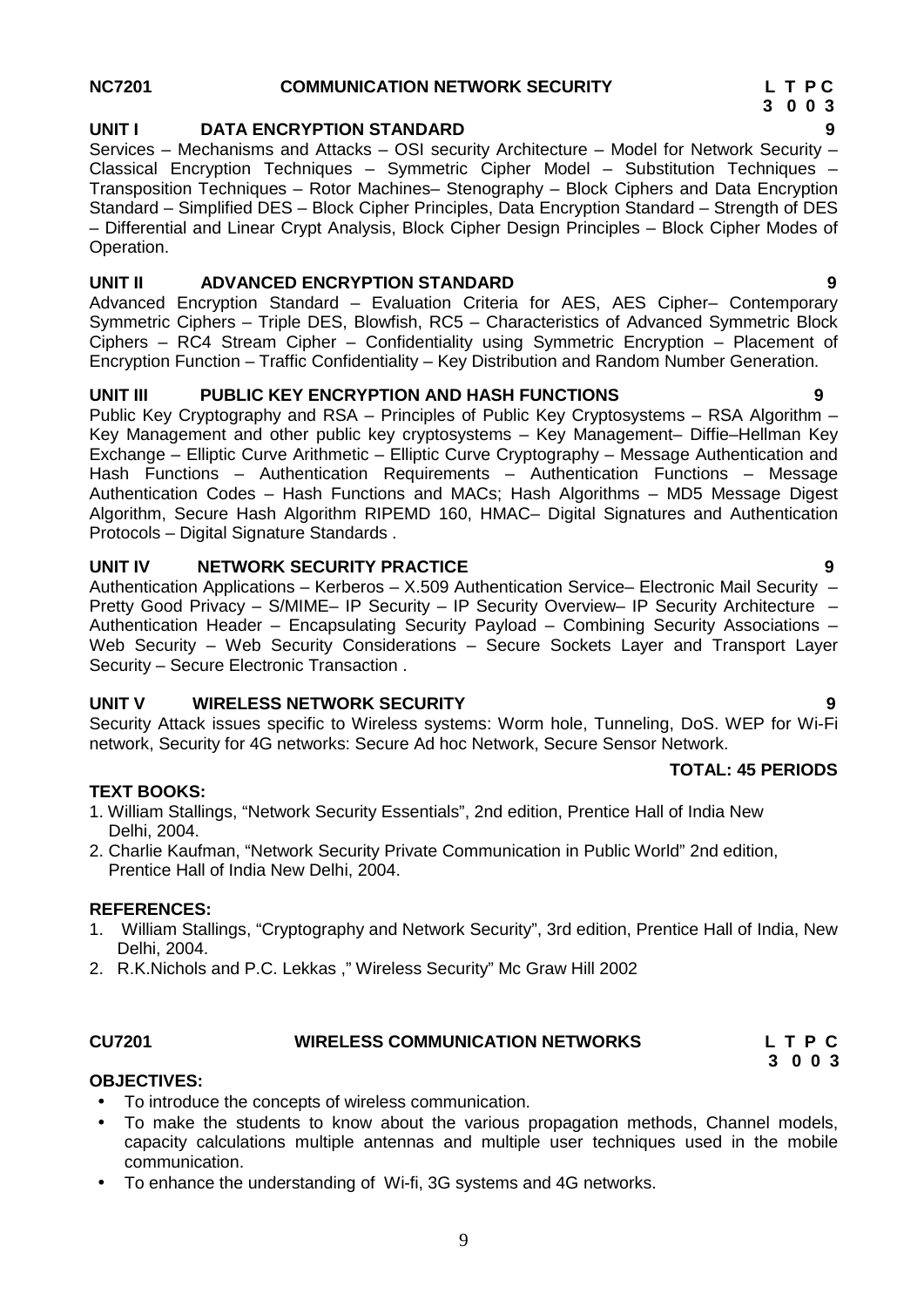# **UNIT I WIRELESS CHANNEL PROPAGATION AND MODEL 9**

#### Propagation of EM signals in wireless channel – Reflection, diffraction and Scattering-Small scale fading- channel classification- channel models – COST -231 Hata model, Longley-Rice Model, NLOS Multipath Fading Models: Rayleigh, Rician, Nakagami, Composite Fading – shadowing Distributions, Link power budget Analysis.

# **UNIT II DIVERSITY 9**

Capacity of flat and frequency selective fading channels-Realization of independent fading paths, Receiver Diversity: selection combining, Threshold Combining, Maximum-ratio Combining, Equal gain Combining. Transmitter Diversity: Channel known at transmitter, channel unknown at the transmitter.

# **UNIT III MIMO COMMUNICATIONS 9**

Narrowband MIMO model, Parallel decomposition of the MIMO channel, MIMO channel capacity, MIMO Diversity Gain:Beamforming, Diversity-Multiplexing trade-offs, Space time Modulation and coding : STBC,STTC, Spacial Multiplexing and BLAST Architectures.

# **UNIT IV MULTI USER SYSTEMS 9**

Multiple Access : FDMA,TDMA, CDMA,SDMA, Hybrid techniques, Random Access: ALOHA,SALOHA,CSMA, Scheduling, power control, uplink downlink channel capacity, multiuser diversity, MIMO-MU systems.

# **UNIT V WIRELESS NETWORKS 9**

3G Overview, Migration path to UMTS, UMTS Basics, Air Interface, 3GPP Network Architecture, 4G features and challenges, Technology path, IMS Architecture - Introduction to wireless LANs - IEEE 802.11 WLANs - Physical Layer- MAC sublayer.

# **TOTAL: 45 PERIODS**

# **REFERENCES:**

- 1. Andrea Goldsmith, Wireless Communications, Cambridge University Press, 2007.
- 2. HARRY R. ANDERSON, "Fixed Broadband Wireless System Design" John Wiley India, 2003.
- 3. Andreas.F. Molisch, "Wireless Communications", John Wiley India, 2006.
- 4. Simon Haykin & Michael Moher, "Modern Wireless Communications", Pearson Education, 2007.
- 5. Rappaport. T.S., "Wireless communications", Pearson Education, 2003.
- 6. Clint Smith. P.E., and Daniel Collins, "3G Wireless Networks", 2<sup>nd</sup> Edition, Tata McGraw Hill, 2007.
- 7. Vijay. K. Garg, "Wireless Communication and Networking", Morgan Kaufmann Publishers, http://books.elsevier.com/9780123735805:, 2007.
- 8. Kaveth Pahlavan,. K. Prashanth Krishnamurthy, "Principles of Wireless Networks", Prentice Hall of India, 2006.
- 9. William Stallings, "Wireless Communications and networks" Pearson / Prentice Hall of India, 2<sup>nd</sup> Ed., 2007.
- 10. Sumit Kasera and Nishit Narang, "3G Networks Architecture, Protocols and Procedures", Tata McGraw Hill, 2007.

# **OUTCOMES:**

- 1. The students understand the state of art techniques in wireless communication.
- 2. Students are enriched with the knowledge of present day technologies to enable them to face the world and contribute back as researchers.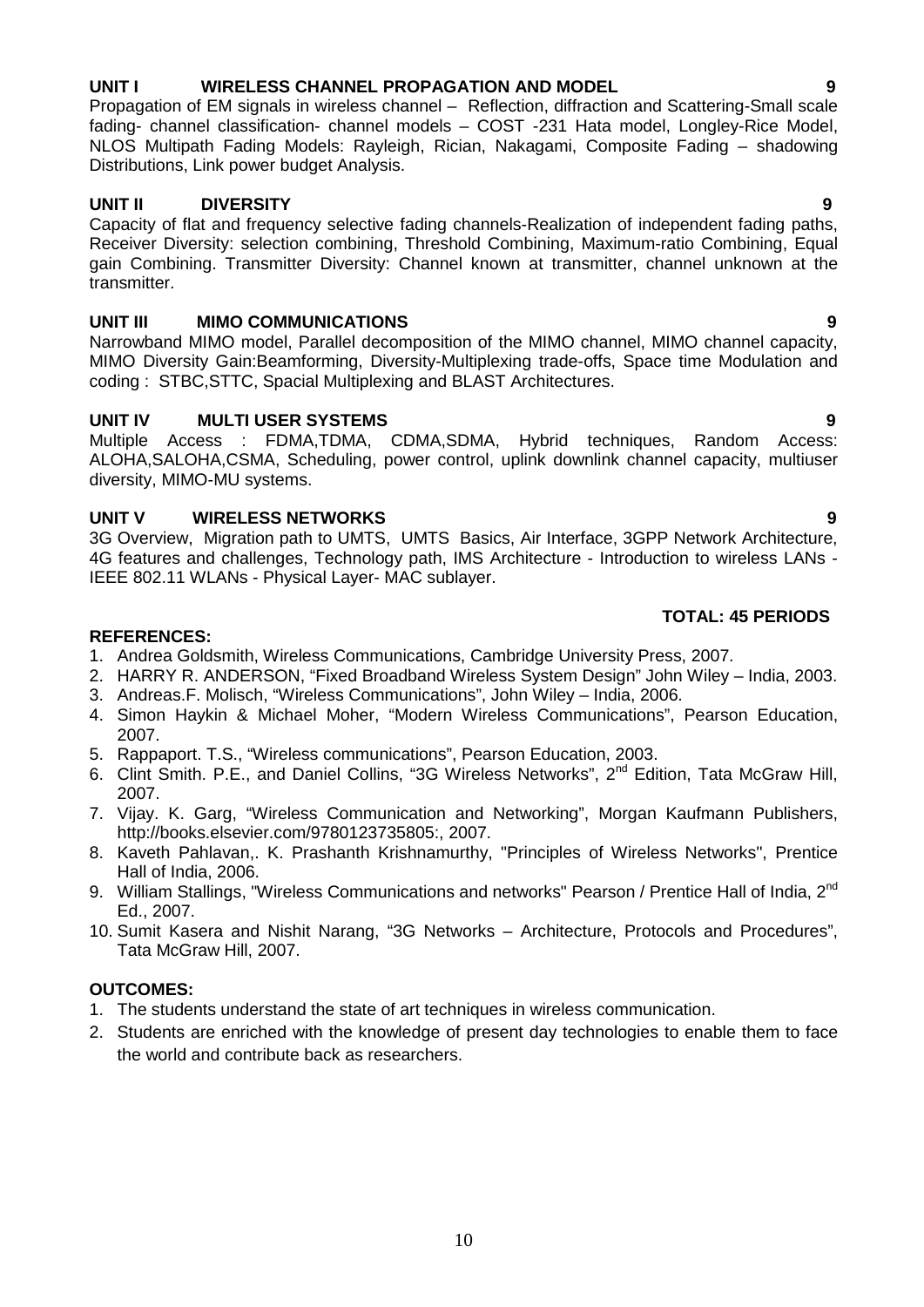### **UNIT I ADHOC NETWORKS AND ROUTING PROTOCOLS 9**

Ad hoc Wireless Networks – What is an Ad Hoc Network? Heterogeneity in Mobile Devices – Wireless Sensor Networks – Traffic Profiles – Types of Ad hoc Mobile Communications – Types of Mobile Host Movements – Challenges Facing Ad hoc Mobile Networks – Ad hoc wireless Internet . Issues in Designing a Routing Protocol for Ad Hoc Wireless Networks – Classifications of Routing Protocols – Table–Driven Routing Protocols – Destination Sequenced Distance Vector (DSDV) – Wireless Routing Protocol (WRP) – Cluster Switch Gateway Routing (CSGR) – Source–Initiated On–Demand Approaches – Ad hoc On–Demand Distance Vector Routing (AODV) – Dynamic Source Routing (DSR) –Temporally Ordered Routing Algorithm (TORA) – Signal Stability Routing (SSR) –Location–Aided Routing (LAR) – Power–Aware Routing (PAR) – Zone Routing Protocol (ZRP).

### **UNIT II MULTICAST ROUTING AND SECURITY 9**

Issues in Designing a Multicast Routing Protocol – Operation of Multicast Routing Protocols – An Architecture Reference Model for Multicast Routing Protocols –Classifications of Multicast Routing Protocols – Tree–Based Multicast Routing Protocols– Mesh–Based Multicast Routing Protocols – Summary of Tree and Mesh based Protocols – Energy–Efficient Multicasting – Multicasting with Quality of Service Guarantees – Application – Dependent Multicast Routing –

Comparisons of Multicast Routing Protocols - Design Goals of a Transport Layer Protocol for Ad hoc Wireless Networks –Classification of Transport Layer Solutions – TCP over Ad hoc Wireless Networks- Security in Ad Hoc Wireless Networks – Network Security Requirements – Issues and Challenges in Security Provisioning – Network Security Attacks – Key Management – Secure Routing in Ad hoc Wireless Networks.

#### **UNIT III QoS AND ENERGY MANAGEMENT 9**

Issues and Challenges in Providing QoS in Ad hoc Wireless Networks – Classifications of QoS Solutions – MAC Layer Solutions – Network Layer Solutions – QoS Frameworks for Ad hoc Wireless Networks Energy Management in Ad hoc Wireless Networks – Introduction – Need for Energy Management in Ad hoc Wireless Networks – Classification of Energy Management Schemes – Battery Management Schemes – Transmission Power Management Schemes – System Power Management Schemes.

#### **UNIT IV SENSOR NETWORKS – ARCHITECTUREAND MACPROTOCOLS 9**

Single node architecture – Hardware components, energy consumption of sensor nodes, Network architecture – Sensor network scenarios, types of sources and sinks, single hop versus multi-hop networks, multiple sinks and sources, design principles, Development of wireless sensor networks. , physical layer and transceiver design consideration in wireless sensor networks, Energy usage profile, choice of modulation, Power Management - MAC protocols – fundamentals of wireless MAC protocols, low duty cycle protocols and wakeup concepts, contention-based protocols, Schedule-based protocols - SMAC, BMAC, Traffic-adaptive medium access protocol (TRAMA), Link Layer protocols – fundamentals task and requirements, error control, framing, link management.

#### **UNIT V SENSOR NETWORKS – ROUTING PROTOCOLS AND OPERATING SYSTEMS 9**

Gossiping and agent-based uni-cast forwarding, Energy-efficient unicast, Broadcast and multicast, geographic routing, mobile nodes, Data-centric routing – SPIN, Directed Diffusion, Energy aware routing, Gradient-based routing – COUGAR, ACQUIRE, Hierarchical Routing – LEACH, PEGASIS, Location Based Routing – GAF, GEAR, Data aggregation – Various aggregation techniques. Introduction to TinyOS – NesC, Interfaces, modules, configuration, Programming in TinyOS using NesC, Emulator TOSSIM.

# **TOTAL: 45 PERIODS**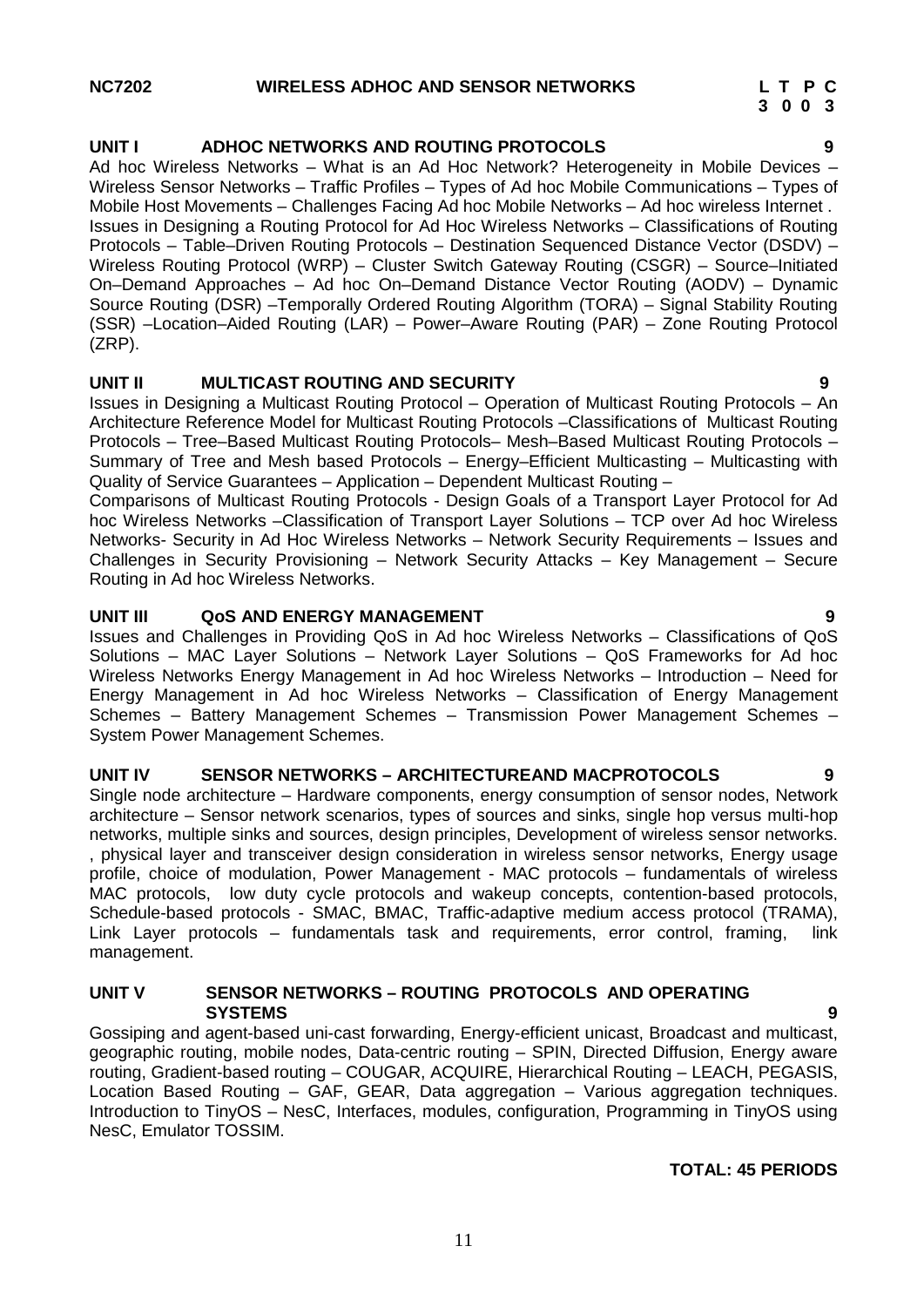- 1. C. Siva Ram Murthy and B. S. Manoj, "Ad Hoc Wireless Networks Architectures and Protocols", Prentice Hall, PTR, 2004.
- 2. C. K. Toh, "Ad Hoc Mobile Wireless Networks Protocols and Systems", Prentice Hall, PTR, 2001.
- 3. Charles E. Perkins, "Ad Hoc Networking", Addison Wesley, 2000.
- 4. Kazem Sohraby, Daniel Minoli and Taieb Znati, " Wireless Sensor Networks Technology- Protocols and Applications", John Wiley & Sons, 2007.
- 5. Feng Zhao, Leonidas Guibas, "Wireless Sensor Networks: an information processing approach", Else vier publication, 2004.
- 6. C.S.Raghavendra Krishna, M.Sivalingam and Tarib znati, "Wireless Sensor Networks", Springer publication, 2004.
- 7. Holger Karl , Andreas willig, "Protocol and Architecture for Wireless Sensor Networks", John wiley publication, Jan 2006.
- 8. K.Akkaya and M.Younis, " A Survey of routing protocols in wireless sensor networks", Elsevier Adhoc Network Journal, Vol.3, no.3,pp. 325-349, 2005.
- 9. Philip Levis, " TinyOS Programming", 2006 www.tinyos.net.
- 10. I.F. Akyildiz, W. Su, Sankarasubramaniam, E. Cayirci, "Wireless sensor networks: a survey", computer networks, Elsevier, 2002, 394 - 422.
- 11. Jamal N. Al-karaki, Ahmed E. Kamal, "Routing Techniques in Wireless sensor networks: A survey", IEEE wireless communication, December 2004, 6 – 28.

### **NC7211 INNOVATIVE SYSTEM DESIGN LABORATORY L T P C**

**0 0 3 2**

#### **OBJECTIVES:**

- 1. To encourage the students to identify socially relevant problems,
- 2. To enable him to think of creative solutions for the same,
- 3. To design and conduct suitable experiments, as well as to analyze and interpret data to produce meaningful conclusions and match with theoretical concepts,
- 4. To enable the student to appreciate the practical aspects of system design and understand the associated challenges.
- 5. To help him develop low cost proof of concept system prototype.

#### **METHODOLOGY:**

- Students could form teams not exceeding 2 members,
- Students should submit / present their ideas to the Lab-in-Charge and get it approved,
- Student should submit proposal with system/ technical details and cost implications,
- Students should periodically demonstrate the progress they have made.

#### **EVALUATION:**

- Students should be evaluated on the basis of the following: Social relevance of their work Utility of the system developed
	- o Level of proof of concept
		- o Industry support if obtained, etc.

#### **OUTCOMES:**

- 1. The student would be able to identify socially relevant issues and apply his knowledge to evolve feasible solutions.
- 2. The student would be able to comprehensively record and report the measured data, write reports, communicate research ideas and do oral presentations effectively.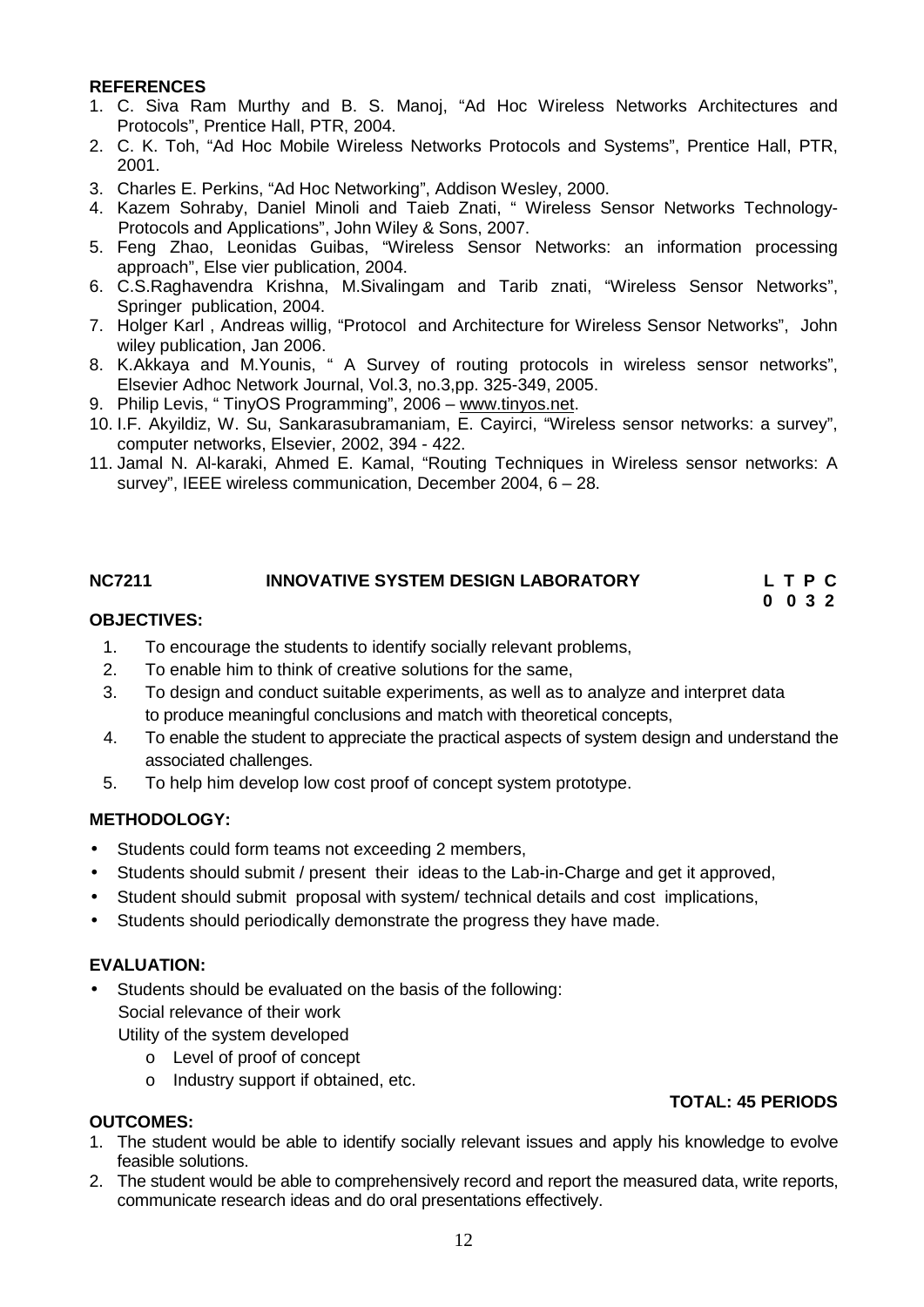# **UNIT I NAVIGATION, TRACKING AND SAFETY SYSTEMS 9**

Global Navigation Satellite Systems - Basic concepts of GPS. Space segment, Control segment, user segment, GPS constellation, GPS measurement characteristics, selective availability (AS), Anti spoofing (AS). Applications of Satelite and GPS for 3D position,Velocity,determination as function of time,Interdisciplinary applications. Regional Navigation Systems- Distress and Safety- Cospas-Sarsat- Inmarsat Distress System- Location-Based service.

# **UNIT II INERTIAL NAVIGATION AND DIFFERENTIAL GPS SYSTEMS 9**

Introduction to Inertial Navigation- Inertial Sensors - Navigation Coordinates-System Implementations- System-Level Error Models- Introduction to Differential GPS- LADGPS- WADGPS-WAAS - GEO Uplink Subsystem (GUS) - GEO Uplink Subsystem (GUS) Clock Steering Algorithms - GEO Orbit Determination - Problems

### **UNIT III REMOTE SENSING SYSTEMS AND TECHNIQUES 9**

Introduction - Commercial Imaging - DigitalGlobe – GeoEye - Meteorology – Meteosat - Land Observation – Landsat- Remote Sensing Data- Sensors- Overview - Optical Sensors: Cameras- Non-Optical Sensors- Image Processing - Image Interpretation- System Characteristics.

### **UNIT IV BROADCAST SYSTEMS 9**

Introduction - Satellite Radio Systems - XM Satellite Radio Inc. - Sirius Satellite Radio -worldspace - Direct Multimedia Broadcast- MBCO and TU Multimedia - European Initiatives - Direct-to-Home Television - Implementation Issues - DTH Services- Representative DTH Systems - Military Multimedia Broadcasts - US Global Broadcast Service (GBS)- Business TV(BTV), GRAMSAT, Specialized services – E –mail, Video conferencing, Internet.

#### **UNIT V SATELLITE NETWORKING SYSTEM WITH IPV6 9**

Overview of IPv6 and its benefits- Migration and Coexistence- IPv6 Addressing Mechanisms- Addresses for Hosts and Routers- IPv6 Infrastructure - Routing and Route Management- Configuration Methods- Dynamic Host Configuration Protocol for IPv6 - IPv6 and Related Protocols- IPv6 Header Format- Traffic Classes.

### **TOTAL: 45 PERIODS**

#### **REFERENCES:**

- 1. Global Positioning Systems, Inertial Navigation, and Integration. MOHINDER S. GREWAL California State University at Fullerton, A John Wiley & Sons, Inc. Publication Edition 2001.
- 2. Satellite Systems Engineering in an IPv6 Environment, Daniel Minoli, CRC Press.
- 3. Satellite systems for personal Applications Concepts and Technology Madhavendra Richharia, Leslie David Westbrook A John Wiley and Sons, Ltd., Publication Edition 2010
- 4. Dennis Roddy, 'Satellite Communication', McGraw Hill International, 4th Edition, 2006.
- 5. Wilbur L. Pritchard, Hendri G. Suyderhoud, Robert A. Nelson, 'Satellite Communication Systems Engineering', Prentice Hall/Pearson, 2007'

#### **AP7103 ADVANCED MICROPROCESSOR AND MICROCONTROLLER L T P C 3 0 0 3**

#### **OBJECTIVES:**

- To familiarize the fundamental concepts of microprocessor architecture.
- To gain knowledge about high performance CISC and RISC architectures.
- To study about 8 bit Microcontrollers viz. 68HC11 and PIC.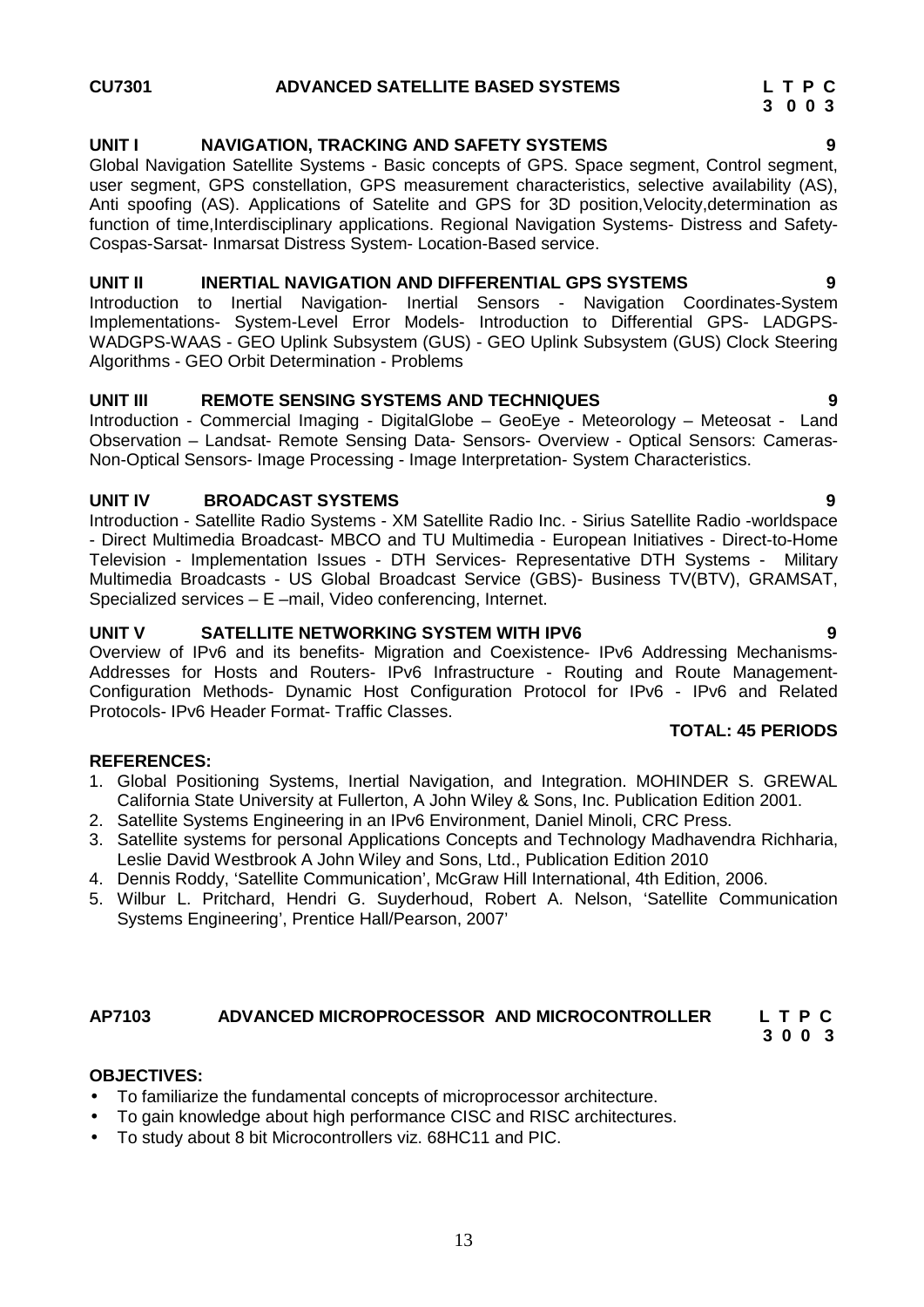# **UNIT I OVERVIEW 9**

Generic Architecture--Instruction Set – Data formats –Addressing modes – Memory hierarchy – register file –Cache – Virtual memory and paging – Segmentation- pipelining –the instruction pipeline – pipeline hazards – instruction level parallelism – reduced instruction set –Computer principles – RISC versus CISC.

# **UNIT II HIGH PERFORMANCE CISC ARCHITECTURE – PENTIUM 9**

CPU Architecture- Bus Operations – Pipelining – Brach predication – floating point unit-Operating Modes –Paging – Multitasking – Exception and Interrupts – Instruction set –addressing modes – Programming the Pentium processor.

#### **UNIT III HIGH PERFORMANCE RISC ARCHITECTURE – ARM 9**

Organization of CPU – Bus architecture –Memory management unit - ARM instruction set - Thumb Instruction set- addressing modes – Programming the ARM processor.6

### **UNIT IV MOTOROLA 68HC11 MICROCONTROLLERS 9**

Instruction set addressing modes – operating modes- Interrupt system- RTC-Serial Communication Interface – A/D Converter PWM and UART.

### **UNIT V PIC MICROCONTROLLER 9**

CPU Architecture – Instruction set – interrupts- Timers- I2C Interfacing – UART- A/D Converter –PWM and introduction to C-Compilers.

#### **REFERENCES:**

- 1. Daniel Tabak, ''Advanced Microprocessors" McGraw Hill.Inc., 1995
- 2. James L. Antonakos , " The Pentium Microprocessor '' Pearson Education , 1997.
- 3. Steve Furber , '' ARM System –On –Chip architecture "Addision Wesley , 2000.
- 4. Gene .H.Miller ." Micro Computer Engineering ," Pearson Education , 2003.
- 5. John .B.Peatman , " Design with PIC Microcontroller , Prentice hall, 1997.
- 6. James L.Antonakos ," An Introduction to the Intel family of Microprocessors '' Pearson Education 1999.
- 7. Barry.B.Breg," The Intel Microprocessors Architecture, Programming and Interfacing ", PHI, 2002.
- 8. Valvano "Embedded Microcomputer Systems" Thomson Asia PVT LTD first reprint 2001.

# **VL7001 ANALOG AND MIXED MODE VLSI DESIGN L T P C**

#### **OBJECTIVES:**

- To study the concepts of MOS large signal model and small signal model
- To understand the concepts of D/A conversion methods and their architectures.
- To design filters for ADC.
- To study about the switched capacitor circuits.

#### **UNIT I INTRODUCTION AND BASIC MOS DEVICES 9**

Challenges in analog design-Mixed signal layout issues- MOS FET structures and characteristicslarge signal model – small signal model- single stage Amplifier-Source follower- Common gate stage – Cascode Stage

#### **UNIT II SIBMICRON CIRCUIT DESIGN 9**

Submicron CMOS process flow, Capacitors and resistors, Current mirrors, Digital Circuit Design, Delay Elements – Adders- OP Amp parameters and Design

# **TOTAL: 45 PERIODS**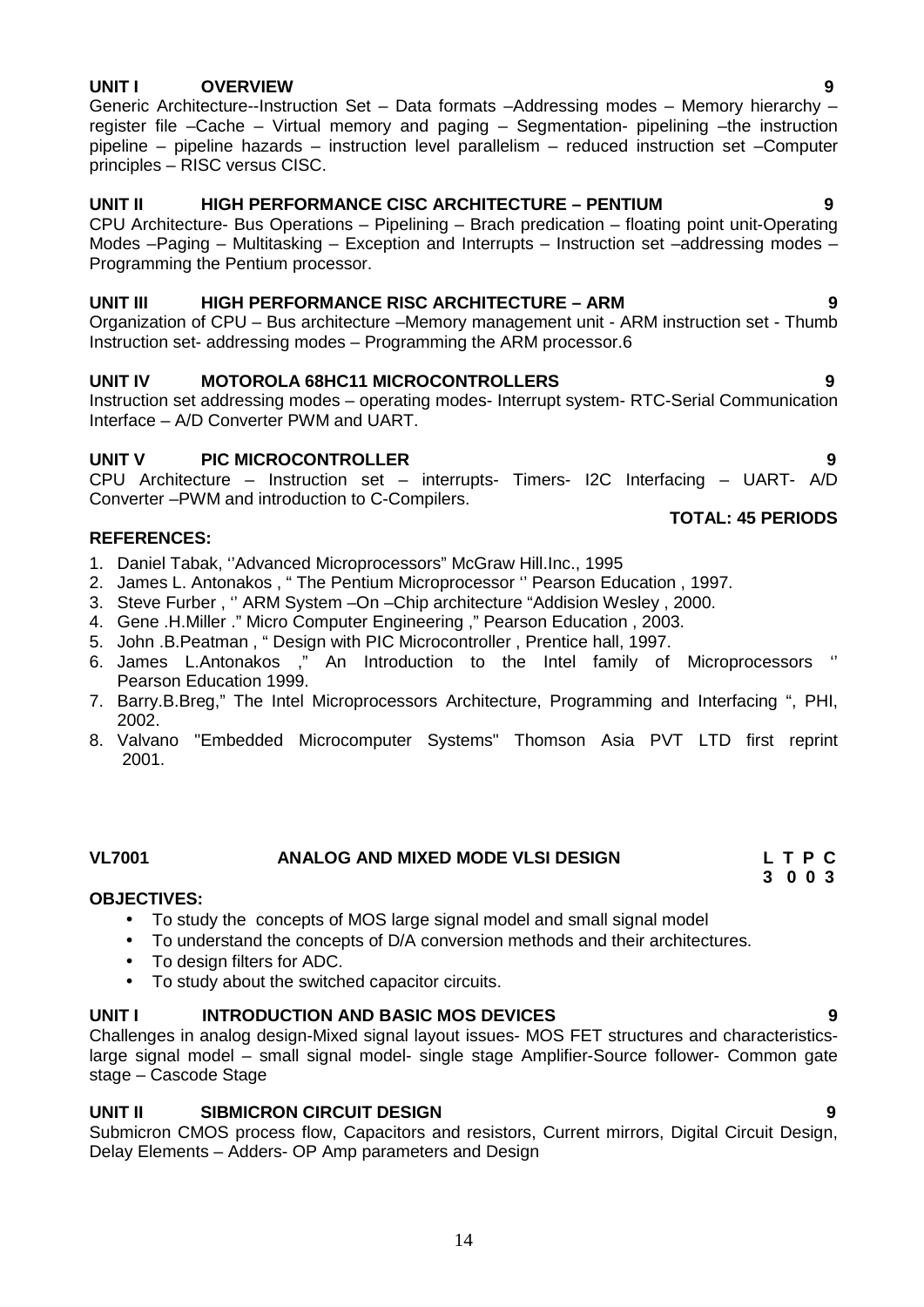#### **UNIT III DATA CONVERTERS 9**

Characteristics of Sample and Hold- Digital to Analog Converters- architecture-Differential Non linearity-Integral Non linearity- Voltage Scaling-Cyclic DAC-Pipeline DAC-Analog to Digital Converters- architecture – Flash ADC-Pipeline ADC-Differential Non linearity-Integral Non linearity

#### **UNIT IV SNR IN DATA CONVERTERS 9**

Overview of SNR of Data Converters- Clock Jitters- Improving Using Averaging – Decimating Filters for ADC- Band pass and High Pass Sinc Filters- Interpolating Filters for DAC

#### **UNIT V SWITCHED CAPACITOR CIRCUITS 9**

Resistors, First order low pass Circuit, Switched capacitor Amplifier, Switched Capacitor Integrator

#### **REFERENCES:**

- 1. Vineetha P.Gejji Analog and Mixed Mode Design **-** Prentice Hall, 1st Edition, 2011
- 2. JeyaGowri Analog and Mixed Mode Design- Sapna publishing House 2011.

#### **CU7001 REAL TIME EMBEDDED SYSTEMS L T P C 3 0 0 3**

#### **UNIT I INTRODUCTION TO EMBEDDED COMPUTING 9**

Complex systems and microprocessors – Design example: Model train controller – Embedded system design process – Formalism for system design – Instruction sets Preliminaries – ARM Processor – CPU: Programming input and output – Supervisor mode, exception and traps – Coprocessor – Memory system mechanism – CPU performance – CPU power consumption.

#### **UNIT II COMPUTING PLATFORM AND DESIGN ANALYSIS 9**

CPU buses – Memory devices – I/O devices – Component interfacing – Design with microprocessors – Development and Debugging – Program design – Model of programs – Assembly and Linking – Basic compilation techniques – Analysis and optimization of execution time, power, energy, program size – Program validation and testing.

#### **UNIT III PROCESS AND OPERATING SYSTEMS 9**

Multiple tasks and multi processes – Processes – Context Switching – Operating Systems – Scheduling policies - Multiprocessor – Inter Process Communication mechanisms – Evaluating operating system performance – Power optimization strategies for processes.

#### **UNIT IV HARDWARE ACCELERATES & NETWORKS 9**

Accelerators – Accelerated system design – Distributed Embedded Architecture – Networks for Embedded Systems – Network based design – Internet enabled systems.

#### **UNIT V CASE STUDY 9**

Hardware and software co-design - Data Compressor - Software Modem – Personal Digital Assistants – Set–Top–Box. – System-on-Silicon – FOSS Tools for embedded system development.

#### **REFERENCES:**

- 1. Wayne Wolf, "Computers as Components Principles of Embedded Computer System Design", Morgan Kaufmann Publisher, 2006.
- 2. David E-Simon, "An Embedded Software Primer", Pearson Education, 2007.
- 3. K.V.K.K.Prasad, "Embedded Real-Time Systems: Concepts, Design & Programming", dreamtech press, 2005.
- 4. Tim Wilmshurst, "An Introduction to the Design of Small Scale Embedded Systems", Pal grave Publisher, 2004.
- 5. Sriram V Iyer, Pankaj Gupta, "Embedded Real Time Systems Programming", Tata Mc-Graw Hill, 2004.
- **6.** Tammy Noergaard, "Embedded Systems Architecture", Elsevier, 2006.

# **TOTAL:45 PERIODS**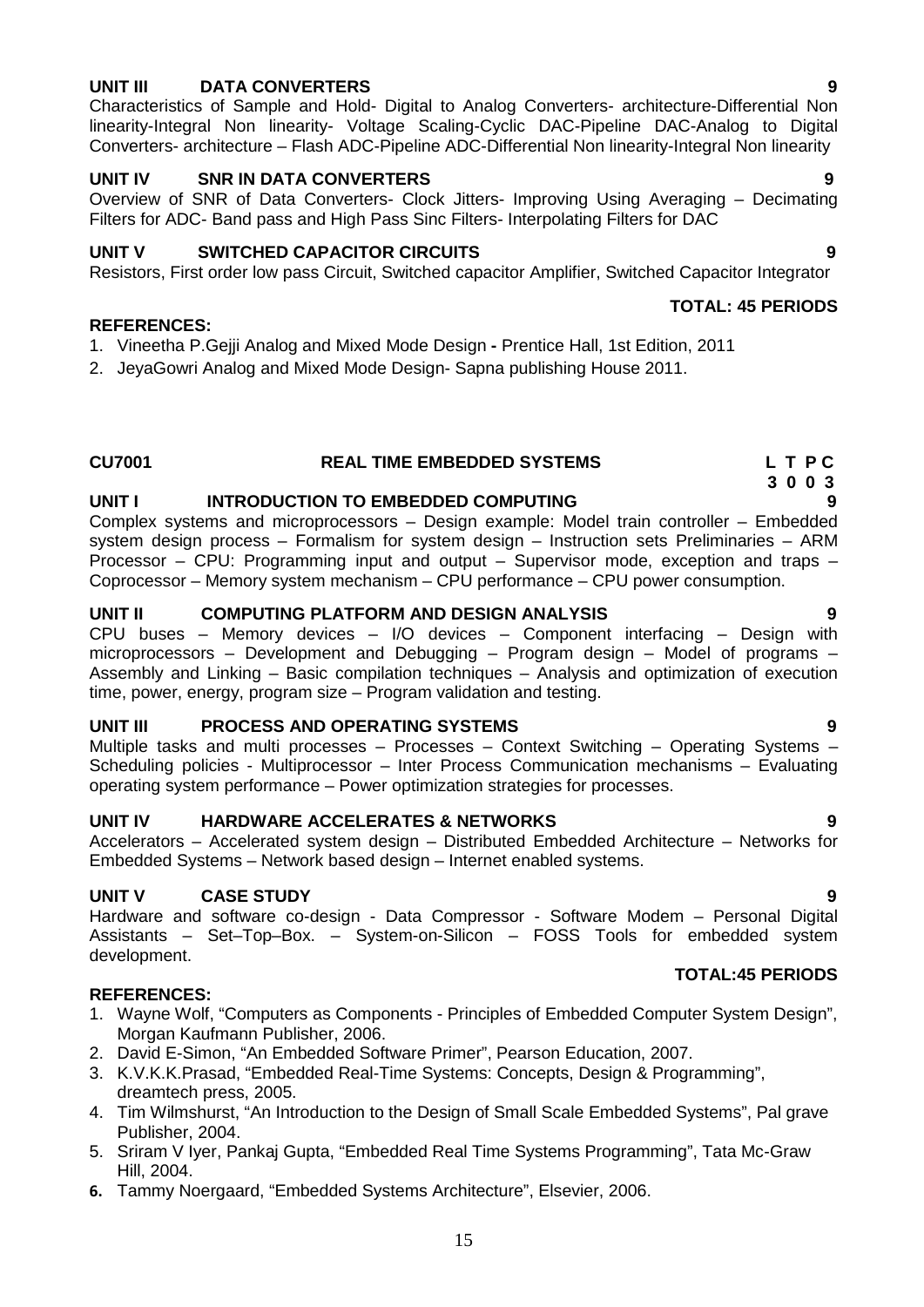#### **OBJECTIVES:**

- To introducing the concepts of microelectromechanical devices.
- To know the fabrication process of Microsystems.
- To know the design concepts of micro sensors and micro actuators.
- To introducing concepts of quantum mechanics and nano systems.

#### **UNIT I OVERVIEW AND INTRODUCTION 9**

New trends in Engineering and Science: Micro and Nanoscale systems Introduction to Design of MEMS and NEMS, Overview of Nano and Microelectromechanical Systems, Applications of Micro and Nanoelectromechanical systems, Microelectromechanical systems, devices and structures Definitions, Materials for MEMS: Silicon, silicon compounds, polymers, metals

#### **UNIT II MEMS FABRICATION TECHNOLOGIES 9**

Microsystem fabrication processes: Photolithography, Ion Implantation, Diffusion, Oxidation.

Thin film depositions: LPCVD, Sputtering, Evaporation, Electroplating; Etching techniques: Dry and wet etching, electrochemical etching; Micromachining: Bulk Micromachining, Surface Micromachining, High Aspect-Ratio (LIGA and LIGA-like) Technology; Packaging: Microsystems packaging, Essential packaging technologies, Selection of packaging materials

#### **UNIT III MICRO SENSORS 9**

MEMS Sensors: Design of Acoustic wave sensors, resonant sensor, Vibratory gyroscope, Capacitive and Piezo Resistive Pressure sensors- engineering mechanics behind these Microsensors. Case study: Piezo-resistive pressure sensor

#### **UNIT IV MICRO ACTUATORS 9**

Design of Actuators: Actuation using thermal forces, Actuation using shape memory Alloys, Actuation using piezoelectric crystals, Actuation using Electrostatic forces (Parallel plate, Torsion bar, Comb drive actuators), Micromechanical Motors and pumps. Case study: Comb drive actuators

#### **UNIT V NANOSYSTEMS AND QUANTUM MECHANICS 9**

Atomic Structures and Quantum Mechanics, Molecular and Nanostructure Dynamics: Shrodinger Equation and Wave function Theory, Density Functional Theory, Nanostructures and Molecular Dynamics, Electromagnetic Fields and their quantization, Molecular Wires and Molecular Circuits.

#### **REFERENCES:**

- 1. Marc Madou, "Fundamentals of Microfabrication", CRC press 1997.
- 2. Stephen D. Senturia," Micro system Design", Kluwer Academic Publishers,2001
- 3. Tai Ran Hsu ,"MEMS and Microsystems Design and Manufacture" ,Tata Mcraw Hill, 2002.
- 4. Chang Liu, "Foundations of MEMS", Pearson education India limited, 2006,
- 5. Sergey Edward Lyshevski, "MEMS and NEMS: Systems, Devices, and Structures" CRC Press, 2002

# **AP7202 ASIC AND FPGA DESIGN L T P C**

#### **OBJECTIVES:**

- To study the design flow of different types of ASIC.
- To familiarize the different types of programming technologies and logic devices.
- To learn the architecture of different types of FPGA.
- To gain knowledge about partitioning, floor planning, placement and routing including circuit extraction of ASIC

16

- To analyse the synthesis, Simulation and testing of systems.
- To understand the design issues of SOC.
- To know about different high performance algorithms and its applications in ASICs.

**TOTAL : 45 PERIODS**

**3 0 0 3**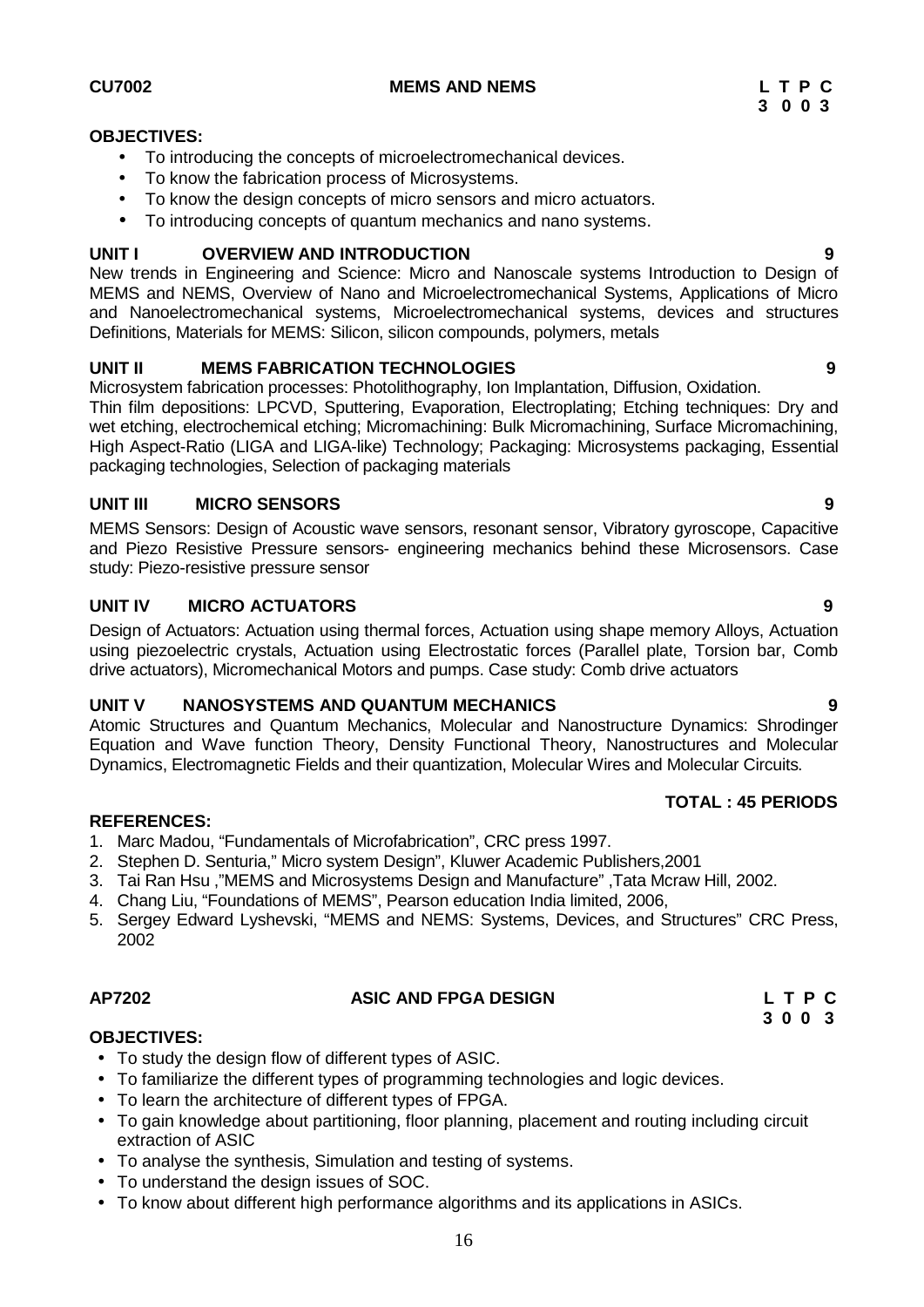# 17

### **UNIT I OVER VIEW OF ASIC AND PLD 9**

Types of ASICs - Design flow – CAD tools used in ASIC Design – Programming Technologies: Antifuse – static RAM – EPROM and EEPROM technology, Programmable Logic Devices : ROMs and EPROMs – PLA –PAL. Gate Arrays – CPLDs and FPGAs

#### **UNIT II ASIC PHYSICAL DESIGN 9**

System partition -partitioning - partitioning methods – interconnect delay models and measurement of delay - floor planning - placement – Routing : global routing - detailed routing - special routing circuit extraction - DRC

#### **UNIT III LOGIC SYNTHESIS, SIMULATION AND TESTING 9**

Design systems - Logic Synthesis - Half gate ASIC -Schematic entry - Low level design language - PLA tools -EDIF- CFI design representation. Verilog and logic synthesis -VHDL and logic synthesis - types of simulation -boundary scan test - fault simulation - automatic test pattern generation.

# **UNIT IV FPGA 9**

Field Programmable gate arrays- Logic blocks, routing architecture, Design flow technology mapping for FPGAs, Xilinx XC4000 - ALTERA's FLEX 8000/10000, ACTEL's ACT-1,2,3 and their speed performance

Case studies: Altera MAX 5000 and 7000 - Altera MAX 9000 – Spartan II and Virtex II FPGAs - Apex and Cyclone FPGAs

### **UNIT V SoC DESIGN 9**

Design Methodologies – Processes and Flows - Embedded software development for SOC – Techniques for SOC Testing – Configurable SOC – Hardware / Software codesign Case studies: Digital camera, Bluetooth radio / modem, SDRAM and USB

#### **TOTAL: 45 PERIODS**

- 1. M.J.S .Smith, "Application Specific Integrated Circuits, Addison -Wesley Longman Inc., 1997
- 2. S. Trimberger, Field Programmable Gate Array Technology, Edr, Kluwer Academic Publications, 1994.
- 3. John V.Oldfield, Richard C Dore, Field Programmable Gate Arrays, Wiley Publications 1995.
- 4. P.K.Chan & S. Mourad, Digital Design Using Field Programmable Gate Array, Prentice Hall, 1994.
- 5. Parag.K.Lala, Digital System Design using Programmable Logic Devices , BSP, 2003.
- 6. S. Brown, R. Francis, J. Rose, Z. Vransic, Field Programmable Gate Array, Kluwer Pubin, 1992.
- 7. J. Old Field, R.Dorf, Field Programmable Gate Arrays, John Wiley & Sons, Newyork, 1995.
- 8. Farzad Nekoogar and Faranak Nekoogar, From ASICs to SOCs: A Practical Approach, Prentice Hall PTR, 2003.
- 9. Wayne Wolf, FPGA-Based System Design, Prentice Hall PTR, 2004.
- 10. R. Rajsuman, System-on-a-Chip Design and Test. Santa Clara, CA: Artech House Publishers, 2000.
- 11. F. Nekoogar. Timing Verification of Application-Specific Integrated Circuits (ASICs). Prentice Hall PTR, 1999.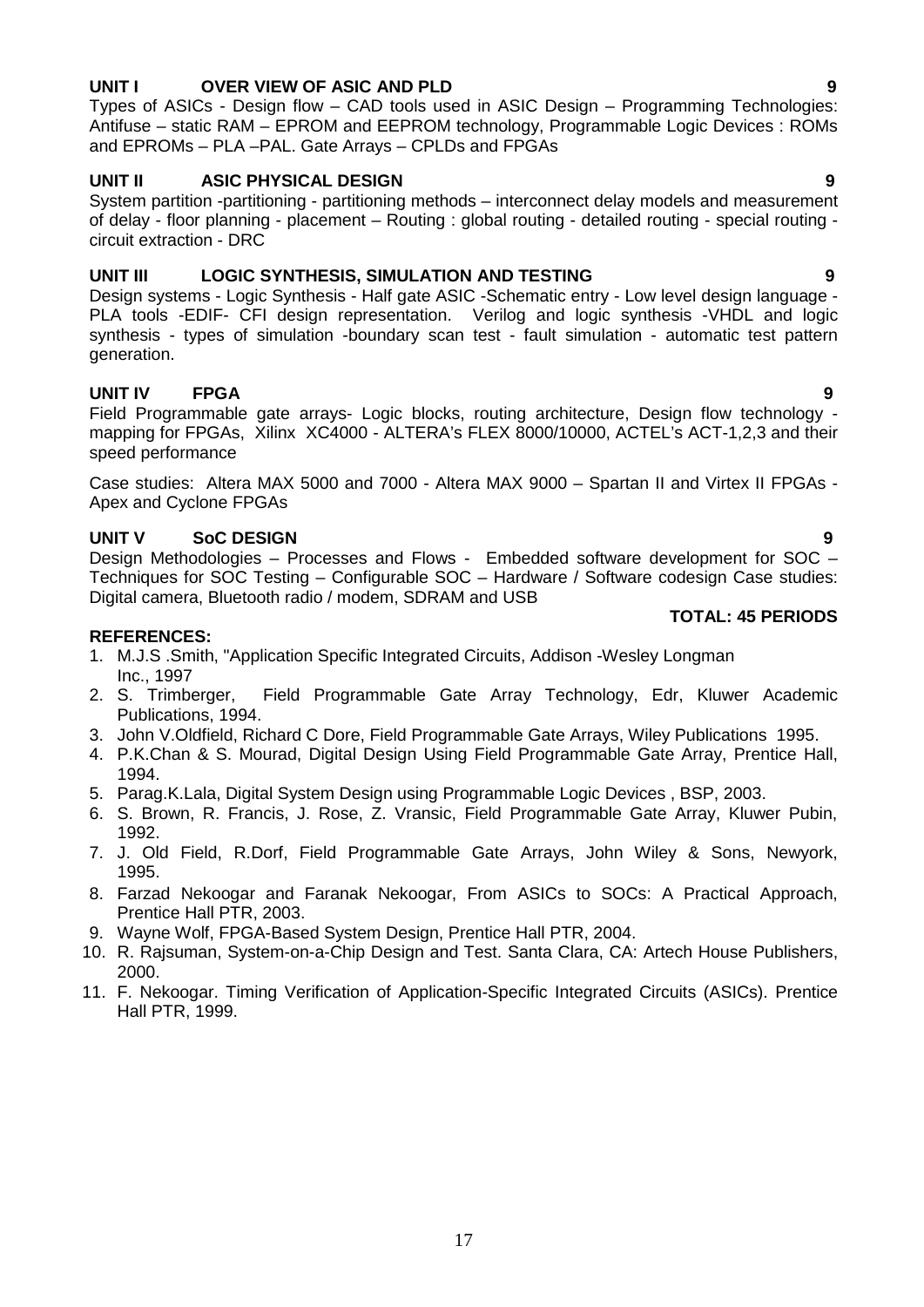#### **VL7013 VLSI FOR WIRELESS COMMUNICATION L T P C**

#### **OBJECTIVES:**

- To study the design concepts of low noise amplifiers.
- To study the various types of mixers designed for wireless communication.
- To study and design PLL and VCO.
- To understand the concepts of CDMA in wireless communication.<br>
UNIT I COMPONENTS AND DEVICES

# **COMPONENTS AND DEVICES 9**

Integrated inductors, resistors, MOSFET and BJT AMPLIFIER DESIGN: Low Noise Amplifier Design - Wideband LNA - Design Narrowband LNA - Impedance Matching - Automatic Gain Control Amplifiers – Power Amplifiers

# **UNIT II MIXERS 9**

Balancing Mixer - Qualitative Description of the Gilbert Mixer - Conversion Gain – Distortion - Low Frequency Case: Analysis of Gilbert Mixer – Distortion - High-Frequency Case – Noise - A Complete Active Mixer. Switching Mixer - Distortion in Unbalanced Switching Mixer - Conversion Gain in Unbalanced Switching Mixer - Noise in Unbalanced Switching Mixer - A Practical Unbalanced Switching Mixer. Sampling Mixer - Conversion Gain in Single Ended Sampling Mixer - Distortion in Single Ended Sampling Mixer - Intrinsic Noise in Single Ended Sampling Mixer - Extrinsic Noise in Single Ended Sampling Mixer.

# **UNIT III FREQUENCY SYNTHESIZERS 9**

Phase Locked Loops - Voltage Controlled Oscillators - Phase Detector – Analog Phase Detectors – Digital Phase Detectors - Frequency Dividers - LC Oscillators - Ring Oscillators - Phase Noise - A Complete Synthesizer Design Example (DECT Application).

# **UNIT IV SUB SYSTEMS 9**

Data converters in communications, adaptive Filters, equalizers and transceivers

# **UNIT V IMPLEMENTATIONS 9**

VLSI architecture for Multitier Wireless System - Hardware Design Issues for a Next generation CDMA System.

# **REFERENCES:**

- 1. B.Razavi ,"RF Microelectronics" , Prentice-Hall ,1998.
- 2. Bosco H Leung "VLSI for Wireless Communication", Pearson Education, 2002.
- 3. Thomas H.Lee, "The Design of CMOS Radio Frequency Integrated Circuits', Cambridge University Press ,2003.
- 4. Emad N Farag and Mohamed I Elmasry, "Mixed Signal VLSI Wireless Design Circuits and Systems", Kluwer Academic Publishers, 2000.
- 5. Behzad Razavi, "Design of Analog CMOS Integrated Circuits" McGraw-Hill, 1999.
- 6. J. Crols and M. Steyaert, "CMOS Wireless Transceiver Design," Boston, Kluwer Academic Pub., 1997.

# **CU7003 DIGITAL COMMUNICATION RECEIVERS L T P C**

**3 0 0 3**

# **UNIT I REVIEW OF DIGITAL COMMUNICATION TECHNIQUES 9**

Base band communication; signal space representation, linear and nonlinear modulation techniques, Error tracking and Spectral characteristics of digital modulation.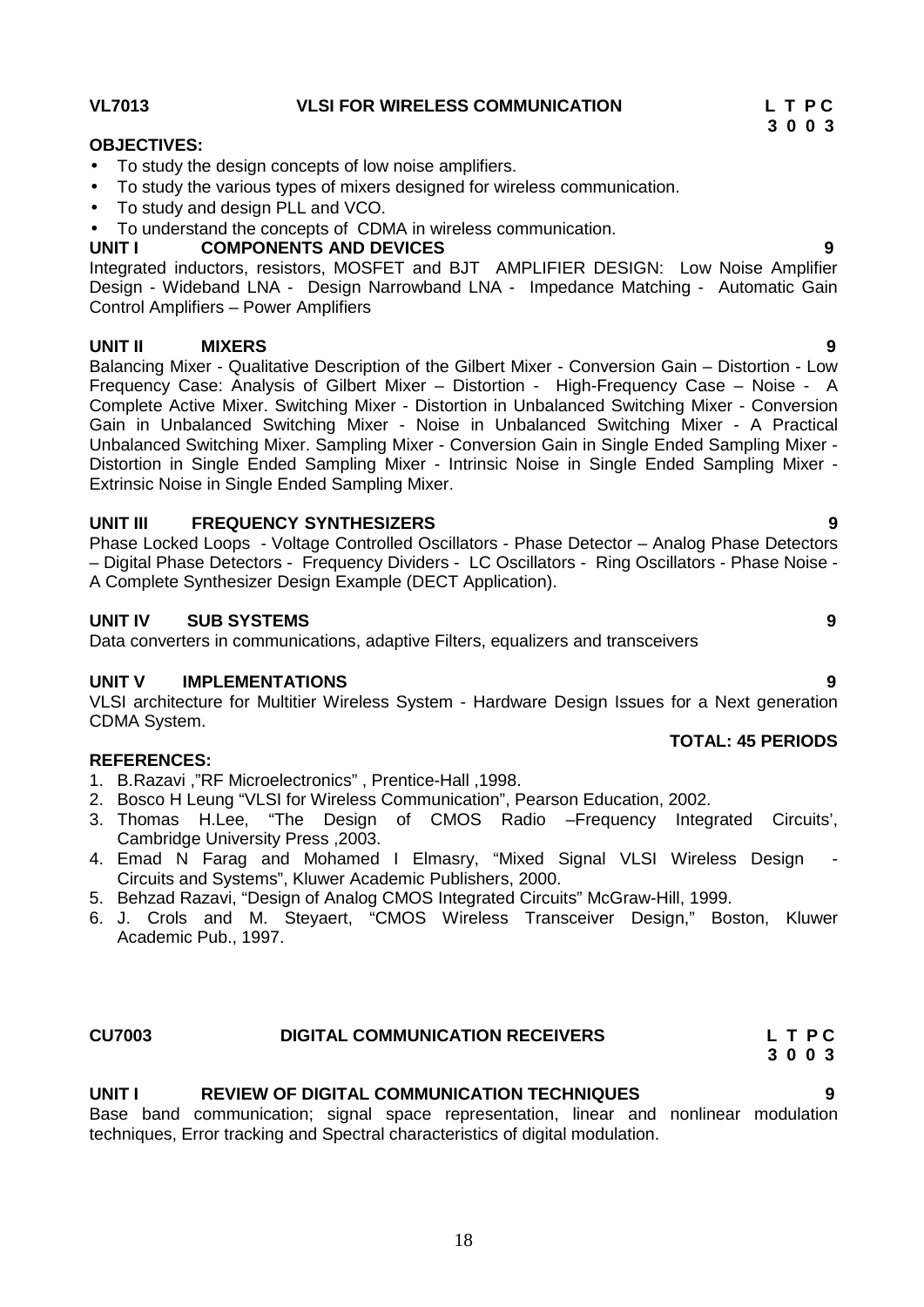# **UNIT II OPTIMUM RECEIVERS FOR AWGN CHANNEL 9**

Correlation demodulator, matched filter , maximum likelihood sequence detector,optimum receiver for CPM signals, M-ary orthogonal signals, envelope detectors for Maryand correlated binary signals.

### **UNIT III RECEIVERS FOR FADING CHANNELS 9**

Characterization of fading multiple channels, statistical models, flat and frequency selective fading, diversity technique, Optimal receivers for data detection and synchronization parameter estimation, coded waveform for fading channel.

### **UNIT IV SYNCHRONIZATION TECHNIQUES 9**

Carrier and signal synchronization, carrier phase estimation-PLL, Decision directed loops, symbol timing estimation, maximum likelihood and non-decision directed timing estimation, joint estimation.

### **UNIT V ADAPTIVE EQUALIZATION 9**

Zero forcing algorithm, LMS algorithm, adaptive decision-feedback equalizer and Equalization of Trellis-coded signals. Kalman algorithm, blind equalizers and stochastic gradient algorithm.

# **TOTAL: 45 PERIODS**

#### **REFERENCES:**

- 1. Heinrich Meyer, Mare Moeneclacy, Stefan.A.Fechtel, " Digital communication receivers ",Vol I & Vol II, John Wiley, New York, 1997.
- 2. U.Mengali & A.N.D'Andrea, Synchronization Techniques for Digital Receivers, Kluwer, 1997.
- 3. John.G.Proakis, "Digital communication "4th Edition, McGraw-Hill, New York, 2001.
- 4. E.A.Lee and D.G. Messerschmitt, "Digital communication ", 2nd Edition, Allied
- 5. Publishers, New Delhi, 1994.
- 6. Simon Marvin, "Digital communication over fading channel; An unified approach to performance Analysis ", John Wiley, New York, 2000.
- 7. H.Meyr & G.Ascheid, Synchronization in Digital Communications, John Wiley, 1990.
- 8. R. G. Gallager, Principles of Digital Communication, Cambridge University Press, 2008.

# **AP7301 ELECTROMAGNETIC INTERFERENCE AND COMPATIBILITY L T P C**

#### **OBJECTIVES:**

- To understand the basics of EMI
- To study EMI Sources
- To understand EMI problems
- To understand Solution methods in PCB
- To understand Measurement technique for emission
- To understand Measurement technique for immunity

#### **UNIT I EMI/EMC CONCEPTS 9**

EMI-EMC definitions and Units of parameters; Sources and victim of EMI; Conducted and Radiated EMI Emission and Susceptibility; Transient EMI, ESD; Radiation Hazards.

#### **UNIT II EMI COUPLING PRINCIPLES 9**

Conducted, radiated and transient coupling; Common ground impedance coupling; Common mode and ground loop coupling ; Differential mode coupling ; Near field cable to cable coupling, cross talk; Field to cable coupling ; Power mains and Power supply coupling.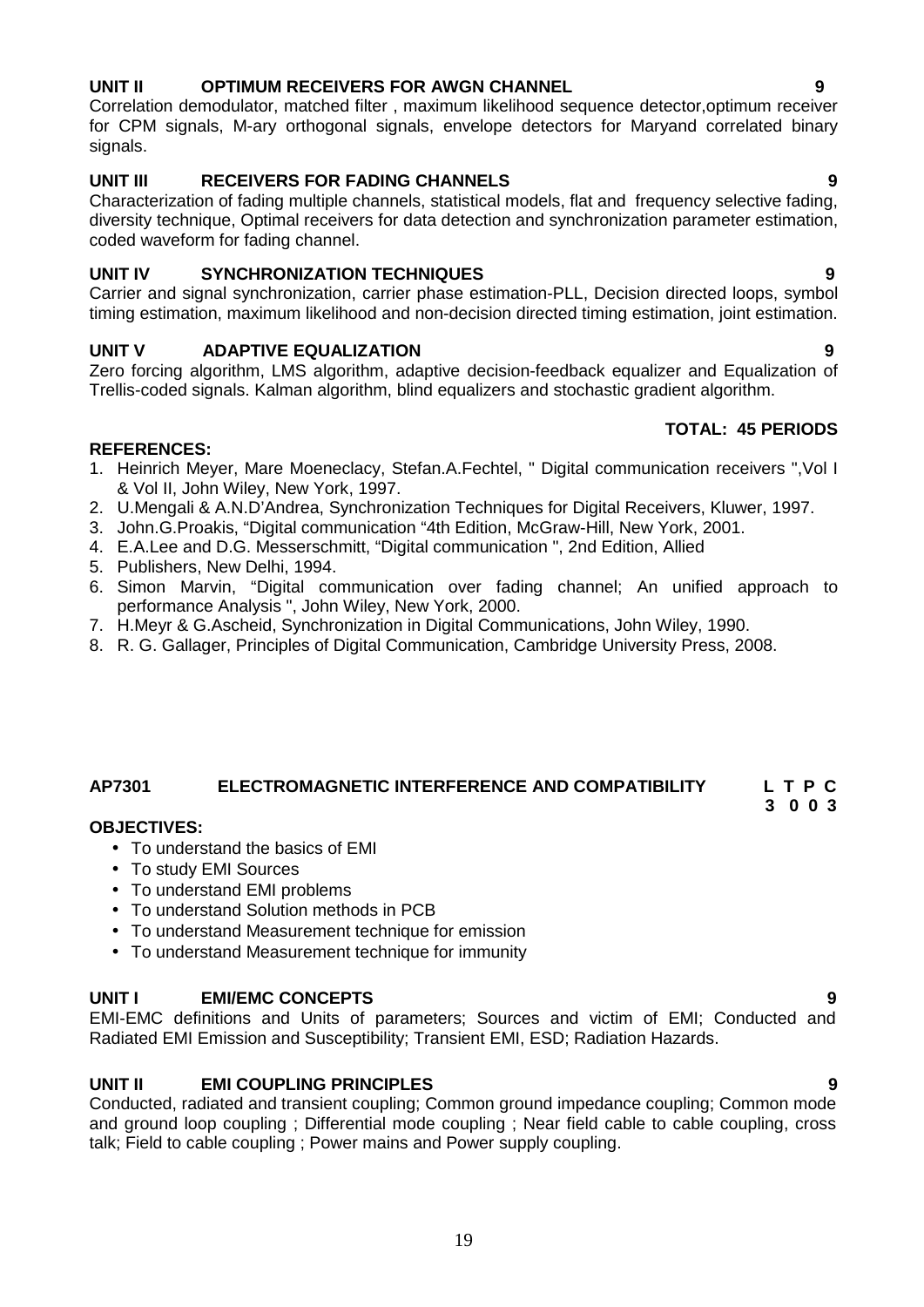# **UNIT III EMI CONTROL TECHNIQUES 9**

Shielding- Shielding Material-Shielding integrity at discontinuties, Filtering- Characteristics of Filters-Impedance and Lumped element filters-Telephone line filter, Power line filter design, Filter installation and Evaluation, Grounding- Measurement of Ground resistance-system grounding for EMI/EMC-Cable shielded grounding, Bonding, Isolation transformer, Transient suppressors, Cable routing, Signal control. EMI gaskets

### **UNIT IV EMC DESIGN OF PCBS 9**

EMI Suppression Cables-Absorptive, ribbon cables-Devices-Transient protection hybrid circuits , Component selection and mounting; PCB trace impedance; Routing; Cross talk control- Electromagnetic Pulse-Noise from relays and switches, Power distribution decoupling; Zoning; Grounding; VIAs connection; Terminations.

# **UNIT V EMI MEASUREMENTS AND STANDARDS 9**

Open area test site; TEM cell; EMI test shielded chamber and shielded ferrite lined anechoic chamber; Tx /Rx Antennas, Sensors, Injectors / Couplers, and coupling factors; EMI Rx and spectrum analyzer; Civilian standards-CISPR, FCC, IEC, EN; Military standards-MIL461E/462. Frequency assignment - spectrum conversation. British VDE standards, Euro norms standards in japan - comparisons. EN Emission and Susceptibility standards and Specifications.

# **TOTAL: 45 PERIODS**

### **OUTCOMES:**

Upon Completion of the course, the students will be able to

- To design a EMI free system
- To reduce system level crosstalk
- To design high speed Printed Circuit board with minimum interference
- To make our world free from unwanted electromagnetic environment

#### **REFERENCES:**

- 1. V.P.Kodali, "Engineering EMC Principles, Measurements and Technologies", IEEE Press, Newyork, 1996.
- 2. Clayton R.Paul," Introduction to Electromagnetic Compatibility", John Wiley Publications, 2008
- 3. Henry W.Ott.,"Noise Reduction Techniques in Electronic Systems", A Wiley Inter Science
- 4. Publications, John Wiley and Sons, Newyork, 1988.
- 5. Bemhard Keiser, "Principles of Electromagnetic Compatibility", 3<sup>rd</sup> Ed, Artech house, Norwood, 1986.
- 6. Don R.J.White Consultant Incorporate, "Handbook of EMI/EMC" , Vol I-V, 1988.

# **CU7004 DETECTION AND ESTIMATION THEORY L T P C**

**3 0 0 3**

# **OBJECTIVES:**

- 1. To enable the student to understand the basic principles of random signal processing, spectral estimation methods and their applications.
- 2. To enable the student to understand the different signal detection and estimation methods used in communication system design and the implications of proper synchronization methods for proper functioning of the system.

# **UNIT I DISCRETE RANDOM SIGNAL PROCESSING 9**

Discrete Random Processes- Ensemble Averages, Stationary processes, Bias and Estimation, Autocovariance, Autocorrelation, Parseval's theorem, Wiener-Khintchine relation, White noise, Power Spectral Density, Spectral factorization, Filtering Random Processes, Special types of Random Processes – ARMA, AR, MA – Yule-Walker equations.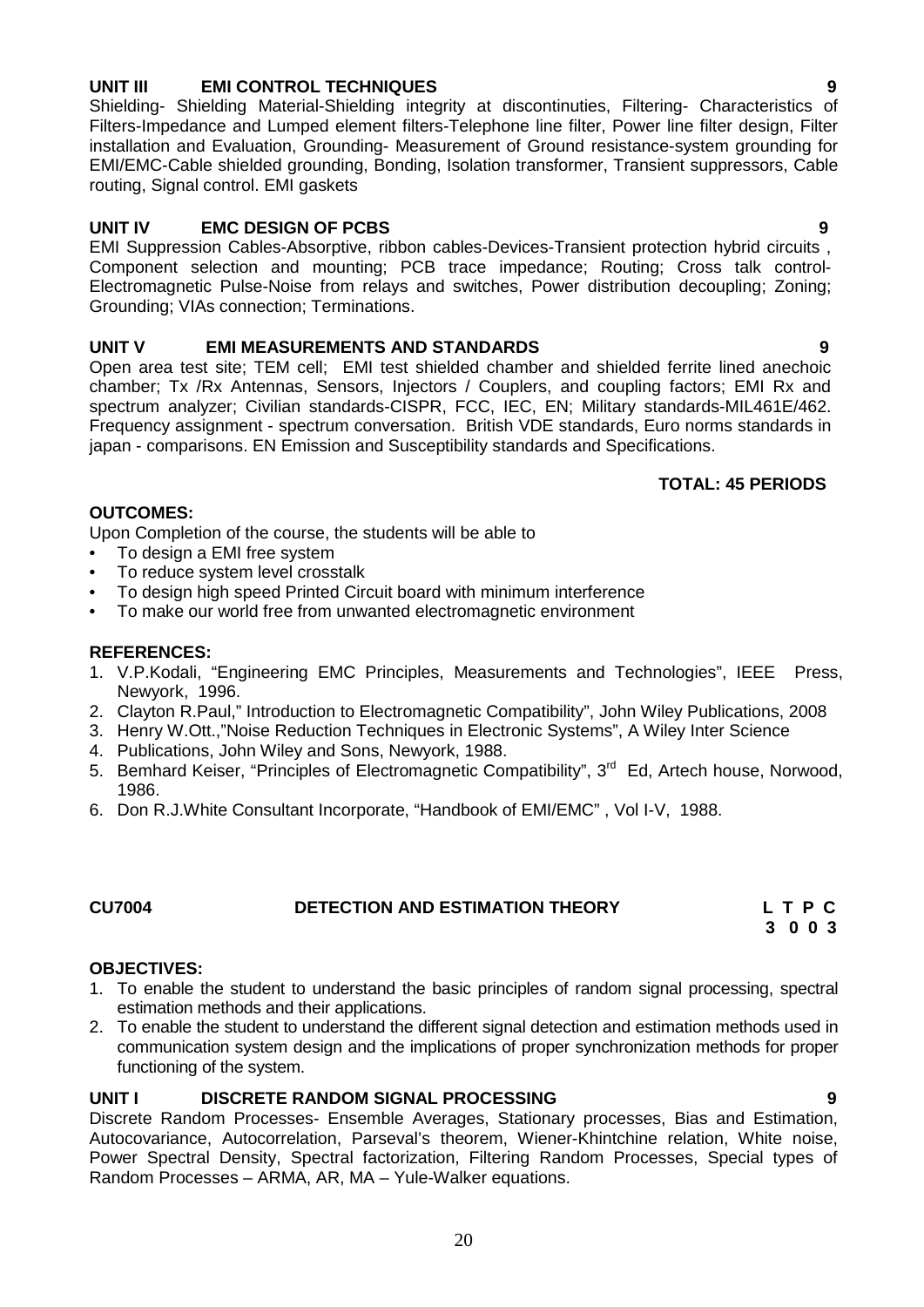### **UNIT II SPECTRAL ESTIMATION 9**

Estimation of spectra from finite duration signals, Nonparametric methods – Periodogram, Modified periodogram, Bartlett, Welch and Blackman-Tukey methods, Parametric methods – ARMA, AR and MA model based spectral estimation, Solution using Levinson-Durbin algorithm.

### **UNIT III DETECTION AND ESTIMATION CRITERIA 9**

Detection criteria : Bayes detection techniques, MAP, ML,– detection of M-ary signals, Neyman Peason, minimax decision criteria. Estimation: linear estimators, non-linear estimators, Bayes, MAP,ML, properties of estimators, phase and amplitude estimation.

#### **UNIT IV SYNCHRONIZATION 9**

Signal parameter estimation, carrier phase estimation, symbol timing estimator, joint estimation of carrier phase and symbol timing.

### **UNIT V RECEIVERS FOR AWGN AND FADING CHANNELS 9**

Optimum receivers for AWGN channel -Correlation demodulator, matched filter, maximum likelihood sequence detector, envelope detectors for M-ary signals; Characterization of fading multipath channels, RAKE demodulator, Multiuser detection techniques.

#### **REFERENCES:**

- 1. Monson H. Hayes, 'Statistical Digital Signal Processing and Modeling", John Wiley and Sons, Inc, Singapore, 2002
- 2. John J. Proakis, Dimitris G. Manolakis, : Digital Signal Processing', Pearson Education, 2002.
- 3. John G. Proakis., 'Digital Communication', 4 th edition, Mc Graw Hill Publication, 2001.
- 4. Bernard Sklar and Pabitra Kumar Roy, Digital Communications: Fundamentals & Applications, 2/E, Pearson Education India, 2009
- 5. John G. Proakis, Masoud Salehi, "Communication Systems Engineering", Prentice Hall, 1994.

### **OUTCOMES:**

- 1. The student would be able to demonstrate an understanding of the basic principles of random signal processing, spectral estimation methods and their applications.
- 2. The student would be able to demonstrate an understanding of the different signal detection and estimation methods used in communication system design and the implications of proper synchronization methods for proper functioning of the system.
- 3. The student would be in a position to apply his knowledge for designing a baseband system addressing the channel impairments.
- 4. Heinrich Meyer, Mare Moeneclacy, Stefan.A.Fechtel, " Digital communication receivers ", Vol I & Vol II, John Wiley, New York, 1997.
- 5. Sergio Verdu, "Multiuser Detection", Cambridge University Press, 1998.

#### **CU7005 COGNITIVE RADIO L T P C**

**3 0 0 3**

**TOTAL: 45 PERIODS**

# **OBJECTIVES:**

- 1. To enable the student to understand the evolving paradigm of cognitive radio communication and the enabling technologies for its implementation.
- 2. To enable the student to understand the essential functionalities and requirements in designing software defined radios and their usage for cognitive communication.
- 3. To expose the student to the evolving next generation wireless networks and their associated challenges.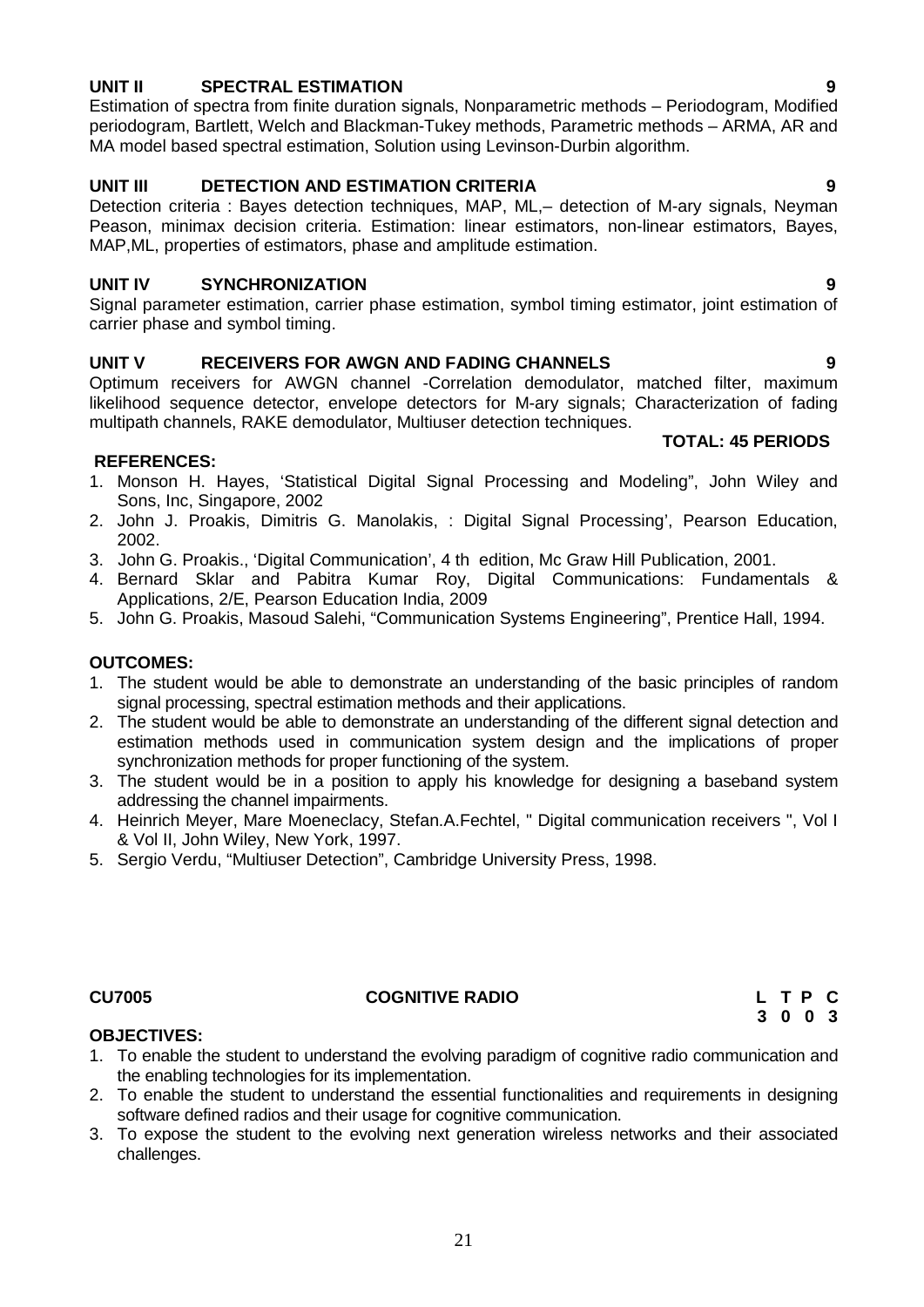### **UNIT I INTRODUCTION TO SDR 9**

Definitions and potential benefits, software radio architecture evolution – foundations, technology tradeoffs and architecture implications, Antenna for Cognitive Radio.

**UNIT II SDR ARCHITECTURE 9** Essential functions of the software radio, architecture goals, quantifying degrees programmability, top level component topology, computational properties of functional components, interface topologies among plug and play modules, architecture partitions.

#### **UNITIII INTRODUCTION TO COGNITIVE RADIOS 9**

Marking radio self-aware, the cognition cycle, organization of congnition tasks, structuring knowledge for cognition tasks, Enabling location and environment awareness in cognitive radios – concepts, architecture, design considerations.

#### **UNIT IV COGNITIVE RADIO ARCHITECTURE 9**

Primary Cognitive Radio functions, Behaviors, Components, A–Priori Knowledge taxonomy, observe – phase data structures, Radio procedure knowledge encapsulation, components of orient, plan, decide phases, act phase knowledge representation, design rules.

### **UNIT V NEXT GENERATION WIRELESS NETWORKS 9**

The XG Network architecture, spectrum sensing, spectrum management, spectrum mobility, spectrum sharing, upper layer issues, cross – layer design.

#### **REFERENCES:**

- 1. Alexander M. Wyglinski, Maziar Nekovee, And Y. Thomas Hou, " Cognitive Radio Communications And Networks - Principles And Practice", Elsevier Inc. , 2010.
- 2. "E. Biglieri, A.J. Goldsmith., L.J. Greenstein, N.B. Mandayam, H.V. Poor, Principles of Cognitive Radio", Cambridge University Press, 2013.
- 3. Kwang-Cheng Chen and Ramjee Prasad, " Cognitive Radio Networks" , John Wiley & Sons, Ltd, 2009.
- 4. Khattab, Ahmed, Perkins, Dmitri, Bayoumi, Magdy, "Cognitive Radio Networks From Theory to Practice", Springer Series: Analog Circuits and Signal Processing, 2009.
- 5. J. Mitola, " Cognitive Radio: An Integrated Agent Architecture for software defined radio", Doctor of Technology thesis, Royal Inst. Technology, Sweden 2000.
- 6. Simon Haykin, "Cognitive Radio: Brain –empowered wireless communications", IEEE Journal on selected areas in communications, Feb 2005.
- 7. Ian F. Akyildiz, Won Yeol Lee, Mehmet C. Vuran, Shantidev Mohanty, " NeXt generation /dynamic spectrum access / cognitive radio wireless networks: A Survey Elsevier Computer Networks, May 2006.

#### **OUTCOMES:**

- 1. The student would be able to appreciate the motivation and the necessity for cognitive radio communication strategies.
- 2. The student would be able to evolve new techniques and demonstrate their feasibility using mathematical validations and simulation tools.
- 3. The student would be able to demonstrate the impact of the evolved solutions in future wireless network design.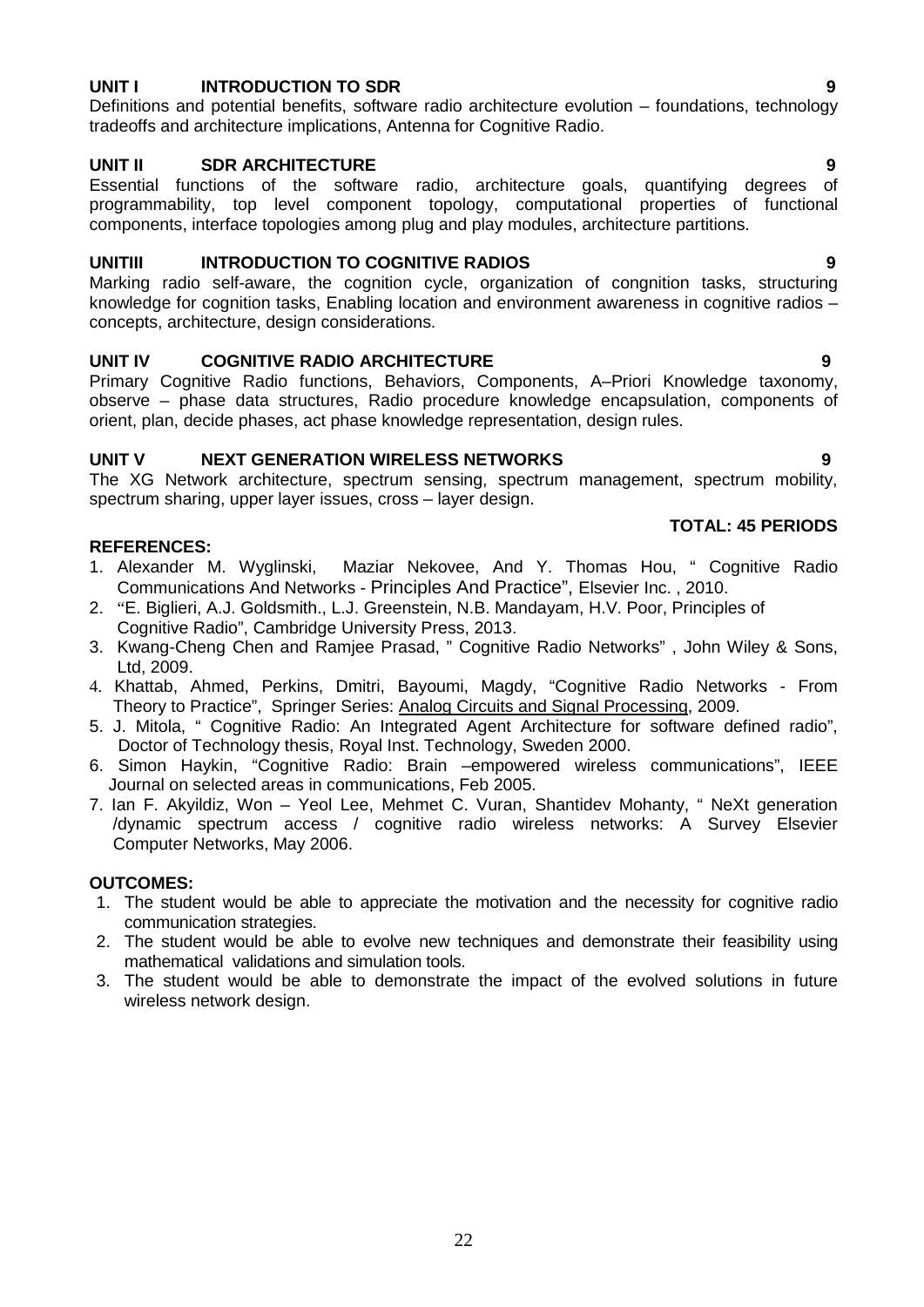### **DS7301 SPEECH AND AUDIO SIGNAL PROCESSING L T P C**

**3 0 0 3**

#### **OBJECTIVES:**

- 1. To study the basic concepts of speech and audio.
- 2. To study the analysis of various M-band filter banks for audio coding
- 3. To learn various transform coders for audio coding.
- 4. To study the speech processing methods in time and frequency domain

### **UNIT I MECHANICS OF SPEECH AND AUDIO 9**

Introduction - Review Of Signal Processing Theory-Speech production mechanism – Nature of Speech signal – Discrete time modelling of Speech production – Classification of Speech sounds – Phones – Phonemes – Phonetic and Phonemic alphabets – Articulatory features.

Absolute Threshold of Hearing - Critical Bands- Simultaneous Masking, Masking-Asymmetry, and the Spread of Masking- Nonsimultaneous Masking - Perceptual Entropy - Basic measuring philosophy -Subjective versus objective perceptual testing - The perceptual audio quality measure (PAQM) - Cognitive effects in judging audio quality.

# **UNIT II TIME-FREQUENCY ANALYSIS: FILTER BANKS AND TRANSFORMS 9**

Introduction -Analysis-Synthesis Framework for M-band Filter Banks- Filter Banks for Audio Coding: Design Considerations - Quadrature Mirror and Conjugate Quadrature Filters- Tree- Structured QMF and CQF M-band Banks - Cosine Modulated "Pseudo QMF" M-band Banks - Cosine Modulated Perfect Reconstruction (PR) M-band Banksand the Modified Discrete Cosine Transform (MDCT) - Discrete Fourier and Discrete Cosine Transform - Pre-echo Distortion- Pre echo Control Strategies.

### **UNIT III AUDIO CODING AND TRANSFORM CODERS 9**

Lossless Audio Coding – Lossy Audio Coding - ISO-MPEG-1A, 2A, 2A Advaned, 4 Audio Coding - Optimum Coding in the Frequency Domain - Perceptual Transform Coder -Brandenburg-Johnston Hybrid Coder - CNET Coders - Adaptive Spectral Entropy Coding -Differential Perceptual Audio Coder - DFT Noise Substitution -DCT with Vector Quantization -MDCT with Vector Quantization.

#### **UNIT IV TIME AND FREQUENCY DOMAIN METHODS FOR SPEECH PROCESSING 9**

Time domain parameters of Speech signal – Methods for extracting the parameters :Energy, Average Magnitude – Zero crossing Rate – Silence Discrimination using ZCRand energy Short Time Fourier analysis – Formant extraction – Pitch Extraction using time and frequency domain methods **HOMOMORPHIC SPEECH ANALYSIS:**

Cepstral analysis of Speech – Formant and Pitch Estimation – Homomorphic Vocoders.

# **UNIT V LINEAR PREDICTIVE ANALYSIS OF SPEECH 9**

Formulation of Linear Prediction problem in Time Domain – Basic Principle – Auto correlation method – Covariance method – Solution of LPC equations – Cholesky method – Durbin's Recursive algorithm – lattice formation and solutions – Comparison of different methods – Application of LPC parameters – Pitch detection using LPC parameters – Formant analysis – VELP –CELP.

#### **REFERENCES:**

- 1. Digital Audio Signal Processing, Second Edition, Udo Zölzer**,** A John Wiley& sons Ltd Publicatioons
- 2. Applications of Digital Signal Processing to Audio And Acoustics Mark Kahrs, Karlheinz Brandenburg, KLUWER ACADEMIC PUBLISHERS NEW YORK, BOSTON, DORDRECHT, L ONDON, MOSCOW
- 3. Digital Processing of Speech signals L.R.Rabiner and R.W.Schaffer Prentice Hall –1978.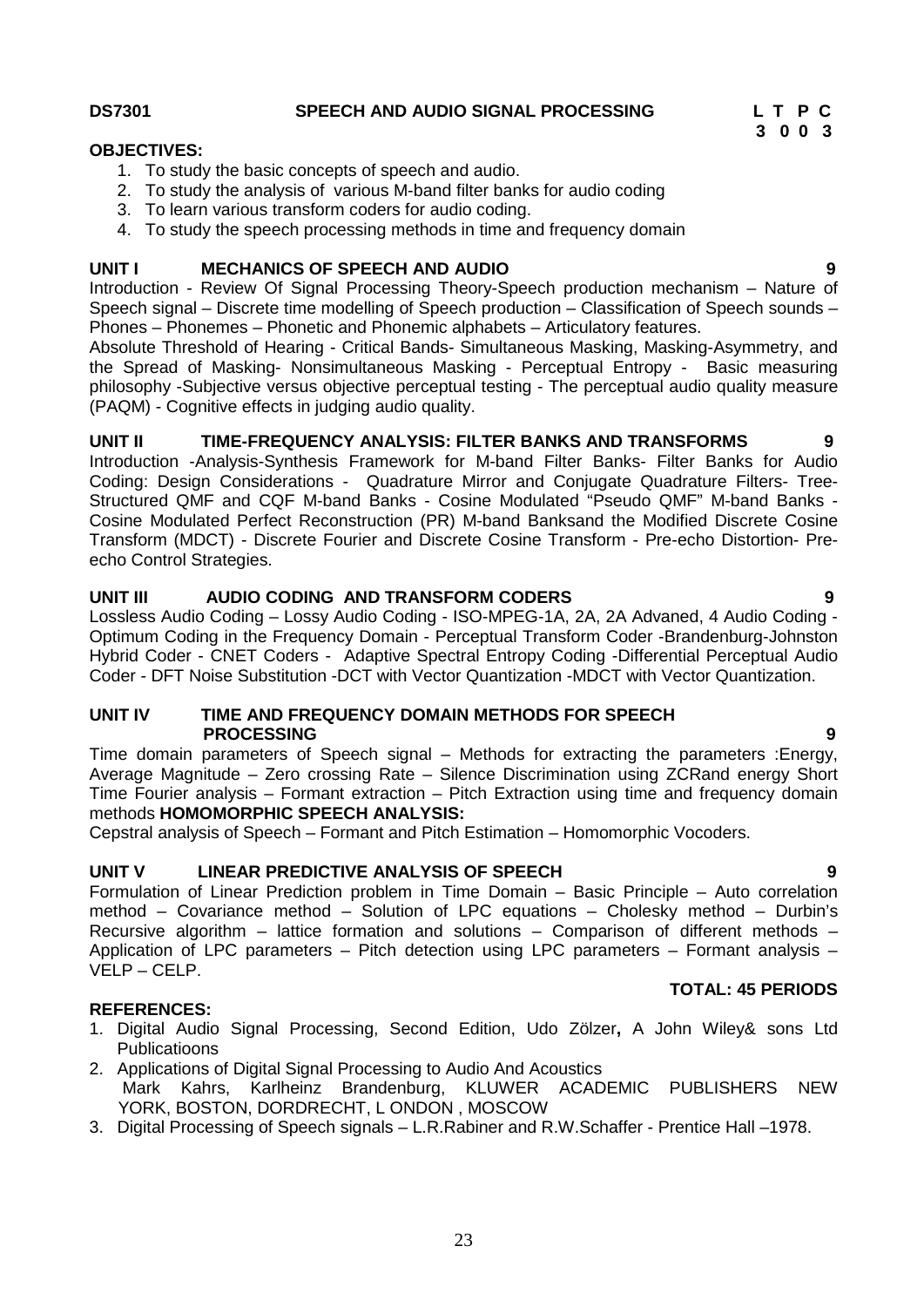#### **DS7201 ADVANCED DIGITAL IMAGE PROCESSING L T P C**

### **OBJECTIVES:**

- To understand the image fundamentals and mathematical transforms necessary for image processing and to study the image enhancement techniques.
- To understand the image segmentation and representation techniques.
- To understand how image are analyzed to extract features of interest.
- To introduce the concepts of image registration and image fusion.
- To analyze the constraints in image processing when dealing with 3D data sets.

### **UNIT I FUNDAMENTALS OF DIGITAL IMAGE PROCESSING 9**

Elements of visual perception, brightness, contrast, hue, saturation, mach band effect, 2D image transforms-DFT, DCT, KLT, and SVD. Image enhancement in spatial and frequency domain, Review of morphological image processing

### **UNIT II SEGMENTATION 9**

Edge detection, Thresholding, Region growing, Fuzzy clustering, Watershed algorithm, Active contour methods, Texture feature based segmentation, Model based segmentation, Atlas based segmentation, Wavelet based Segmentation methods

### **UNIT III FEATURE EXTRACTION 9**

First and second order edge detection operators, Phase congruency, Localized feature extraction detecting image curvature, shape features Hough transform, shape skeletonization, Boundary descriptors, Moments, Texture descriptors- Autocorrelation, Co-occurrence features, Runlength features, Fractal model based features, Gabor filter, wavelet features.

### **UNIT IV REGISTRATION AND IMAGE FUSION 9**

Registration- Preprocessing, Feature selection-points, lines, regions and templates Feature correspondence-Point pattern matching, Line matching, region matching Template matching Transformation functions-Similarity transformation and Affine Transformation. Resampling- Nearest Neighbour and Cubic Splines

Image Fusion-Overview of image fusion, pixel fusion, Multire solution based fusion discrete wavelet transform, Curvelet transform. Region based fusion.

#### **UNIT V 3D IMAGE VISUALIZATION 9**

Sources of 3D Data sets, Slicing the Data set, Arbitrary section planes, The use of color, Volumetric display, Stereo Viewing, Ray tracing, Reflection, Surfaces, Multiply connected surfaces, Image processing in 3D, Measurements on 3D images. **TOTAL: 45 PERIODS**

#### **OUTCOMES:**

Upon Completion of the course, the students will be able to

- To understand image formation and the role human visual system plays in perception of gray and color image data.
- To apply image processing techniques in both the spatial and frequency (Fourier) domains.
- To design image analysis techniques in the form of image segmentation and to evaluate the methodologies for segmentation.
- To conduct independent study and analysis of feature extraction techniques.
- To understand the concepts of image registration and image fusion.
- To analyze the constraints in image processing when dealing with 3D data sets and to apply image processing algorithms in practical applications.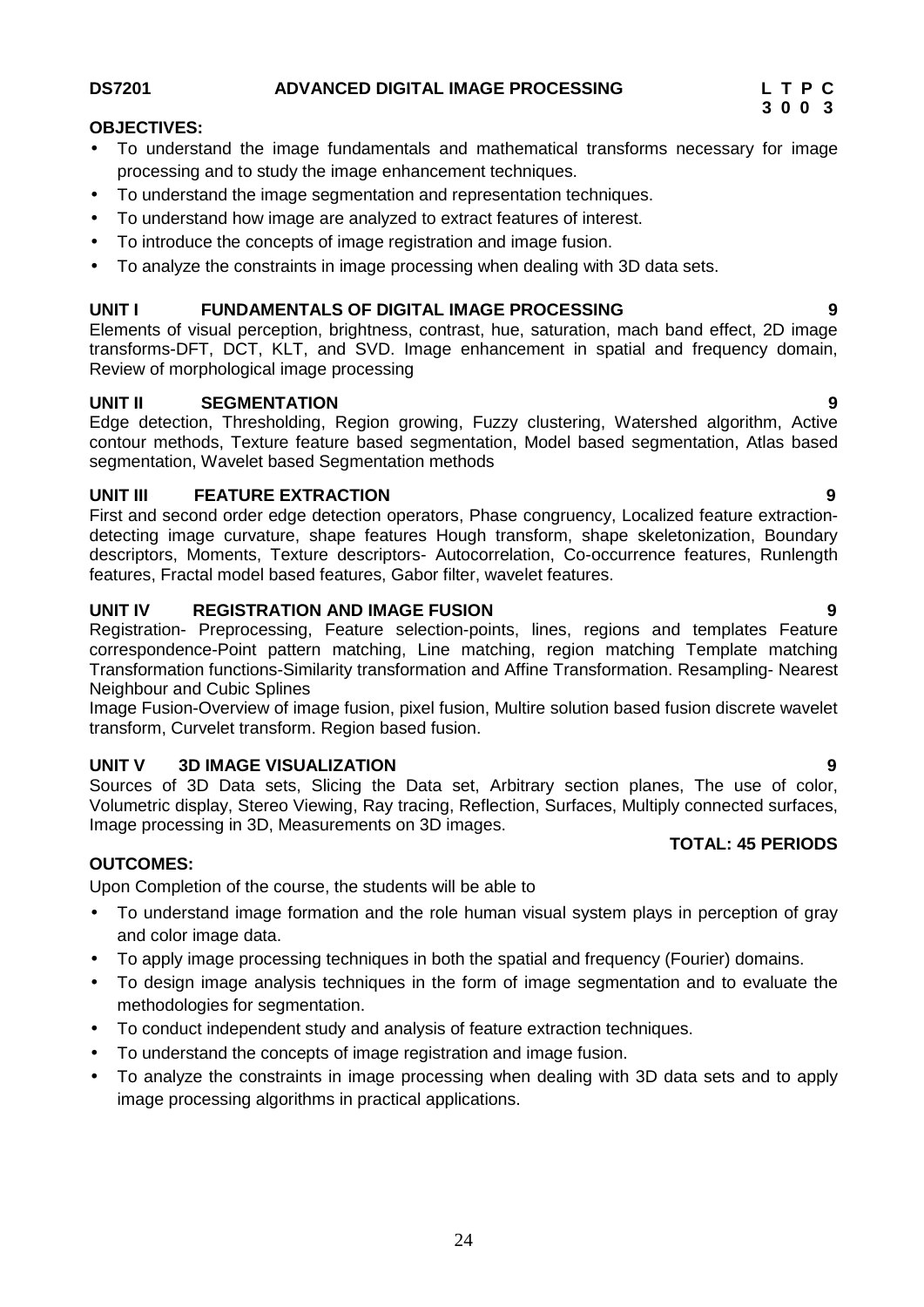### **TEXT BOOKS:**

- 1. John C.Russ, "The Image Processing Handbook", CRC Press,2007.
- 2. Mark Nixon, Alberto Aguado, "Feature Extraction and Image Processing", Academic Press, 2008.
- 3. Ardeshir Goshtasby, " 2D and 3D Image registration for Medical, Remote Sensing and Industrial Applications",John Wiley and Sons,2005.

#### **REFERENCES:**

- 1. Rafael C. Gonzalez, Richard E. Woods, , Digital Image Processing', Pearson,Education, Inc., Second Edition, 2004.
- 2. Anil K. Jain, , Fundamentals of Digital Image Processing', Pearson Education, Inc., 2002.
- 3. Rick S.Blum, Zheng Liu," Multisensor image fusion and its Applications", Taylor & Francis, 2006.

# **DS7202 RADAR SIGNAL PROCESSING L T P C**

**3 0 0 3**

#### **OBJECTIVES:**

- To understand the Radar Signal acquisition and sampling in multiple domains
- To provide clear instruction in radar DSP basics
- To equip the skills needed in both design and analysis of common radar algorithms
- To understand the basics of synthetic aperture imaging and adaptive array processing
- To illustrate how theoretical results are derived and applied in practice

### **UNIT I INTRODUCTION TO RADAR SYSTEMS 9**

History and application of radar, basic radar function, elements of pulsed radar, review of signal processing concepts and operations, A preview of basic radar signal processing, radar system components, advanced radar signal processing

#### **UNIT II SIGNAL MODELS 9**

Components of a radar signal, amplitude models, types of clutters, noise model and signal-to-noise ratio, jamming, frequency models: the doppler shift, spatial models, spectral model

#### **UNIT III SAMPLING AND QUANTIZATION OF PULSED RADAR SIGNALS 9**

Domains and criteria for sampling radar signals, Sampling in the fast time dimension, Sampling in slow time: selecting the pulse repetition interval,sampling the doppler spectrum, Sampling in the spatial and angle dimension, Quantization, I/Q Imbalance and Digital I/Q

#### **UNIT IV RADAR WAVEFORMS 9**

Introduction, The waveform matched filter, Matched filtering of moving targets, The ambiguity function, The pulse burst waveform, frequency-modulated pulse compression waveforms, Range sidelobe control for FM waveforms, the stepped frequency waveform, Phase-modulated pulse compression waveforms, COSTAS Frequency Codes.

#### **UNIT V DOPPLER PROCESSING 9**

Alternate forms of the Doppler spectrum, Moving target indication (MTI), Pulse Doppler processing, dwell-to-dwell stagger, Pulse pair processing, additional Doppler processing issues, clutter mapping and the moving target detector, MTI for moving platforms: adaptive displaced phase center antenna processing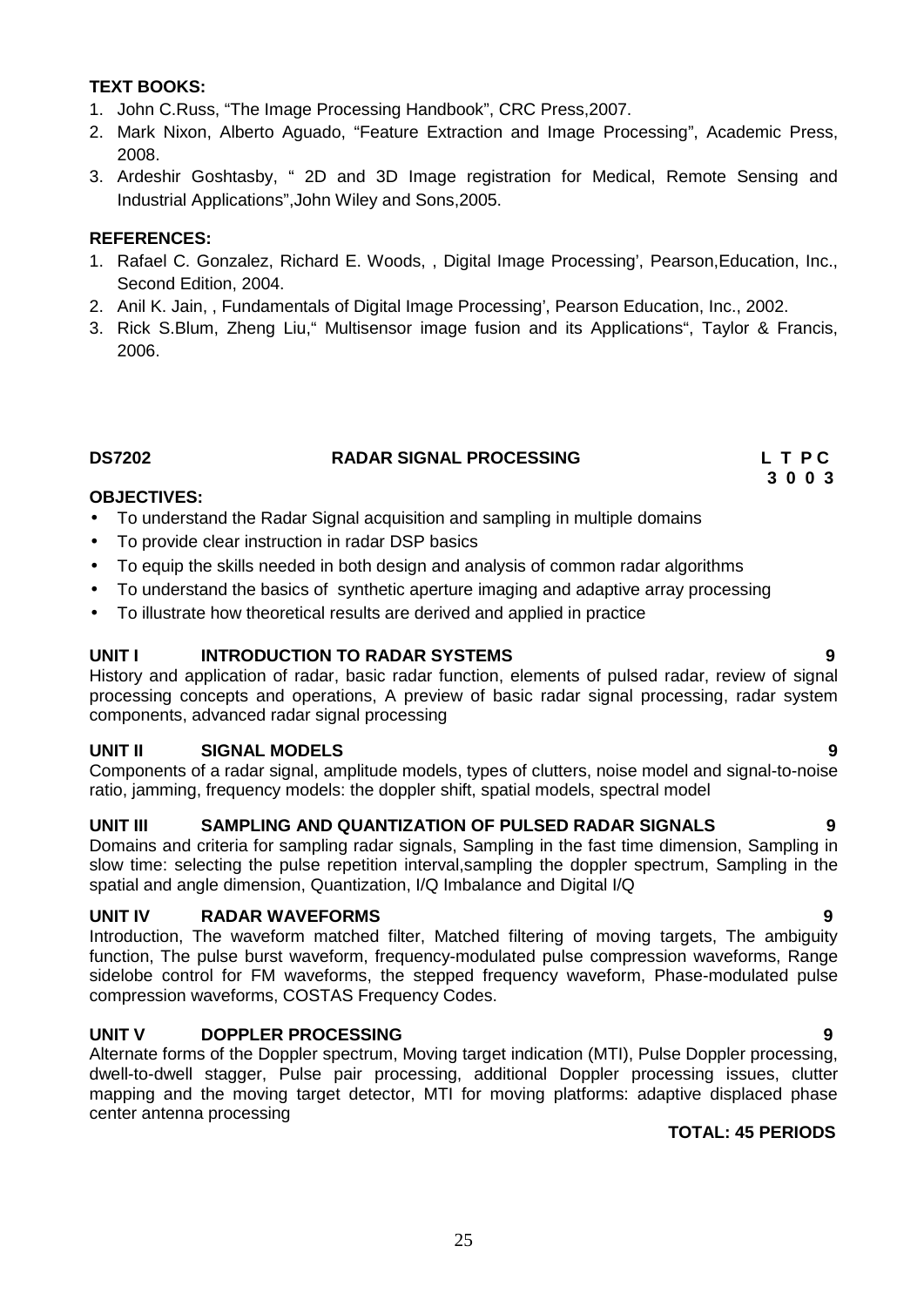- 1. Fundamentals of Radar Signal Processing, Mark A. Richards McGraw-Hill, New York, 2005
- 2. Principles of Radar and Sonar Signal Processing, Francois Le Chevalier, Artech House
- 3. Radar systems, Peak Detection and Tracking, Michael O Kolawole ,2010, Elseveir.
- 4. Introduction To Radar Systems 3/E, Skolnik, McGraw Hill.
- 5. Radar Principles, Peyton Z. Peebles, 2009 Wiley India
- 6. Radar Design Principles-Signal Processing and the environment, Fred E. Nathanson, PHI

### **CP7008 SPEECH PROCESSING AND SYNTHESIS L T P C**

#### **OBJECTIVES**

**'**

- To understand the mathematical foundations needed for speech processing
- To understand the basic concepts and algorithms of speech processing and synthesis
- To familiarize the students with the various speech signal representation, coding and recognition techniques
- To appreciate the use of speech processing in current technologies and to expose the students to real– world applications of speech processing

#### **UNIT I FUNDAMENTALS OF SPEECH PROCESSING 9**

Introduction – Spoken Language Structure – Phonetics and Phonology – Syllables and Words – Syntax and Semantics – Probability, Statistics and Information Theory – Probability Theory – Estimation Theory – Significance Testing – Information Theory.

#### **UNIT II SPEECH SIGNAL REPRESENTATIONS AND CODING 9**

Overview of Digital Signal Processing – Speech Signal Representations – Short time Fourier Analysis – Acoustic Model of Speech Production – Linear Predictive Coding – Cepstral Processing – Formant Frequencies – The Role of Pitch – Speech Coding – LPC Coder.

#### **UNIT III SPEECH RECOGNITION 9**

Hidden Markov Models – Definition – Continuous and Discontinuous HMMs – Practical Issues – Limitations. Acoustic Modeling – Variability in the Speech Signal – Extracting Features – Phonetic Modeling – Adaptive Techniques – Confidence Measures – Other Techniques.

#### **UNIT IV TEXT ANALYSIS 9**

Lexicon – Document Structure Detection – Text Normalization – Linguistic Analysis – Homograph Disambiguation – Morphological Analysis – Letter-to-sound Conversion – Prosody – Generation schematic – Speaking Style – Symbolic Prosody – Duration Assignment – Pitch Generation

#### **UNIT V SPEECH SYNTHESIS 9**

Attributes – Formant Speech Synthesis – Concatenative Speech Synthesis – Prosodic Modification of Speech – Source-filter Models for Prosody Modification – Evaluation of TTS Systems.

#### **TOTAL: 45 PERIODS**

#### **OUTCOMES:**

Upon completion of the course, the studentswill be able to

- Identify the various temporal, spectral and cepstral features required for identifying speech units – phoneme, syllable and word
- Determine and apply Mel-frequency cepstral coefficients for processing all types of signals
- Justify the use of formant and concatenative approaches to speech synthesis
- Identify the apt approach of speech synthesis depending on the language to be processed
- Determine the various encoding techniques for representing speech.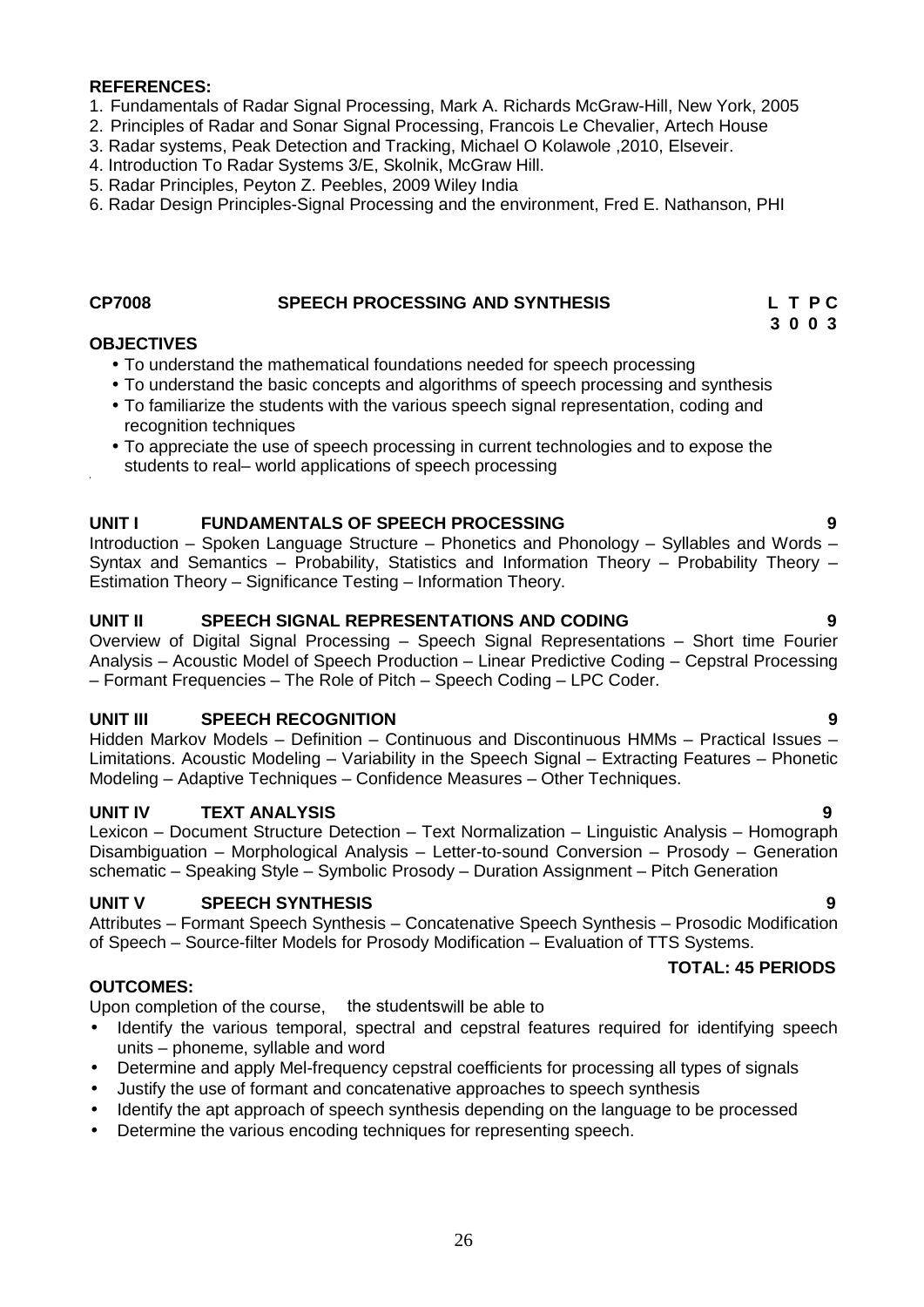- 1. Xuedong Huang, Alex Acero, Hsiao-Wuen Hon, "Spoken Language Processing A guide to Theory, Algorithm and System Development", Prentice Hall PTR, 2001.
- 2. Thomas F.Quatieri, "Discrete-Time Speech Signal Processing", Pearson Education, 2002.
- 3. Lawrence Rabiner and Biing-Hwang Juang, "Fundamentals of Speech Recognition", Prentice Hall Signal Processing Series, 1993.
- 4. Sadaoki Furui, "Digital Speech Processing: Synthesis, and Recognition, Second Edition, (Signal Processing and Communications)", Marcel Dekker, 2000.
- 5. Joseph Mariani, "Language and Speech Processing", Wiley, 2009.

#### **CU7006 WAVELET TRANSFORMS AND APPLICATIONS L T P C**

#### **OBJECTIVES:**

- To study the basics of signal representation and Fourier theory
- To understand Multi Resolution Analysis and Wavelet concepts
- To study the wavelet transform in both continuous and discrete domain
- To understand the design of wavelets using Lifting scheme
- To understand the applications of Wavelet transform

**UNIT I FUNDAMENTALS 9** – Properties– Dot Product and Orthonormality – Relationship Between Vectors and Signals – Signal Spaces – Concept of Convergence – Hilbert Spaces for Energy Signals- Fourier Theory: Fourier series expansion, Fourier transform, Short time Fourier transform, Time-frequency analysis.

#### **UNIT II MULTI RESOLUTION ANALYSIS 9**

Definition of Multi Resolution Analysis (MRA) – Haar Basis – Construction of General Orthonormal MRA – Wavelet Basis for MRA – Continuous Time MRA Interpretation for the DTWT – Discrete Time MRA –Basis Functions for the DTWT – PRQMF Filter Banks.

#### **UNIT III CONTINUOUS WAVELET TRANSFORMS 9**

Wavelet Transform – Definition and Properties – Concept of Scale and its Relation with Frequency – Continuous Wavelet Transform (CWT) – Scaling Function and Wavelet Functions (Daubechies Coiflet, Mexican Hat, Sinc, Gaussian, Bi Orthogonal)– Tiling of Time – Scale Plane for CWT.

**UNIT IV** DISCRETE WAVELET TRANSFORM<br>
Filter Bank and Sub Band Coding Principles – Wavelet Filters – Inverse DWT Filter Bank and Sub Band Coding Principles – Wavelet Filters – Inverse DWT Computation by Filter Banks – Basic Properties of Filter Coefficients – Choice of Wavelet Function Coefficients – Derivations of Daubechies Wavelets – Mallat's Algorithm for DWT – Multi Band Wavelet Transforms Lifting Scheme- Wavelet Transform Using Polyphase Matrix Factorization – Geometrical Foundations of Lifting Scheme – Lifting Scheme in Z –Domain.

#### **UNIT V APPLICATIONS 9**

Wavelet methods for signal processing- Image Compression Techniques: EZW–SPHIT Coding – Image Denoising Techniques: Noise Estimation – Shrinkage Rules – Shrinkage Functions – Edge Detection and Object Isolation, Image Fusion, and Object Detection.

#### **TOTAL: 45 PERIODS**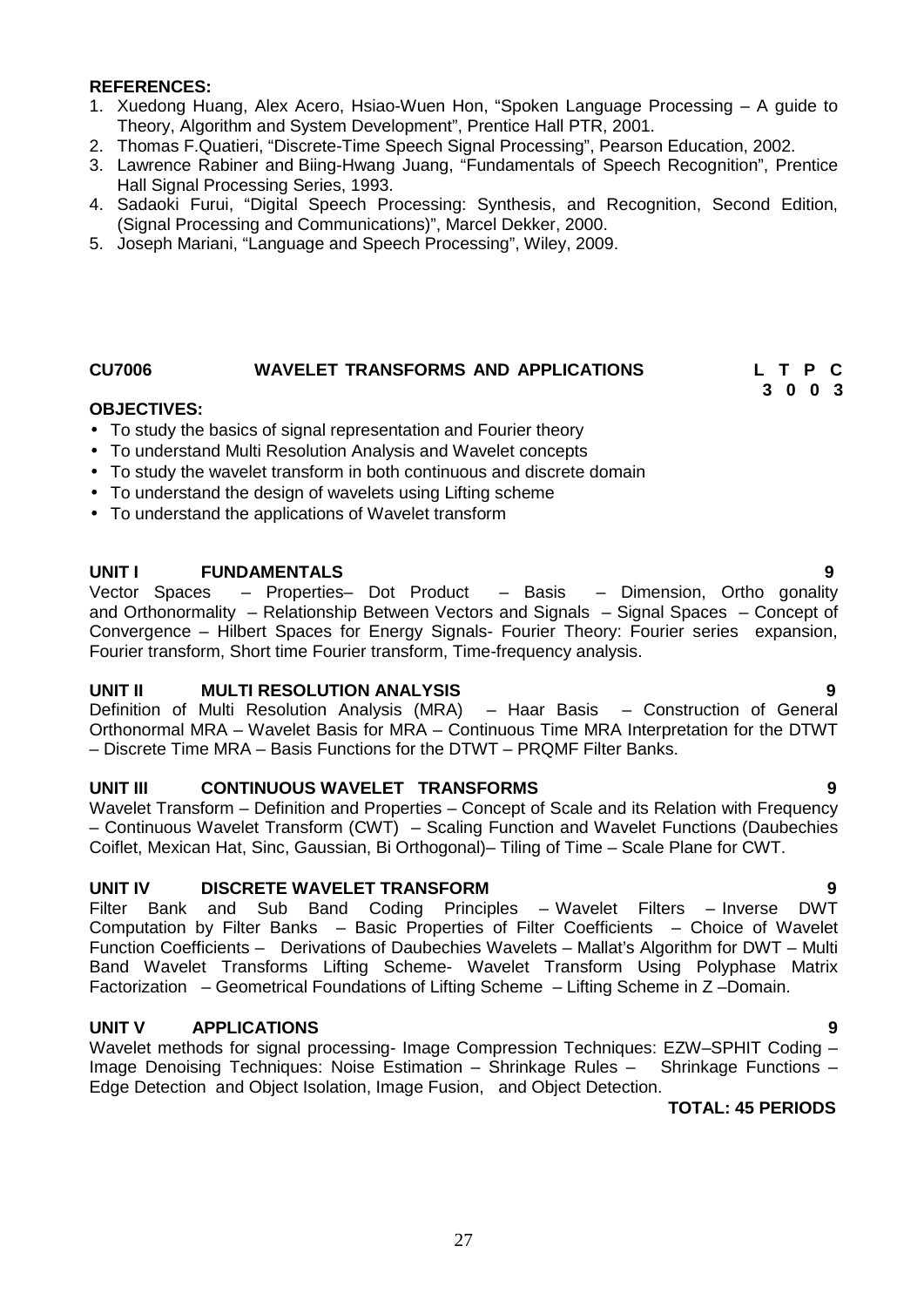# **OUTCOMES**

Upon Completion of the course, the students will be able to

- Use Fourier tools to analyse signals
- Gain knowledge about MRA and representation using wavelet bases
- Acquire knowledge about various wavelet transforms and design wavelet transform
- Apply wavelet transform for various signal & image processing applications

### **TEXT BOOKS**

- 1. Rao R M and A S Bopardikar, Wavelet Transforms Introduction to theory and Applications, Pearson Education, Asia, 2000.
- 2. L.Prasad & S.S.Iyengar, Wavelet Analysis with Applications to Image Processing, CRC Press, 1997.

### **REFERENCES**

- 1. J. C. Goswami and A. K. Chan, "Fundamentals of wavelets: Theory, Algorithms and Applications" WileyInterscience Publication,John Wiley & Sons Inc., 1999.
- 2. M. Vetterli, J. Kovacevic, "Wavelets and subband coding" Prentice Hall Inc, 1995.
- 3. Stephen G. Mallat, "A wavelet tour of signal processing" 2 nd Edition Academic Press, 2000.
- 4. Soman K P and Ramachandran K I, Insight into Wavelets From Theory to practice, Prentice Hall, 2004.

#### **DS7101 DSP PROCESSOR ARCHITECTURE AND PROGRAMMING L T P C 3 0 0 3**

#### **OBJECTIVES:**

The objective of this course is to provide in-depth knowledge on

- Digital Signal Processor basics
- Third generation DSP Architecture and programming skills
- Advanced DSP architectures and some applications.

#### **OUTCOMES:**

Students should be able to:

- Become Digital Signal Processor specialized engineer
- DSP based System Developer

#### **UNIT I FUNDAMENTALS OF PROGRAMMABLE DSPs 9**

Multiplier and Multiplier accumulator – Modified Bus Structures and Memory access in PDSPs – Multiple access memory – Multi-port memory – VLIW architecture- Pipelining – Special Addressing modes in P-DSPs – On chip Peripherals.

# **UNIT II TMS320C5X PROCESSOR 9**

Architecture – Assembly language syntax - Addressing modes – Assembly language Instructions - Pipeline structure, Operation – Block Diagram of DSP starter kit – Application Programs for processing real time signals.

# **UNIT III TMS320C6X PROCESSOR 9**

Architecture of the C6x Processor - Instruction Set - DSP Development System: Introduction – DSP Starter Kit Support Tools- Code Composer Studio - Support Files - Programming Examples to Test the DSK Tools – Application Programs for processing real time signals.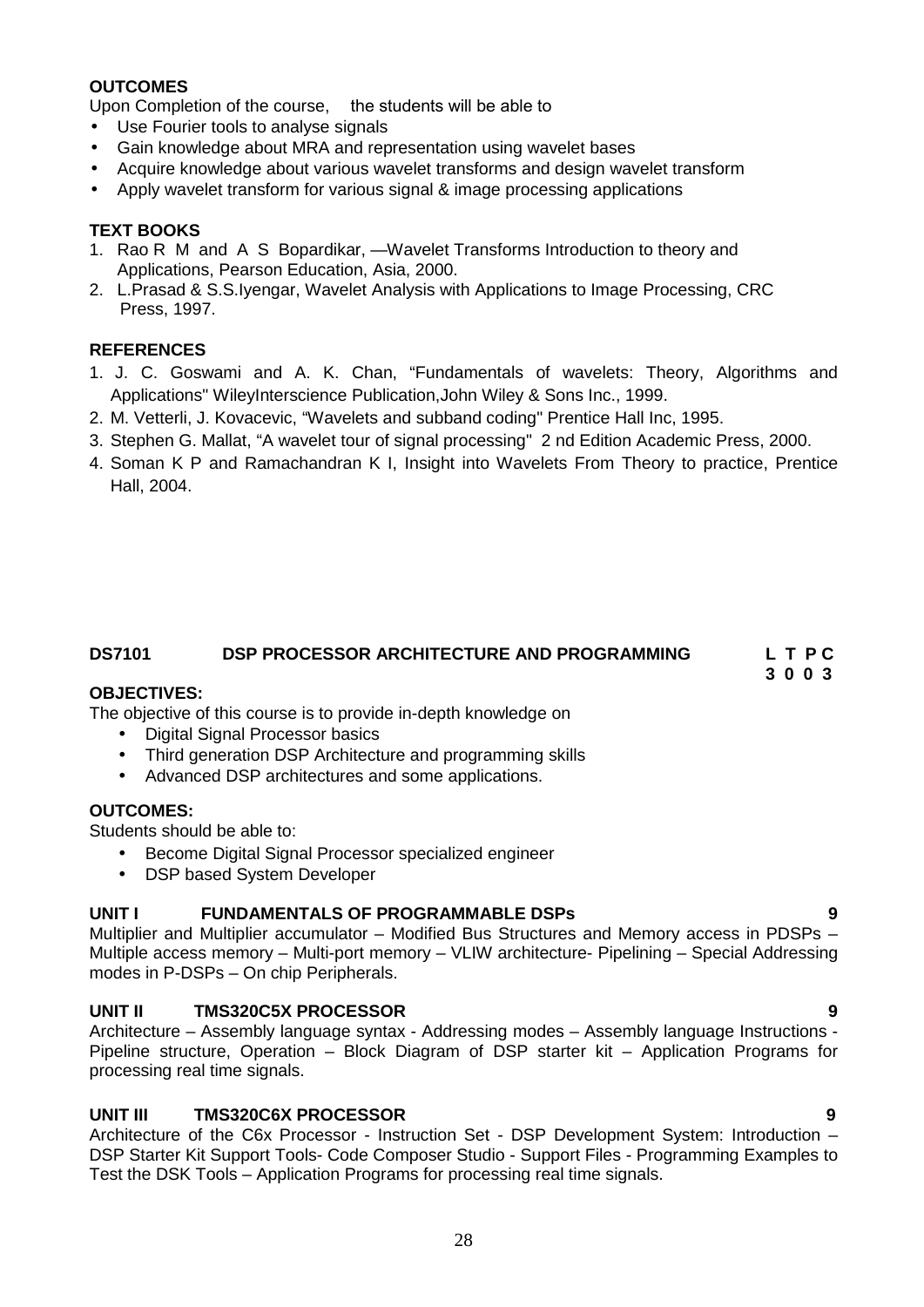# **UNIT IV ADSP PROCESSORS 9**

Architecture of ADSP-21XX and ADSP-210XX series of DSP processors- Addressing modes and assembly language instructions – Application programs –Filter design, FFT calculation.

### **UNIT V ADVANCED PROCESSORS 9**

Architecture of TMS320C54X: Pipe line operation, Code Composer studio – Architecture of TMS320C6X - Architecture of Motorola DSP563XX – Comparison of the features of DSP family processors. **TOTAL: 45 PERIODS**

### **REFERENCES:**

- 1. B.Venkataramani and M.Bhaskar, "Digital Signal Processors Architecture, Programming and Applications" – Tata McGraw – Hill Publishing Company Limited. New Delhi, 2003.
- 2. Avtar Singh and S. Srinivasan, Digital Signal Processing Implementations using DSP Microprocessors with Examples from TMS320C54xx, cengage Learning India Private Limited, Delhi 2012
- 3. User guides Texas Instrumentation, Analog Devices, Motorola.
- 4. Rulph Chassaing, Digital Signal Processing and Applications with the C6713 and C6416 DSK, A JOHN WILEY & SONS, INC., PUBLICATION, 2005

# **AP7102 ADVANCED DIGITAL LOGIC SYSTEM DESIGN L T P C**

### **OBJECTIVES:**

- To analyze synchronous and asynchronous sequential circuits
- To realize and design hazard free circuits
- To familiarize the practical issues of sequential circuit design
- To gain knowledge about different fault diagnosis and testing methods
- To estimate the performance of digital systems
- To know about timing analysis of memory and PLD

#### **UNIT I SEQUENTIAL CIRCUIT DESIGN 9**

Analysis of Clocked Synchronous Sequential Networks (CSSN) - Modeling of CSSN – State Assignment and Reduction – Design of CSSN – Design of Iterative Circuits – ASM Chart – ASM Realization, Design of Arithmetic circuits for Fast adder- Array Multiplier.

# **UNIT II ASYNCHRONOUS SEQUENTIAL CIRCUIT DESIGN 9**

Analysis of Asynchronous Sequential Circuit (ASC) – Flow Table Reduction – Races in ASC – State Assignment Problem and the Transition Table – Design of ASC – Static and Dynamic Hazards – Essential Hazards – Design of Hazard free circuits - Data Synchronizers – Designing Vending Machine Controller – Mixed Operating Mode Asynchronous Circuits. Practical issues such as clock skew, synchronous and asynchronous inputs and switch bouncing.

# **UNIT III FAULT DIAGNOSIS & TESTING 9**

Fault diagnosis: Fault Table Method – Path Sensitization Method – Boolean Difference Method – Kohavi Algorithm – Tolerance Techniques – The Compact Algorithm. Design for testability: Test Generation – Masking Cycle – DFT Schemes. Circuit testing fault model, specific and random faults, testing of sequential circuits, Built in Self Test, Built in Logic Block observer (BILBO), signature analysis.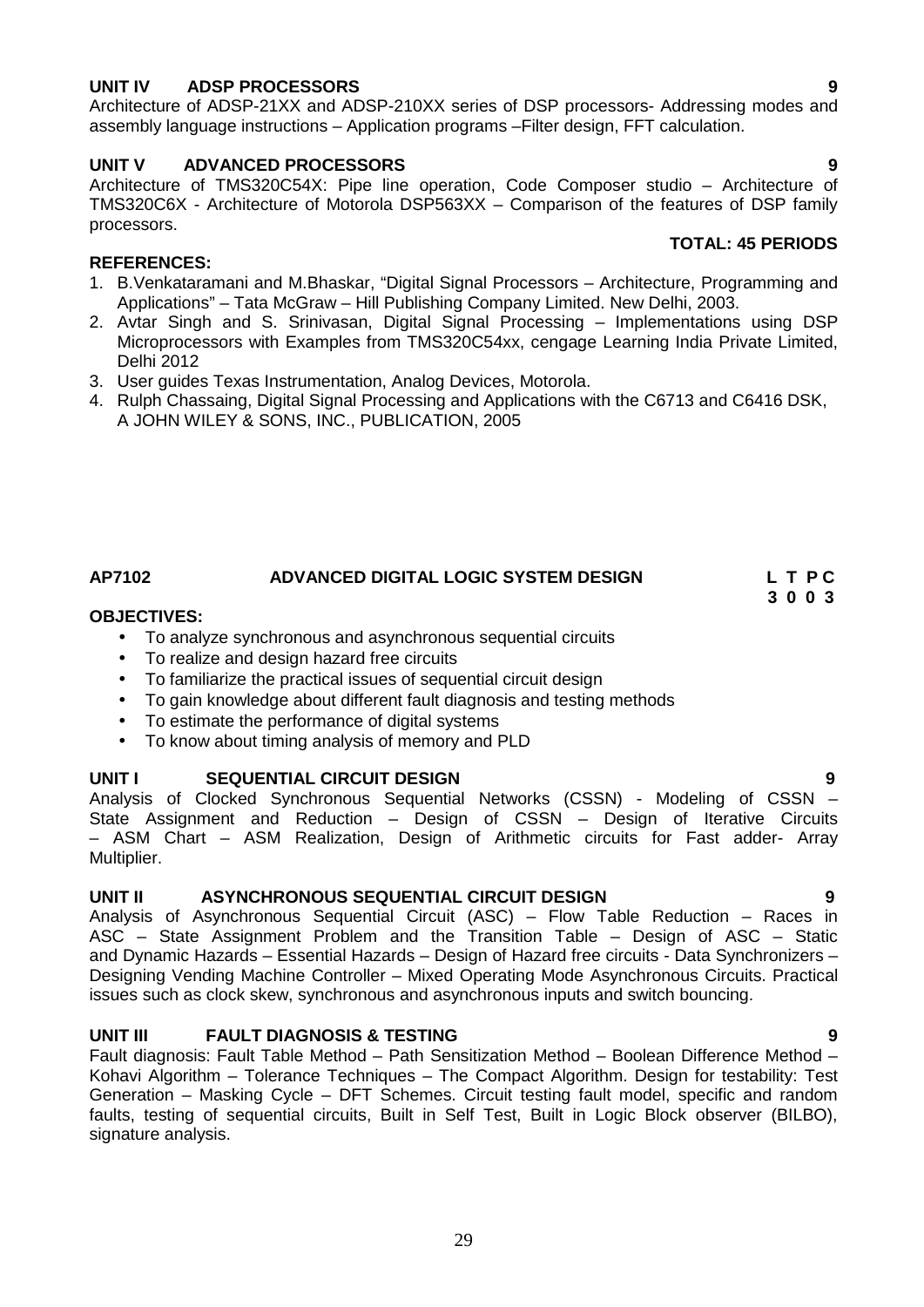# **UNIT IV PERFORMANCE ESTIMATION 9**

Estimating digital system reliability, transmission lines, reflections and terminations, system integrity, network issues for digital systems, formal verifications of digital system: model-checking, binary decision diagram, theorem proving, circuit equivalence.

# **UNIT V TIMINGS ANALYSIS 9**

ROM timings, Static RAM timing, Synchronous Static RAM and it's timing, Dynamic RAM timing, Complex Programmable Logic Devices, Logic Analyzer Basic Architecture, Internal structure, Data display, Setup and Control, Clocking and Sampling. **TOTAL: 45 PERIODS**

### **REFERENCES:**

- 1. Charles H.Roth Jr "Fundamentals of Logic Design", Thomson Learning 2004.
- 2. Nripendra N Biswas "Logic Design Theory" Prentice Hall of India, 2001.
- 3. Parag K.Lala "An introduction to Logic Circuit Testing" Morgan and claypool publishers, 2009.
- 4. Stephen D Brown, "Fundamentals of digital logic ", TMH publication, 2007.
- 5. Balabanian, "Digital Logic Design Principles", Wiley publication, 2007.
- 6. Stalling, "Computer Organization & Architecture", Pearson Education India, 2008.
- 7. J.F.Wakerly, "Digital Design", Pearson Education India, 2012.
- 8. J.F.Wakerly, "Digital Design principles and practices", PHI publications, 2005.
- 9. Charles J. Sipil, Microcomputer Handbook McCrindle- Collins Publications 1977.

# **OBJECTIVES**

- To understand the need for reconfigurable computing
- To expose the students to various device architectures
- To examine the various reconfigurable computing systems
- To understand the different types of compute models for programming reconfigurable architectures
- To expose the students to HDL programming and familiarize with the development environment
- To expose the students to the various placement and routing protocols
- To develop applications with FPGAs

# **UNIT I DEVICE ARCHITECTURE 9**

General Purpose Computing Vs Reconfigurable Computing – Simple Programmable Logic Devices – Complex Programmable Logic Devices – FPGAs – Device Architecture - Case Studies.

#### **UNIT II RECONFIGURABLE COMPUTING ARCHITECTURES AND SYSTEMS 9**

Reconfigurable Processing Fabric Architectures – RPF Integration into Traditional Computing Systems – Reconfigurable Computing Systems – Case Studies – Reconfiguration Management.

# **UNIT III PROGRAMMING RECONFIGURABLE SYSTEMS 9**

Compute Models - Programming FPGA Applications in HDL – Compiling C for Spatial Computing – Operating System Support for Reconfigurable Computing.

# **UNIT IV MAPPING DESIGNS TO RECONFIGURABLE PLATFORMS 9**

The Design Flow - Technology Mapping – FPGA Placement and Routing – Configuration Bitstream Generation – Case Studies with Appropriate Tools.

**CP7023 RECONFIGURABLE COMPUTING L T P C 3 0 0 3**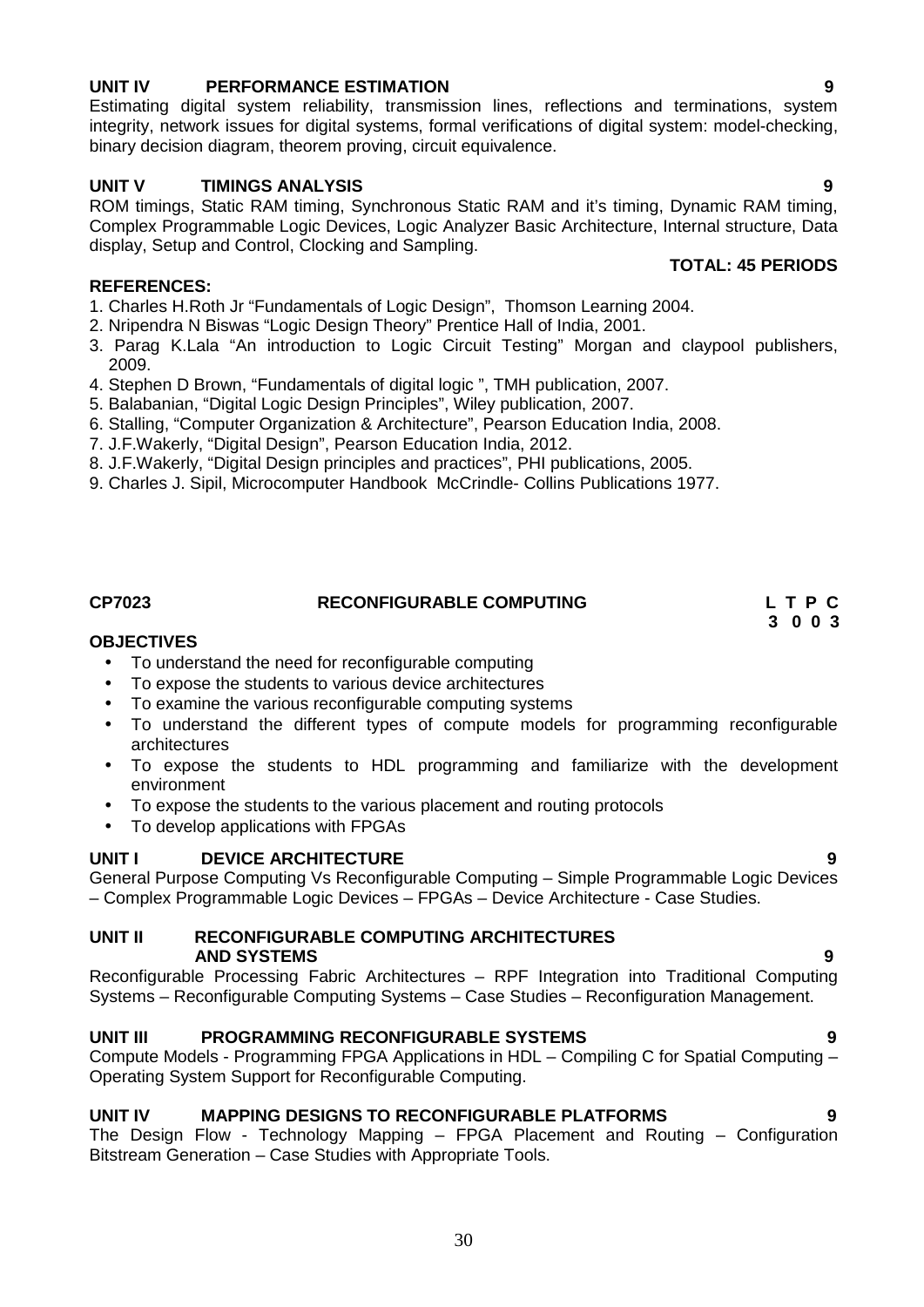#### **UNIT V APPLICATION DEVELOPMENT WITH FPGAS 9**

Case Studies of FPGA Applications – System on a Programmable Chip (SoPC) Designs.

#### **OUTCOMES:**

**TOTAL: 45 PERIODS**

Upon completion of the course, the students will be able to

- Identify the need for reconfigurable architectures
- Discuss the architecture of FPGAs
- Point out the salient features of different reconfigurable architectures
- Build basic modules using any HDL
- Develop applications using any HDL and appropriate tools
- Design and build an SoPC for a particular application

#### **REFERENCES:**

- 1. Maya B. Gokhale and Paul S. Graham, "Reconfigurable Computing: Accelerating Computation with Field-Programmable Gate Arrays", Springer, 2005.
- 2. Scott Hauck and Andre Dehon (Eds.), "Reconfigurable Computing The Theory and Practice of FPGA-Based Computation", Elsevier / Morgan Kaufmann, 2008.
- 3. Christophe Bobda, "Introduction to Reconfigurable Computing Architectures, Algorithms and Applications", Springer, 2010.

# **NC7001 NETWORK ROUTING ALGORITHMS L T P C**

# **3 0 0 3**

#### **OBJECTIVES:**

- To expose the students to the layered architecture for communication networks and the specific functionality of the network layer.
- To enable the student to understand the basic principles of routing and the manner this is implemented in conventional networks and the evolving routing algorithms based on Internetworking requirements, optical backbone and the wireless access part of the network.
- To enable the student to understand the different routing algorithms existing and their performance characteristics.

#### **UNIT I INTRODUCTION 7**

ISO OSI Layer Architecture, TCP/IP Layer Architecture, Functions of Network layer, General Classification of routing, Routing in telephone networks, Dynamic Non hierarchical Routing (DNHR), Trunk status map routing (TSMR), real-time network routing (RTNR), Distance vector routing, Link state routing, Hierarchical routing.

#### **UNIT II INTERNET ROUTING 10**

Interior protocol : Routing Information Protocol (RIP), Open Shortest Path First (OSPF), Bellman Ford Distance Vector Routing. Exterior Routing Protocols: Exterior Gateway Protocol (EGP) and Border Gateway Protocol (BGP). Multicast Routing: Pros and cons of Multicast and Multiple Unicast Routing, Distance Vector Multicast Routing Protocol (DVMRP), Multicast Open Shortest Path First (MOSPF), MBONE, Core Based Tree Routing.

#### **UNIT III ROUTING IN OPTICAL WDM NETWORKS 10**

Classification of RWA algorithms, RWA algorithms, Fairness and Admission Control, Distributed Control Protocols, Permanent Routing and Wavelength Requirements, Wavelength Rerouting- Benefits and Issues, Lightpath Migration, Rerouting Schemes, Algorithms- AG, MWPG.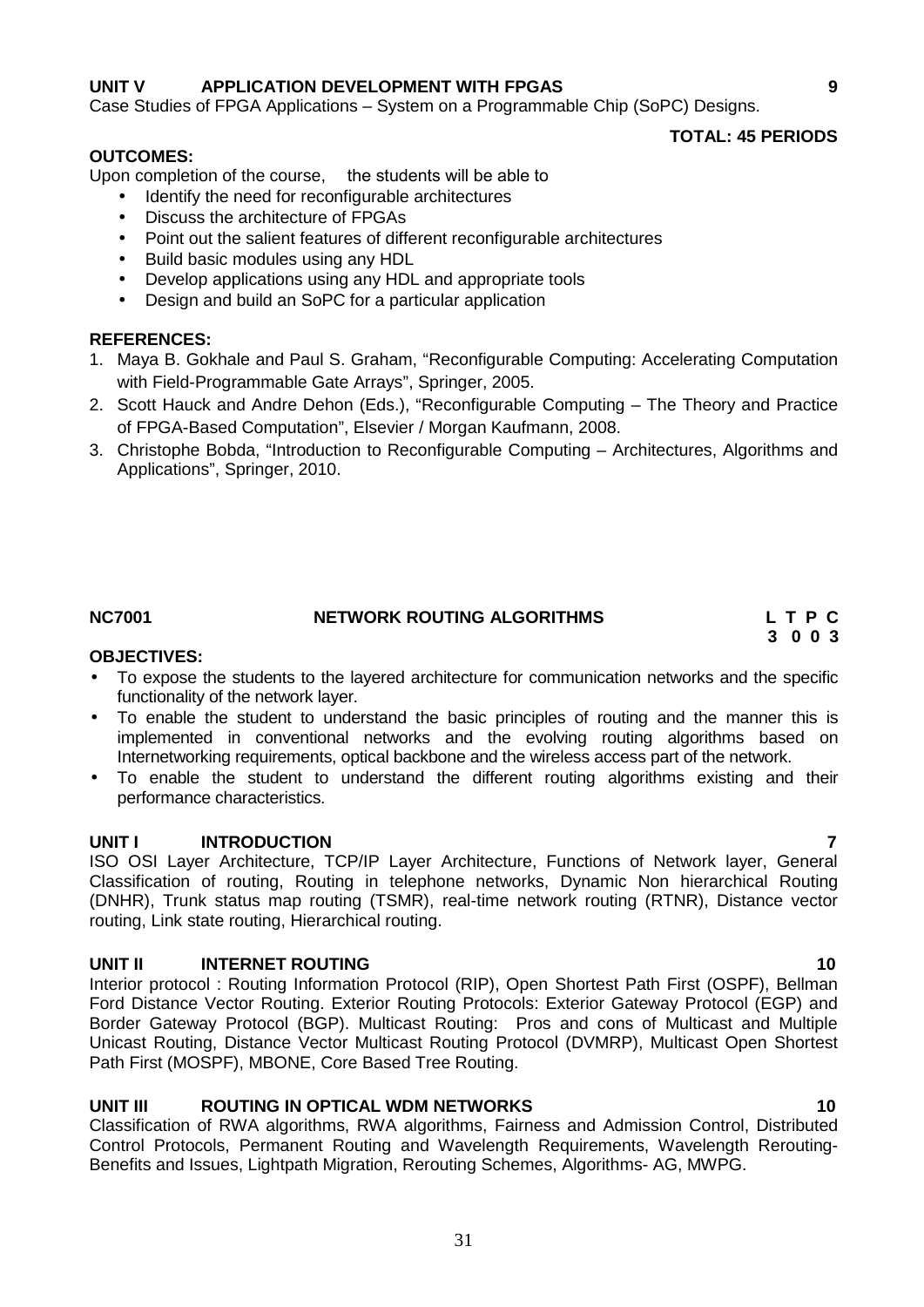#### **UNIT IV MOBILE - IP NETWORKS 9**

Macro-mobility Protocols, Micro-mobility protocol: Tunnel based : Hierarchical Mobile IP, Intra domain Mobility Management, Routing based: Cellular IP, Handoff Wireless Access Internet Infrastructure (HAWAII).

### **UNIT V MOBILE AD – HOC NETWORKS 9**

Internet-based mobile ad-hoc networking communication strategies, Routing algorithms – Proactive routing: destination sequenced Distance Vector Routing (DSDV), Reactive routing: Dynamic Source Routing (DSR), Ad hoc On-Demand Distance Vector Routing (AODV), Hybrid Routing: Zone Based Routing (ZRP).

#### **REFERENCES:**

- 1. William Stallings, 'High speed networks and Internets Performance and Quality of Service', Il<sup>nd</sup> Edition, Pearson Education Asia. Reprint India 2002
- 2. M. Steen Strub, ' Routing in Communication network, Prentice –Hall International, Newyork,1995.
- 3. S. Keshav, 'An engineering approach to computer networking' Addison Wesley 1999.
- 4. William Stallings, 'High speed Networks TCP/IP and ATM Design Principles, Prentice- Hall, New York, 1995
- 5. C.E Perkins, 'Ad Hoc Networking', Addison Wesley, 2001
- 6. Ian F. Akyildiz, Jiang Xie and Shantidev Mohanty, " A Survey of mobility Management in Next generation All IP- Based Wireless Systems", IEEE Wireless Communications Aug.2004, pp 16- 27.
- 7. A.T Campbell et al., "Comparison of IP Micromobility Protocols," IEEE Wireless Communications Feb.2002, pp 72-82.
- 8. C.Siva Rama Murthy and Mohan Gurusamy, " WDM Optical Networks Concepts, Design and Algorithms", Prentice Hall of India Pvt. Ltd, New Delhi –2002.

#### **OUTCOMES:**

- 1. Given the network and user requirements and the type of channel over which the network has to operate, the student would be in a position to apply his knowledge for identifying a suitable routing algorithm , implementing it and analyzing its performance.
- 2. The student would also be able to design a new algorithm or modify an existing algorithm to satisfy the evolving demands in the network and by the user applications.

#### **CU7007 INTERNETWORKING MULTIMEDIA L T P C**

**UNIT I MULTIMEDIA NETWORKING 9**

Digital Sound, Video and Graphics – Basic Multimedia Networking – Multimedia Characteristics – Evolution of Internet Services Model – Network Requirements for Audio/ Video Transform – Multimedia Coding and Compression for Text, Image Audio And Video.

#### **UNIT II BROADBAND NETWORK TECHNOLOGY 9**

Broadband Services – ATM and IP, IPV6, High Speed Switching – Resource Reservation, Buffer Management – Traffic Shaping – Caching – Scheduling and Policing, Throughput, Delay and Jitter Performance – Storage and Media Services – Voice and Video Over IP – MPEG–2 over ATM/IP – Indexing Synchronization of Requests – Recording and Remote Control .

#### **UNIT III RELIABLE TRANSPORT PROTOCOL AND APPLICATIONS 9**

Multicast over Shared Media Network – Multicast Routing and Addressing – Scaling Multicast and NBMA Networks – Reliable Transport Protocols – TCP Adaptation Algorithm – RTP, RTCP – MIME – Peer–to–Peer Computing – Shared Application – Video Conferencing, Centralized and Distributed Conference Control – Distributed Virtual Reality – Light Weight Session Philosophy .

**TOTAL: 45 PERIODS**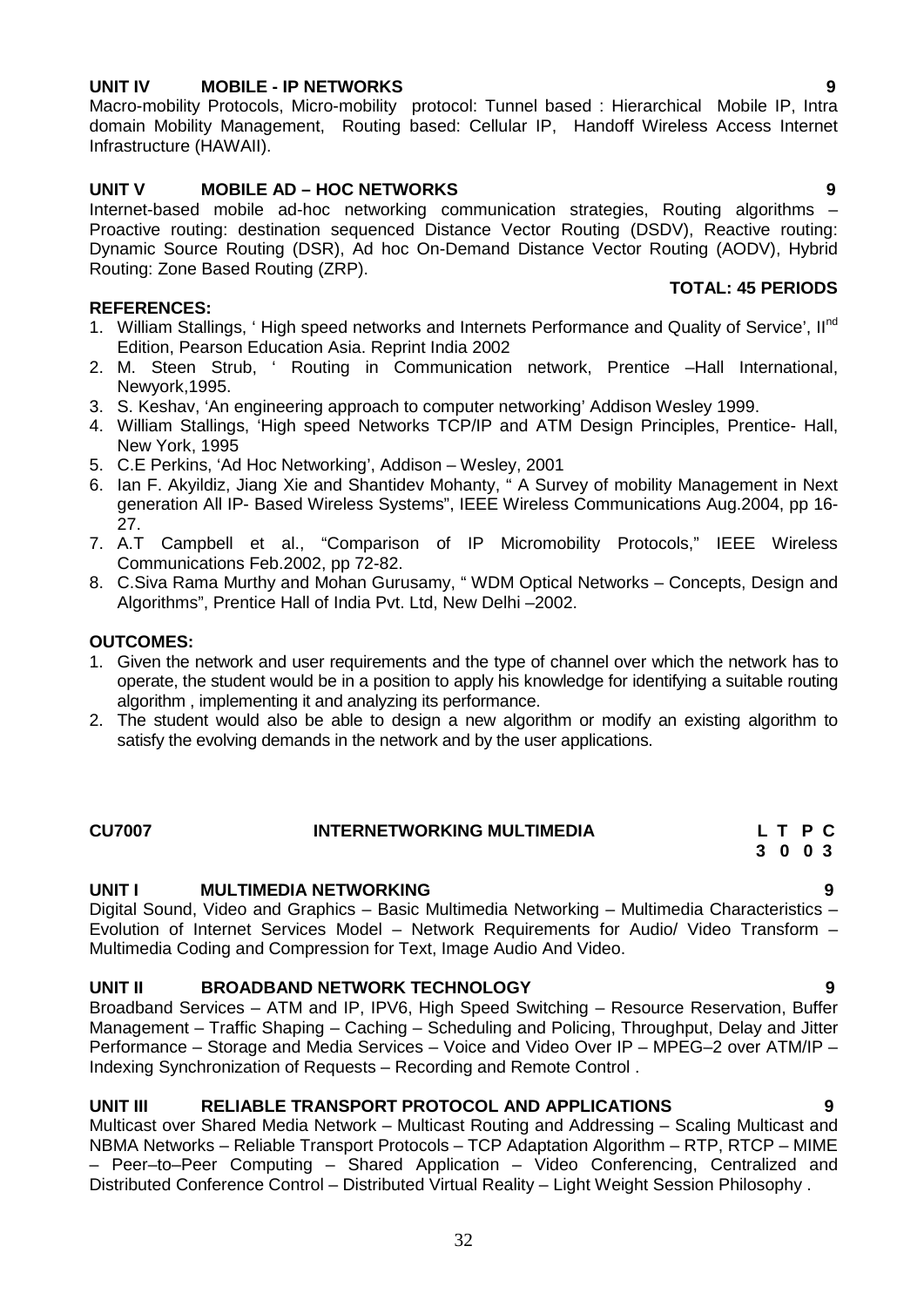# **UNIT IV MULTIMEDIA COMMUNICATION STANDARDS 9**

#### Objective of MPEG – 7 Standard – Functionalities and Systems of MPEG–7 MPEG–21 Multimedia Framework Architecture – Content Representation – Content Management and Usage – Intellectual Property Management – Audio Visual System – H322: Guaranteed QOS LAN Systems – MPEG\_4 Video Transport Across Internet.

### **UNIT V MULTIMEDIA COMMUNICATION ACROSS NETWORKS 9**

Packet Audio/Video in The Network Environment –Video Transport across Generic Networks – Layered Video Coding– Error Resilient Video Coding Techniques – Scalable Rate Control – Streaming Video Across Internet – Multimedia Transport Across ATM Networks and IP Network – Multimedia Across Wireless Networks .

#### **REFERENCES:**

- 1. B O Szuprowicz, "Multimedia Networking", McGraw Hill, Newyork, 1995.
- 2. K R Rao, Zoran S, Bojkovic and Dragorad A, Milovanovic "Multimedia communication systems", PHI, 2003.
- 3. Jon Crowcroft, Mark Handley, Ian Wakeman "Internetworking Multimedia" Harcourt, Singapore, 1998.

**NC7002 MULTIMEDIA COMPRESSION TECHNIQUES L T P C**

4. Tay Vaughan,"Multimedia Making it to work", 4th edition Tata McGraw Hill, New Delhi, 2000.

**OBJECTIVES:** To provide in-depth knowledge about

- Data Compression
- Text Compression and Audio Compression
- Image and Video Compression

#### **OUTCOMES:**

Students will be able to

- Explain Scalar quantization theory and Rate distribution Theory
- Understand different coding techniques
- Describe Contour based compression and Motion estimation techniques

#### **UNIT I INTRODUCTION 9**

Special features of Multimedia – Graphics and Image Data Representations -Fundamental Concepts in Video and Digital Audio – Storage requirements for multimedia applications -Need for Compression - Taxonomy of compression techniques – Overview of source coding, source models, scalar and vector qua ntization theory – Evaluation techniques – Error analysis and methodologies

#### **UNIT II TEXT COMPRESSION 9**

Compaction techniques – Huffmann coding – Adaptive Huffmann Coding – Arithmatic coding – Shannon-Fano coding – Dictionary techniques – LZW family algorithms.

#### **UNIT III AUDIO COMPRESSION 9**

Audio compression techniques - μ- Law and A- Law companding. Speech compression- waveform codecs-source codecs- hybrid codecs-Shorten compressor, Frequency domain and filtering – Basic sub-band coding – Application to speech coding – G.722 –Application to audio coding – MPEG audio, progressive encoding for audio – Silencecompression, speech compression techniques – Formant and CELP Vocoders.

### **TOTAL: 45 PERIODS**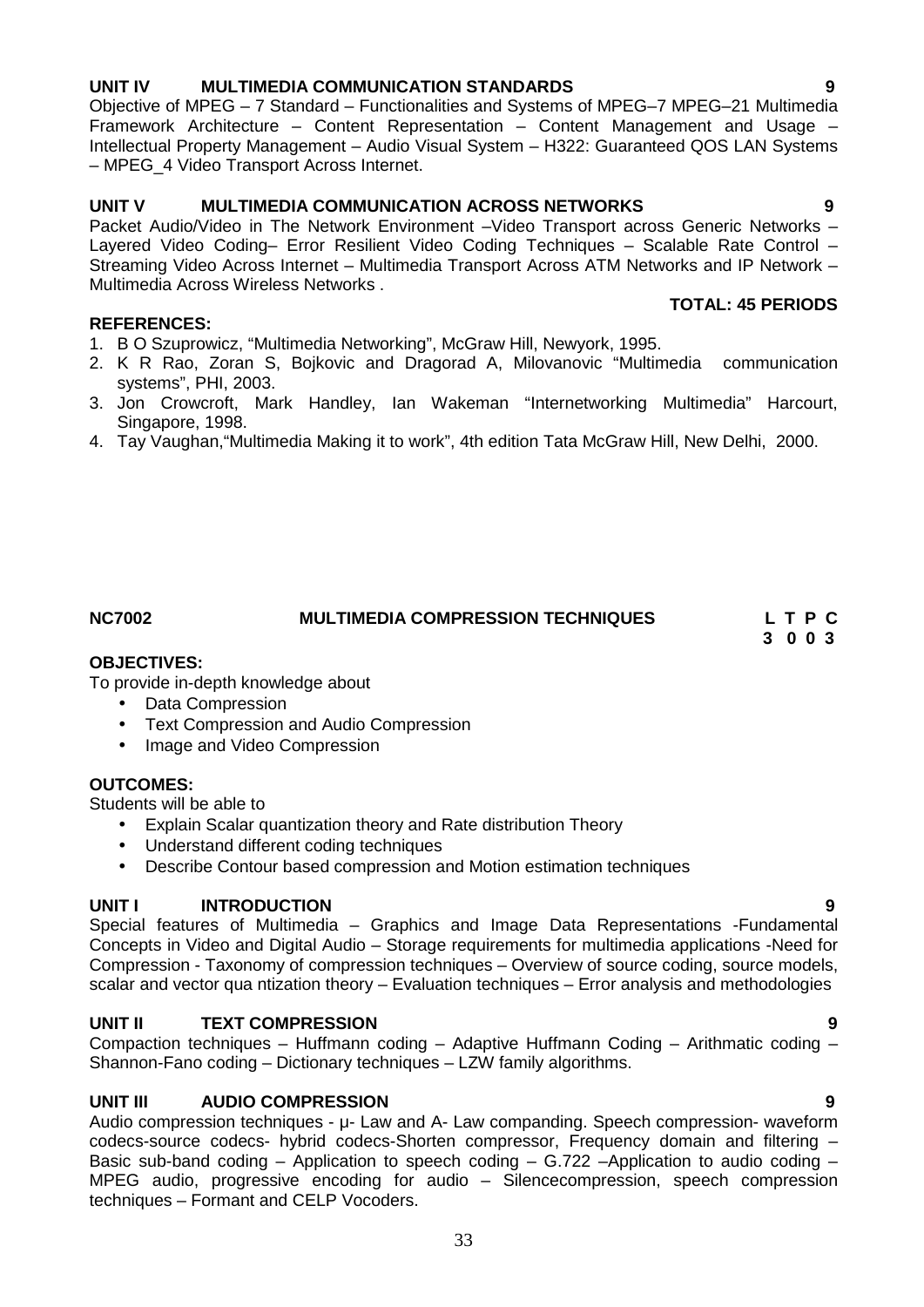# **UNIT IV IMAGE COMPRESSION 9**

Predictive techniques – DM, PCM, DPCM: Optimal Predictors and Optimal Quantization– Contour based compression – Transform Coding – JPEG Standard – Sub-band coding algorithms: Design of Filter banks – Wavelet based compression: Implementation using filters – EZW, SPIHT coders – JPEG 2000 standards – JBIG, JBIG2 Standards

### **UNIT V VIDEO COMPRESSION 9**

Video compression techniques and standards – MPEG Video Coding I: MPEG – 1 and 2 MPEG Video Coding II: MPEG – 4 and 7 – Motion estimation and compensation techniques – H.261 Standard – DVI technology – PLV performance – DVI real time compression – Packet Video.

### **REFERENCES:**

- 1. Khalid Sayood : Introduction to Data Compression, Morgan Kauffman Harcourt India, 2nd Edition, 2000.
- 2. David Salomon : Data Compression The Complete Reference, Springer Verlag New York Inc., 2nd Edition, 2001.
- 3. Yun Q.Shi, Huifang Sun : Image and Video Compression for Multimedia Engineering Fundamentals, Algorithms & Standards, CRC press, 2003.
- 4. Peter Symes : Digital Video Compression, McGraw Hill Pub., 2004.
- 5. Mark Nelson : Data compression, BPB Publishers, New Delhi, 1998.
- 6. Mark S.Drew, Ze-Nian Li : Fundamentals of Multimedia, PHI, 1st Edition, 2003.
- 7. Watkinson,J : Compression in Video and Audio, Focal press, London. 1995.
- 8. Jan Vozer : Video Compression for Multimedia, AP Profes, New York, 1995

#### **CU7008 ULTRA WIDE BAND COMMUNICATION L T P C**

#### **UNIT I INTRODUCTION TO UWB 9**

History, Definition, FCC Mask, UWB features, UWB Interference: IEEE 802.11.a Interference, Signal to Interference ratio calculation, Interference with other wireless services.

#### **UNIT II UWB TECHNOLOGIES AND CHANNEL MODELS 9**

Impulse Radio , Pulsed Multiband, Multiband OFDM, features : Complexity, Power Consumption, Security and achievable data rate. MIMO Multiband OFDM, Differential multiband ofdm , Performacne characterization Ultra Wide Band Wireless Channels

Channel model: Impulse Response Modeling of UWB Wireless Channels, IEEE UWB channel model, Path loss, Delay profiles, Time and frequency modeling.

# **UNIT III UWB SIGNAL PROCESSING 9**

Data Modulation schemes, UWB Multiple Access Modulation, BER, Rake Receiver, Transmit- Reference (T-R) Technique, UWB Range- Data Rate Performance, UWB Channel Capacity

UWB Wireless Locationing: Position Locationing Methods, Time of Arrival Estimation, NLOS Location Error , Locationing with OFDM.

#### **UNIT IV UWB ANTENNAS 9**

Antenna Requirements, Radiation Mechanism of the UWB Antennas, Types of Broad band antennas, Parameters, Analysis of UWB Antennas, Link Budget for UWB System. Design examples of broad band UWB antennas.

# **UNIT V UWB APPLICATIONS AND REGULATIONS 9**

Wireless Ad hoc Networking, UWB Wireless Sensor, RFID , Consumer Electronics and Personal ,Asset Location, Medical applications UWB Regulation and standards in various countries , UWB Regulation in ITU, IEEE Standardization

#### **TOTAL: 45 PERIODS**

**3 0 0 3**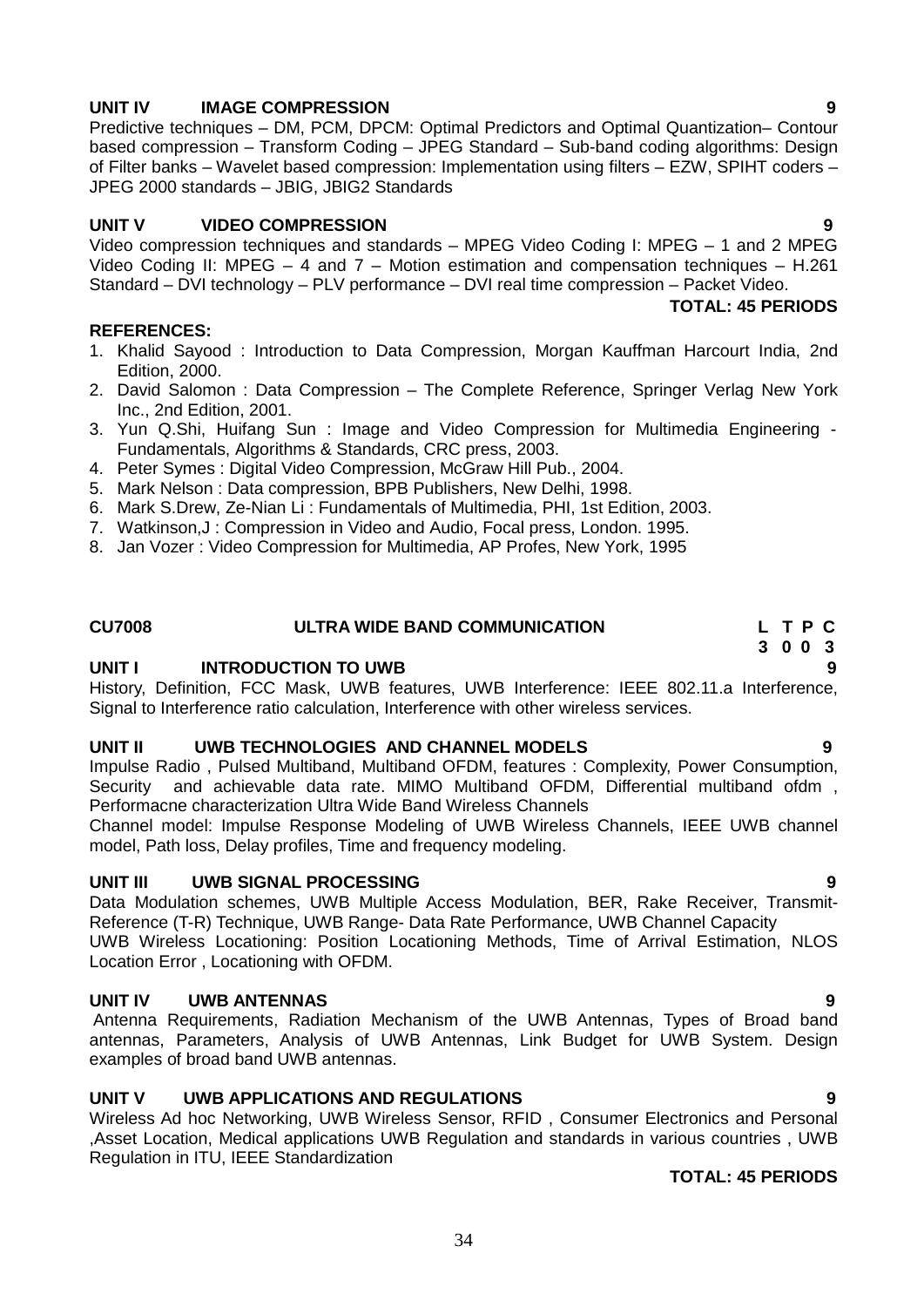- 1. Homayoun Nikookar and Ramjee Prasad, "Introduction to Ultra Wideband for Wireless Communications"1st Edition, Springer Science & Business Media B.V. 2009.
- 2. Thomas Kaiser, Feng Zheng "Ultra Wideband Systems with MIMO", 1st Edition, John Wiley & Sons Ltd, Newyork, 2010.
- 3. W. Pam Siriwongpairat and K. J. Ray Liu, "Ultra-Wideband Communications Systems: Multiband OFDM approach" John Wiley and IEEE press, Newyork 2008.

#### **IF7301 SOFT COMPUTING L T P C**

#### **OBJECTIVES**

- To learn the key aspects of Soft computing and Neural networks.
- To know about the components and building block hypothesis of Genetic algorithm.
- To understand the features of neural network and its applications
- To study the fuzzy logic components
- To gain insight onto Neuro Fuzzy modeling and control.
- To gain knowledge in machine learning through Support vector machines.

#### **UNIT I INTRODUCTION TO SOFT COMPUTING 9**

Evolution of Computing - Soft Computing Constituents – From Conventional AI to Computational Intelligence - Machine Learning Basics

#### **UNIT II GENETIC ALGORITHMS 9**

Introduction, Building block hypothesis, working principle, Basic operators and Terminologies like individual, gene, encoding, fitness function and reproduction, Genetic modeling: Significance of Genetic operators, Inheritance operator, cross over, inversion & deletion, mutation operator, Bitwise operator, GA optimization problems, JSPP (Job Shop Scheduling Problem), TSP (Travelling Salesman Problem),Differences & similarities between GA & other traditional methods, Applications of GA.

#### **UNIT III NEURAL NETWORKS 9**

Machine Learning using Neural Network, Adaptive Networks – Feed Forward Networks – Supervised Learning Neural Networks – Radial Basis Function Networks - Reinforcement Learning – Unsupervised Learning Neural Networks – Adaptive Resonance Architectures – Advances in Neural Networks.

#### **UNIT IV FUZZY LOGIC 9**

Fuzzy Sets – Operations on Fuzzy Sets – Fuzzy Relations – Membership Functions-Fuzzy Rules and Fuzzy Reasoning – Fuzzy Inference Systems – Fuzzy Expert Systems – Fuzzy Decision Making

#### **UNIT V NEURO-FUZZY MODELING 9**

Adaptive Neuro-Fuzzy Inference Systems – Coactive Neuro-Fuzzy Modeling – Classification and Regression Trees – Data Clustering Algorithms – Rule base Structure Identification – Neuro-Fuzzy Control – Case Studies.

#### **TOTAL : 45 PERIODS**

#### **OUTCOMES**

- Implement machine learning through Neural networks.
- Develop a Fuzzy expert system.
- Model Neuro Fuzzy system for clustering and classification.
- Write Genetic Algorithm to solve the optimization problem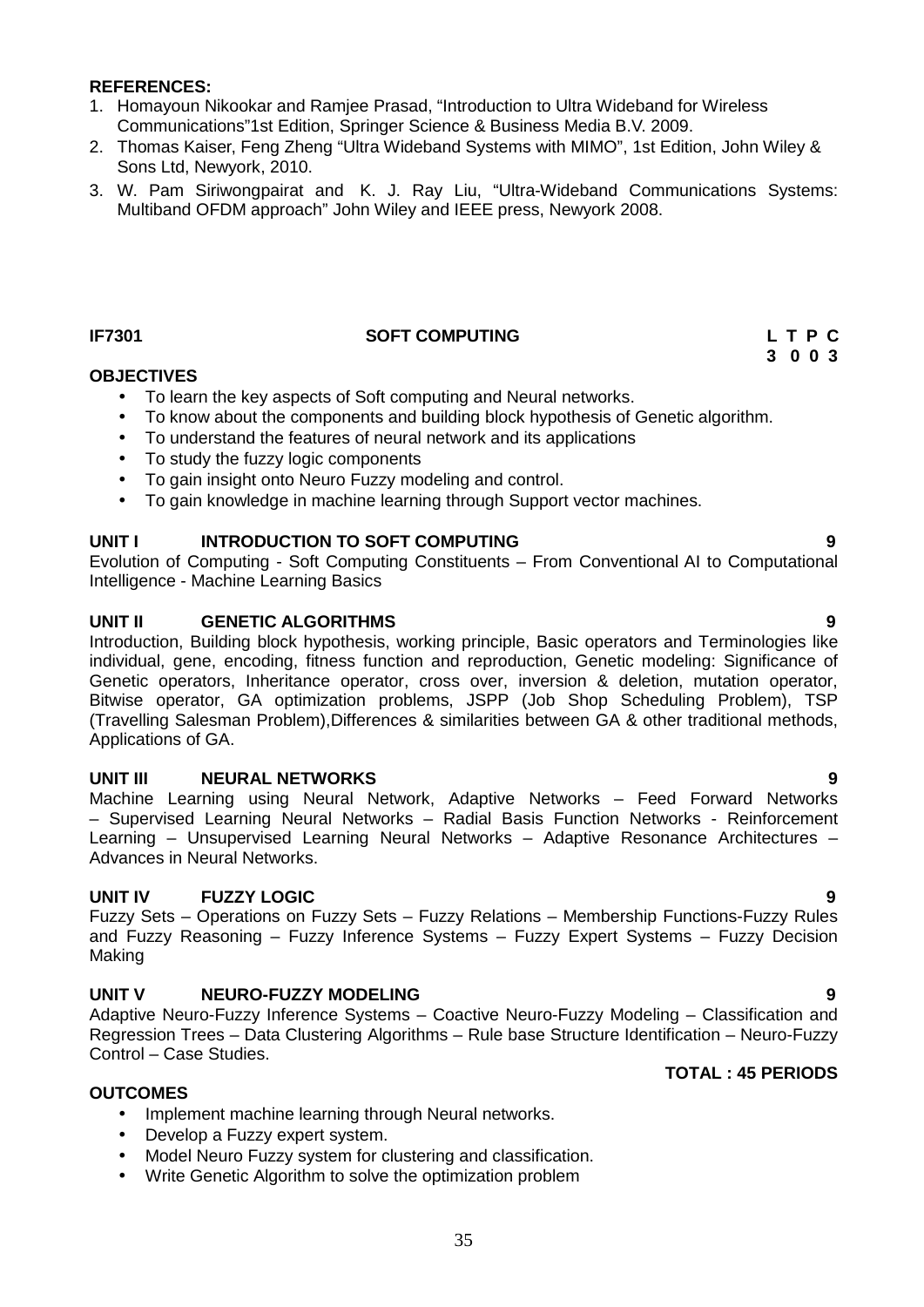- 1. Jyh-Shing Roger Jang, Chuen-Tsai Sun, Eiji Mizutani, "Neuro-Fuzzy and Soft Computing", Prentice-Hall of India, 2003.
- 2. Kwang H.Lee, "First course on Fuzzy Theory and Applications", Springer–Verlag Berlin Heidelberg, 2005.
- 3. George J. Klir and Bo Yuan, "Fuzzy Sets and Fuzzy Logic-Theory and Applications", Prentice Hall, 1995.
- 4. James A. Freeman and David M. Skapura, "Neural Networks Algorithms, Applications, and Programming Techniques", Pearson Edn., 2003.
- 5. David E. Goldberg, "Genetic Algorithms in Search, Optimization and Machine Learning", Addison Wesley, 2007.
- 6. Mitsuo Gen and Runwei Cheng,"Genetic Algorithms and Engineering Optimization", Wiley Publishers 2000.
- 7. Mitchell Melanie, "An Introduction to Genetic Algorithm", Prentice Hall, 1998.
- 8. S.N.Sivanandam, S.N.Deepa, "Introduction to Genetic Algorithms", Springer, 2007.
- 9. Eiben and Smith "Introduction to Evolutionary Computing" Springer
- 10. E. Sanchez, T. Shibata, and L. A. Zadeh, Eds., "Genetic Algorithms and Fuzzy Logic Systems: Soft Computing Perspectives, Advances in Fuzzy Systems - Applications and Theory", Vol. 7, River Edge, World Scientific, 1997.

# **NC7003 NETWORK PROCESSOR L T P C**

#### **UNIT I INTRODUCTION 9**

Traditional protocol processing Systems – Network processing Hardware – Basic Packet Processing Algorithms and data Structures - Packet processing functions – Protocol Software – Hardware Architectures for Protocol processing – Classification and Forwarding – Switching Fabrics.

### **UNIT II NETWORK PROCESSOR TECHNOLOGY 9**

Network Processors: Motivation and purpose - Complexity of Network Processor Design – Network Processor Architectures architectural variety, architectural characteristics Peripheral Chips supporting Network Processors: Storage processors, Classification Processors, Search Engines, Switch Fabrics, Traffic Managers.

#### **UNIT III COMMERCIAL NETWORK PROCESSORS 9**

Multi-Chip Pipeline, Augmented RISC processor, Embedded Processor plus Coprocessors, Pipelilne of Flomogeneous processors. Configurable Instruction set processors – Pipeline of Electrogeneous processors – Extensive and Diverse processors – Flexible RISC plus Coprocessors – Scalability issues – Design Tradeuffs and consequences.

# **UNIT IV NETWORK PROCESSOR: ARCHITECTURE AND PROGRAMMING 9**

Architecture: Intel Network Processor: Multiheaded Architecture Overview – Features- Embedded EISC processor - Packet Processor Hardware – Memory interfaces – System and Control Interface Components – Bus Interface. Programming Software Development Kit-IXP Instruction set – register formats – Micro Engine Programming – Intra thread and Inter-thread communication – thread synchronization – developing sample applications – control plane – ARM programming.

#### **UNIT V IOS TECHNOLOGIES 9**

CISCO COS – Connectilvity and scalability – high availability – IP routing – IP services – IPV6 – Mobile IP – MPLS –IP Multicast 0 Manageability – QoS –Security – Switching – Layer VPN2.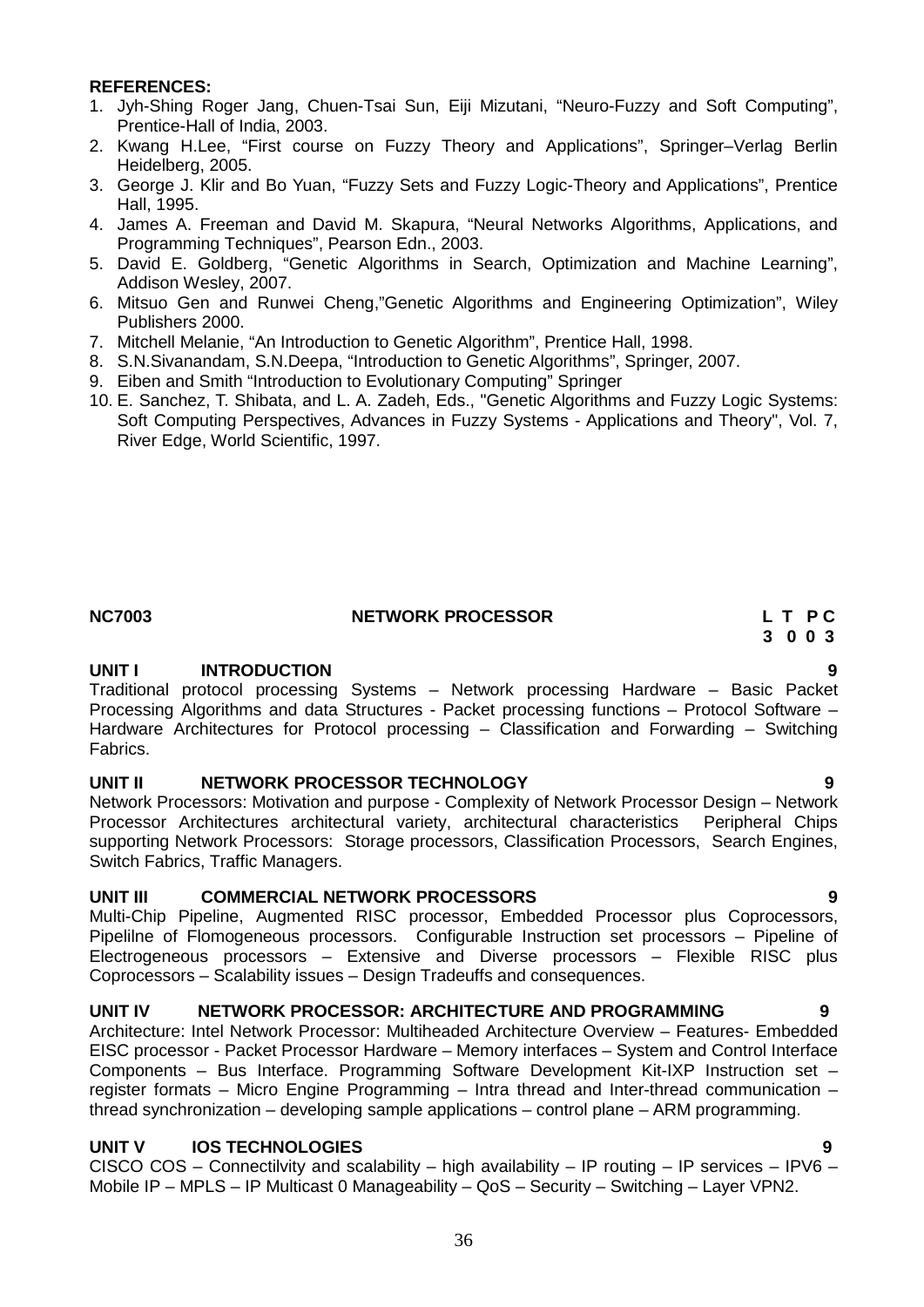- 1. Douglas E.Comer "Networks Systems Design using Network Processors" Prentice Hall JaN. 2003.
- 2. Panas C. Lekkas, "Network Processors: Architectgures, Protocols and Paradigms Telecom Engineering)", McGraw Hill, Professional, 2003.
- 3. Patrick Crowley, M a Eranklin, H. Hadminglu, PZ Onfryk, "Network Processor Design, Issues and Practices Vol-1" Morgan Kaufman, 2002.
- 4. Patrick Crowley, M a Frankliln, H. Hadimioglyum PZ Onufryk, Network Processor Design, Issues and Prentices vol.II, Morgan Kaufman, 2003.
- 5. Erik, J.Johnson and Aaron R.Kunze, "IXP2400/2806 Programming: The Microengine Coding Grade" Intel Press.
- 6. Hill Carlson, "Intel Internet Exchange Architecture & Applications a Practical Guide to Intel's network Processors" Intel press. www.cisco.com

# **NE7007 NETWORK MANAGEMENT L T P C**

**OBJECTIVES**

The objective of this course is to

- To understand the need for interoperable network management
- To learn to the concepts and architecture behind standards based network management
- To understand the concepts and terminology associated with SNMP and TMN
- To understand network management as a typical distributed application
- To study the current trends in network management technologies

#### **UNIT I FUNDAMENTALS OF COMPUTER NETWORK TECHNOLOGY 9**

Network Topology, LAN, Network node components- Hubs, Bridges, Routers, Gateways, Switches, WAN, ISDN Transmission Technology, Communications protocols and standards. Network Management: Goals, Organization, and Functions, Network and System Management, Network Management System Platform, Current Status and future of Network

#### **UNIT II OSI NETWORK MANAGEMENT 9**

OSI Network management model-Organizational model-Information model, communication model. Abstract Syntax Notation - Encoding structure, Macros Functional model CMIP/CMIS

**UNIT III INTERNET MANAGEMENT(SNMP)**<br>SNMP(V1 and V2)-Organizational model-System Overview, The information model, and V2)-Organizational model-System Overview. The information model, communication model-Functional model, SNMP proxy server, Management information, protocol remote monitoring- , RMON SMI and MIB, RMON1,RMON2 - A Case Study of Internet Traffic Using RMON.

### **UNIT IV BROADBAND NETWORK MANAGEMENT 9**

Broadband networks and services, ATM Technology-VP,VC, ATM Packet, Integrated service, ATMLAN emulation, Virtual Lan. ATM Network Management-ATM Network reference model, integrated local management Interface. ATM Management Information base, Role of SNMD and ILMI in ATM Management, M1, M2, M3, M4 Interface. ATM Digital Exchange Interface Management- , TMN conceptual Model- TMN Architecture, TMN Management Service Architecture

#### **UNIT V NETWORK MANAGEMENT APPLICATIONS 9**

Configuration management, Fault management, performance management, Event Correlation Techniques security Management, Accounting management, Report Management, Policy Based Management Service Level Management- Network Management Tools, Network Statistics Measurement Systems – Web Based Management, XML Based Network Management - : Future Directions.

#### **TOTAL: 45 PERIODS**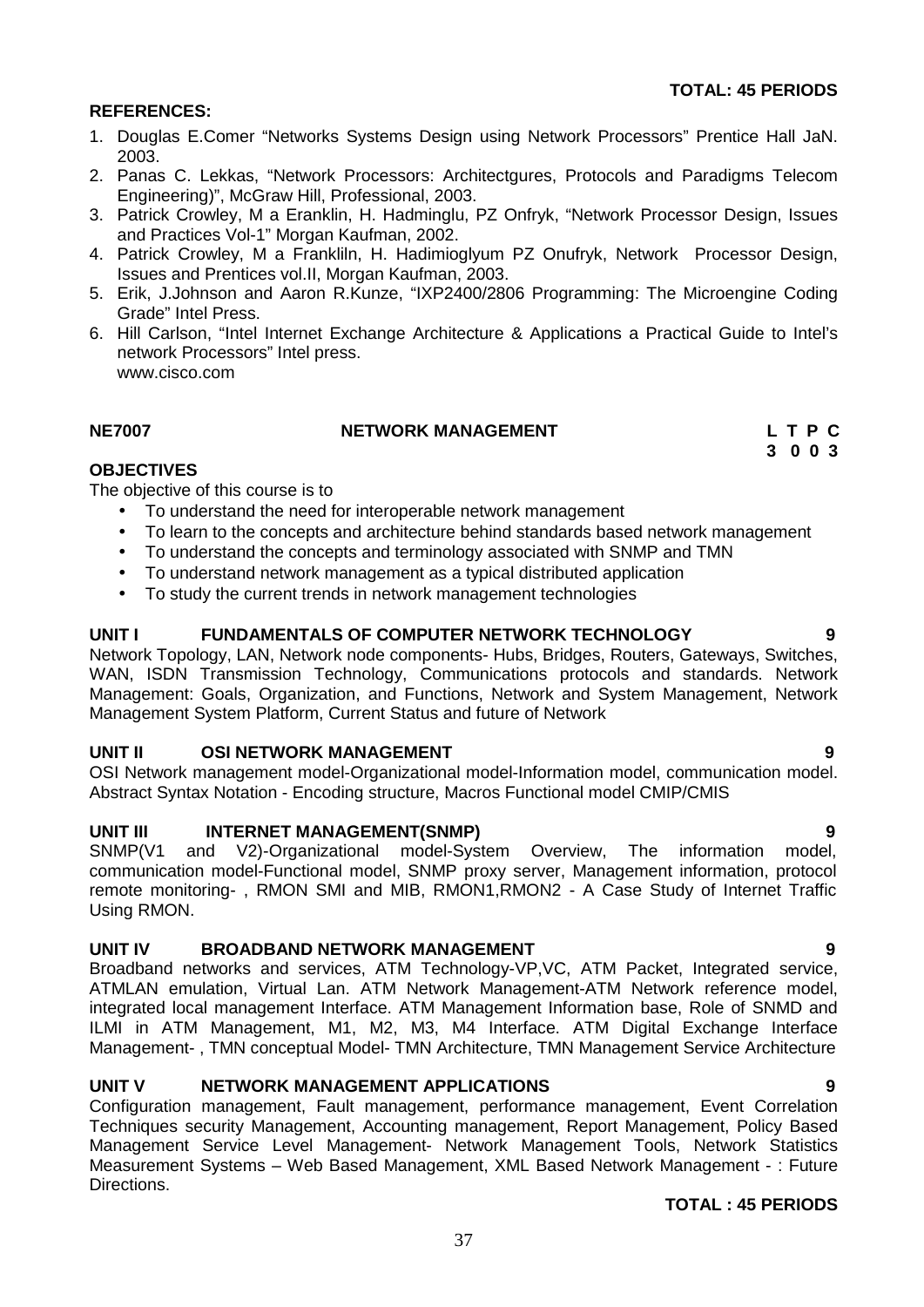#### **OUTCOMES:**

Upon completion of this course, the students will be able to

- Analyze the issues and challenges pertaining to management of emerging network technologies such as wired/wireless networks and high-speed internets.
- Apply network management standards to manage practical networks.Formulate possible approaches for managing OSI network model.
- Use on SNMP for managing the network
- Use RMON for monitoring the behavior of the network
- Explore the possibilities of improving the speed of the network and managing them
- Identify the various components of network and formulate the scheme for the managing them

### **REFERENCES:**

- 1. Mani Subramanian, "Network Management Principles and practice ", Pearson Education, New Delhi, 2010.
- 2. STALLINGS, WILLIAM, "SNMP, SNMPv2, SNMPv3, and RMON 1 and 2," Pearson Education, 2012
- 3. Salah Aiidarous, Thomas Plevayk, "Telecommunications Network Management Technologies and Implementations ", eastern Economy Edition IEEE press, New Delhi, 1998.
- 4. Lakshmi G. Raman, "Fundamentals of Telecommunication Network Management ",Eastern Economy Edition IEEE Press, New Delhi, 1999.

# **BM7005 NANOTECHNOLOGY AND APPLICATIONS L T P C**

# **UNIT I INTRODUCTION 6**

Definition of nanotechnology,Objective and goal of Nanotechnology, Importance of Nanoscale, revolution of Nanotechnology, Silicon based Technology.

# **UNIT II NANOMATERIALS 12**

Different forms of Nanomaterials – nanocomposite, carbon nanotubes, nanowires,nanoplatesand nanorods.Preparation of nanomaterials-Plasma arcing, Chemical Vapor Deposition, Sol-gels techniques,Electrodeposition,Ball milling and Laser method, Natural nanomaterials, Applications of nanomaterials-Insulation materials, Machine tools, Phosphors, Batteries, High power magnets Medical implants.

**UNIT III EXPERIMENTAL TECHNIQUES**<br>
Fabrication – lithography. Characterisation – X- ray diffraction (XRD). Scanning Characterisation –  $X-$  ray electron,Microscopy, Atomic force microscopy ,Scanning Tunneling microscopy (STM), Scanning probe microscopy (SPM), Optical and Raman spectroscopy..

# **UNIT IV NANOSCIENCE : 10**

Nanomachine, nanorobots, nanodevice, nanomedicine – regenerative and replacement medicine, nano pharmacology,Nanotechnology in defense, environmental application

# **UNIT V R & D IN NANOTECHNOLOGY 7**

Nanotechnology current and future perspectives, research areas in nanotechnology, development of nanotechnology in India, Ehical issues and socioeconomic challenges In nanotechnology

# **L =45 TOTAL : 45 PERIODS**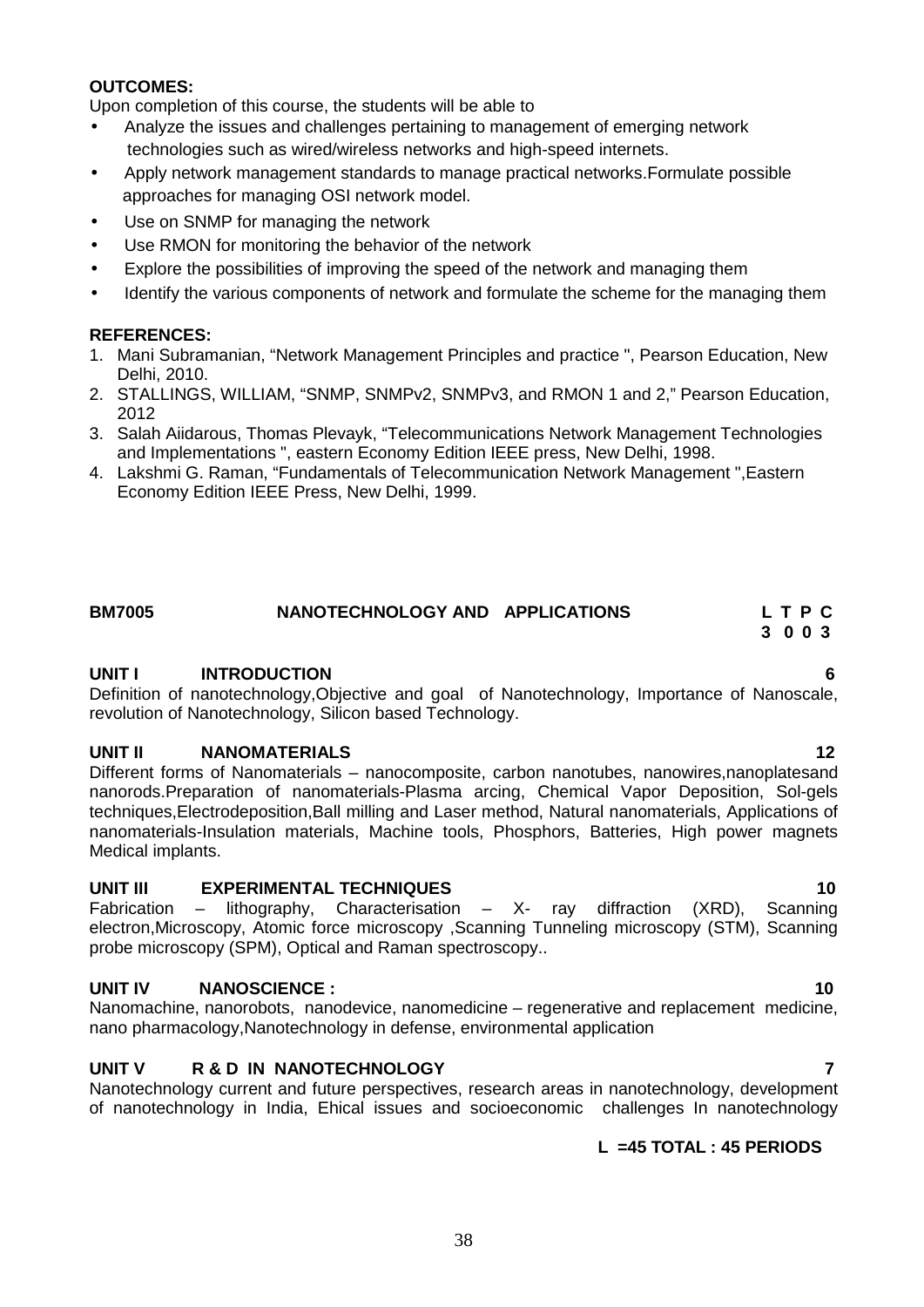- 1. Nanobiotechnology Concepts, Applications and Perspectives 2004. Edited by CM, Niemeyer , C.A. Mirkin. Wiley – VCH.
- 2. Nanoparticle Assemblies and Superstructures. By Nicholas A. Kotov.2006 -CRC.
- 3. Nano: The Essentials: T. Pradeep. McGraw Hill education 2007.
- 4. Nanofabrication Towards Biomedical Applications, Techniques, Tools, Applications and Impact. 2005 - By Challa, S.S.R. Kumar, Josef Hormes, Carola Leuschaer. Wiley – VCH.

#### **CU7009 NEURAL NETWORKS AND APPLICATIONS L T P C**

# **3 0 0 3**

#### **UNIT I BASIC LEARNING ALGORITHMS 9**

Biological Neuron – Artificial Neural Model - Types of activation functions – Architecture: Feedforward and Feedback – Learning Process: Error Correction Learning –Memory Based Learning – Hebbian Learning – Competitive Learning - Boltzman Learning – Supervised and Unsupervised Learning – Learning Tasks: Pattern Space – Weight Space – Pattern Association – Pattern Recognition – Function Approximation – Control – Filtering - Beamforming – Memory – Adaptation - Statistical Learning Theory – Single Layer Perceptron – Perceptron Learning Algorithm – Perceptron Convergence Theorem – Least Mean Square Learning Algorithm – Multilayer Perceptron – Back Propagation Algorithm – XOR problem – Limitations of Back Propagation Algorithm.

#### **UNIT II RADIAL-BASIS FUNCTION NETWORKS AND SUPPORT VECTOR MACHINES RADIAL BASIS FUNCTION NETWORKS 9**

Cover's Theorem on the Separability of Patterns - Exact Interpolator – Regularization Theory – Generalized Radial Basis Function Networks - Learning in Radial Basis Function Networks Applications: XOR Problem – Image Classification.

#### **SUPPORT VECTOR MACHINES**

Optimal Hyperplane for Linearly Separable Patterns and Nonseparable Patterns – Support Vector Machine for Pattern Recognition – XOR Problem - -insensitive Loss Function –Support Vector Machines for Nonlinear Regression

#### **UNIT III COMMITTEE MACHINES 9**

Ensemble Averaging - Boosting – Associative Gaussian Mixture Model – Hierarchical Mixture of Experts Model(HME) – Model Selection using a Standard Decision Tree – A Priori and PostprioriProbabilities – Maximum Likelihood Estimation – Learning Strategies for the HME Model - EMAlgorithm – Applications of EM Algorithm to HME Model

#### **NEURODYNAMICS SYSTEMS**

Dynamical Systems – Attractors and Stability – Non-linear Dynamical Systems- Lyapunov Stability – Neurodynamical Systems – The Cohen-Grossberg Ttheorem.